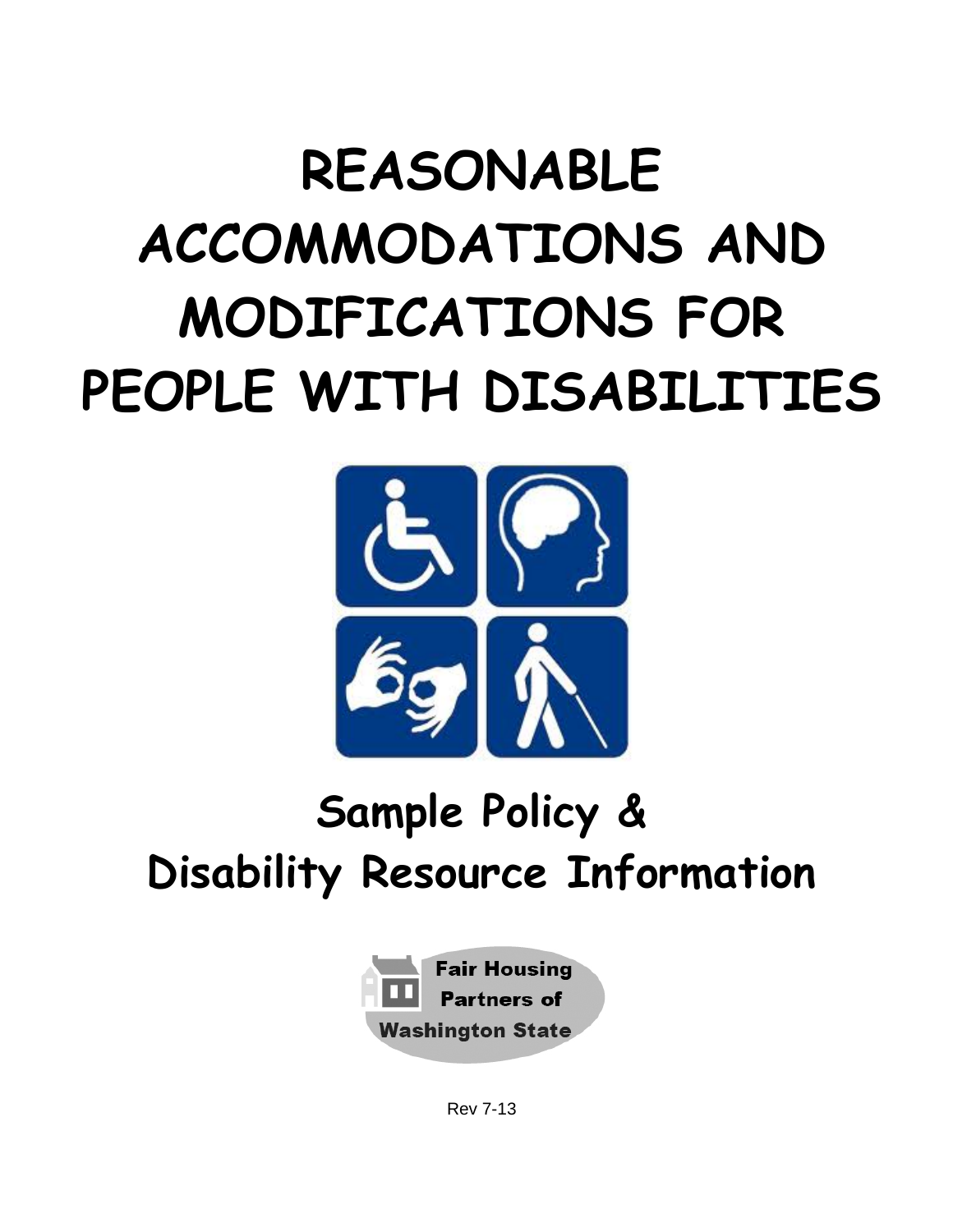# **REASONABLE ACCOMMODATIONS & MODIFICATIONS FOR PEOPLE WITH DISABILITIES**

The Fair Housing Partners developed this guidebook to help housing providers respond to reasonable accommodation and modification requests. This policy includes a sample policy as well as disability resource information. We hope you find this information helpful in your efforts to provide fair housing for all.

The Fair Housing Partners have also developed other resources, available in print and CD formats:

#### **Fair Housing in Washington State – Top 100 FAQs for Housing Providers and Managers**

**Sample Policies:**

- **Harassment & Retaliation**
- **Service Animals**
- **Domestic Violence and Fair Housing**
- **Reasonable Accommodations & Modifications – Guidance for Residents with Disabilities**

#### **Fair housing posters (specific to each fair housing agency)**

Please contact your local fair housing agency for technical assistance or to review your policy. To share your comments about this guidebook, contact the King County Office of Civil Rights by phone at 206-263-2446, TTY Relay: 711 or by email to Civil-Rights.OCR@KingCounty.gov.

# **FAIR HOUSING PARTNERS OF WASHINGTON STATE**

Washington State Human Rights Commission King County Office of Civil Rights & Open Government Seattle Office for Civil Rights Tacoma Human Rights Fair Housing Center of Washington Northwest Fair Housing Alliance

*This information does not constitute legal advice. The fair housing laws regarding service animals vary depending upon jurisdiction. Please consult with one of the fair housing agencies if you have questions about this topic.*

**AVAILABLE IN ALTERNATE FORMATS UPON REQUEST Contact King County OCR, 206-263-2446**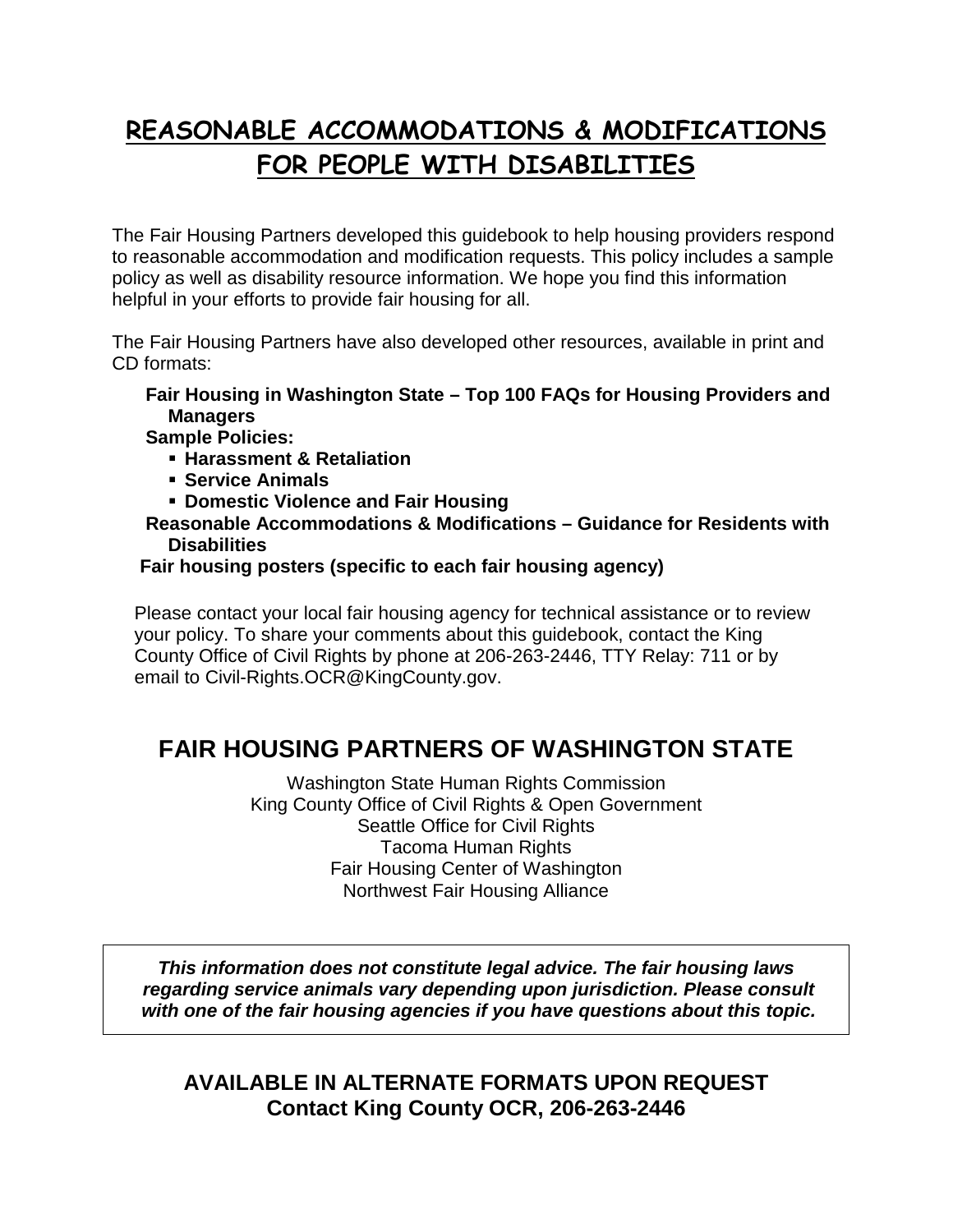# **TABLE OF CONTENTS**

| SAMPLE POLICY                                                                                                            |    |
|--------------------------------------------------------------------------------------------------------------------------|----|
| <b>REASONABLE ACCOMMODATION AND MODIFICATION</b>                                                                         | 3  |
| <b>Definition of Disability</b>                                                                                          | 3  |
| Reasonable Accommodations and Modifications                                                                              | 4  |
| Denying a Request                                                                                                        | 5  |
| <b>REASONABLE ACCOMMODATION AND MODIFICATION PROCEDURE:</b><br><b>GUIDANCE FOR STAFF</b>                                 | 7  |
| <b>Consideration of Requests</b>                                                                                         | 7  |
| When to Request Verification                                                                                             | 8  |
| <b>Alternative Accommodations</b>                                                                                        | 8  |
| <b>Interactive Process</b>                                                                                               | 9  |
| <b>Timeliness &amp; Confidentiality</b>                                                                                  | 10 |
| <b>APPENDICES</b>                                                                                                        |    |
| A: Fair Housing Agency Chart                                                                                             | 11 |
| <b>B: Disability Laws and Resources</b>                                                                                  | 13 |
| C. Common Disability Accommodations & Modifications                                                                      | 15 |
| D: Sample Letters for Management                                                                                         | 16 |
| E: Guidance for Health Care and Qualified Professionals:<br>Verifying Reasonable Accommodation and Modification Requests | 19 |
| F: Reasonable Accommodation and Modification Policy:<br>Guidelines for Applicants and Residents Who Have Disabilities    | 21 |

| DISABILITY RESOURCE INFORMATION                                |    |  |
|----------------------------------------------------------------|----|--|
| <b>ACCESSIBLE PARKING</b>                                      | 23 |  |
| <b>SERVICE ANIMALS</b>                                         | 24 |  |
| <b>PROVIDING CUSTOMER SERVICES TO PEOPLE WITH DISABILITIES</b> | 25 |  |
| <b>PROVIDING WRITTEN MATERIALS IN ALTERNATE FORMATS</b>        | 34 |  |
| <b>COMMUNICATING WITH DEAF AND HARD OF HEARING PEOPLE</b>      | 36 |  |
| TELECOMMUNICATIONS RELAY SERVICES                              | 40 |  |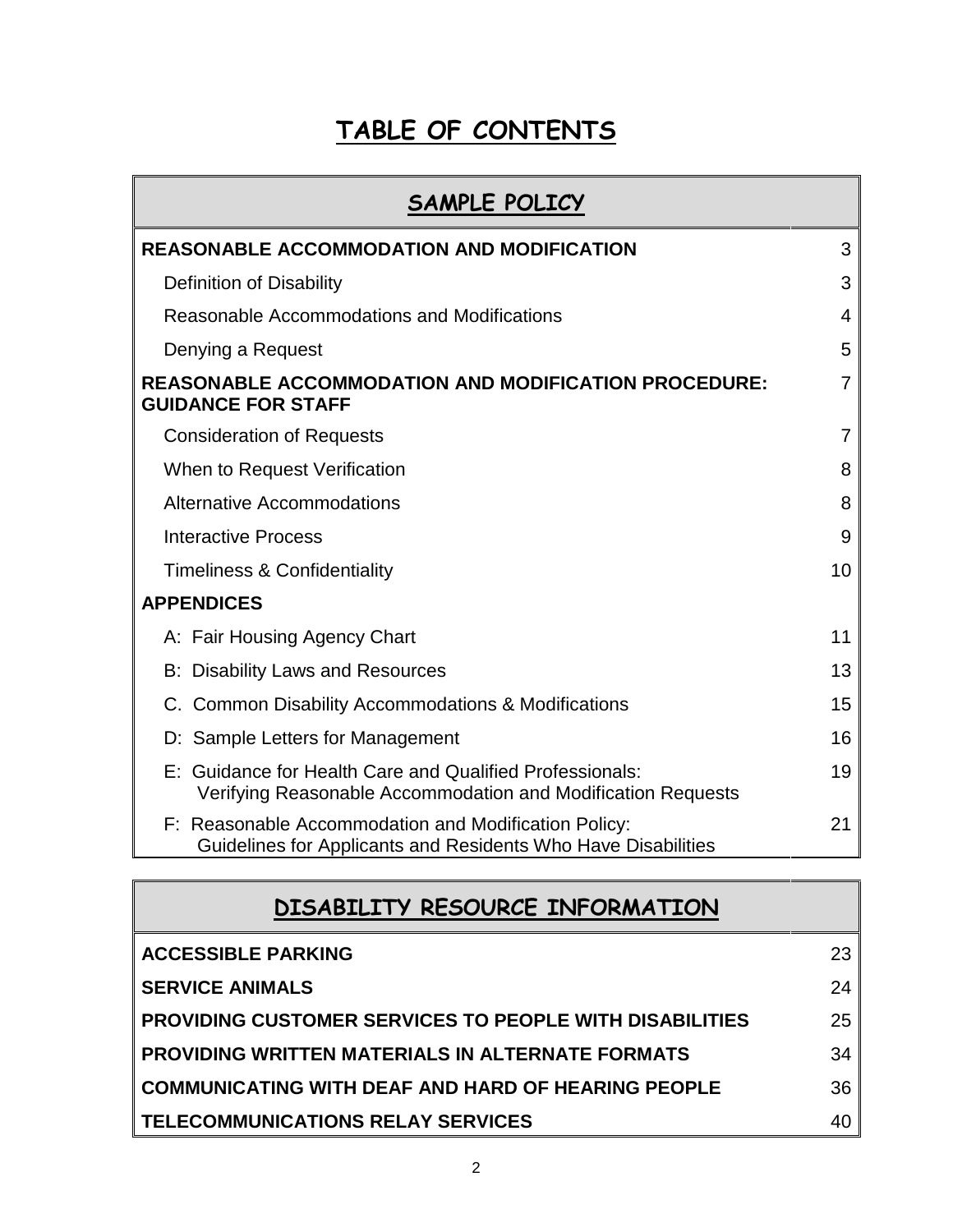# **SAMPLE POLICY:**

# **REASONABLE ACCOMMODATIONS AND MODIFICATIONS**

It is the policy of **[insert name of company here]** to provide reasonable accommodations to applicants and residents who have disabilities, and to permit residents with disabilities to make reasonable modifications.

We will advise all applicants and residents of our willingness to provide accommodations by noting on application forms, rental agreements, and rules or regulations that "reasonable accommodations for people with disabilities will be provided upon request."

# **DEFINITION OF DISABILITY**

The preferred term is "disability"; however, a few fair housing laws use the terms "handicap" and "disability" interchangeably.

The Washington State Law Against Discrimination (WLAD) defines disability to mean the presence of a sensory, mental, or physical impairment that:

- **If** Is medically cognizable or diagnosable, or
- Exists as a record or history, or
- Is perceived to exist, whether or not it exists in fact.

Under the WLAD, a disability exists whether it is temporary or permanent, common or uncommon, mitigated or unmitigated. Local fair housing ordinances contain similar definitions.

Under fair housing laws, the definition of disability does not include:

- sex offenders
- current illegal drug users (however, fair housing laws do protect people who are recovering from substance abuse)

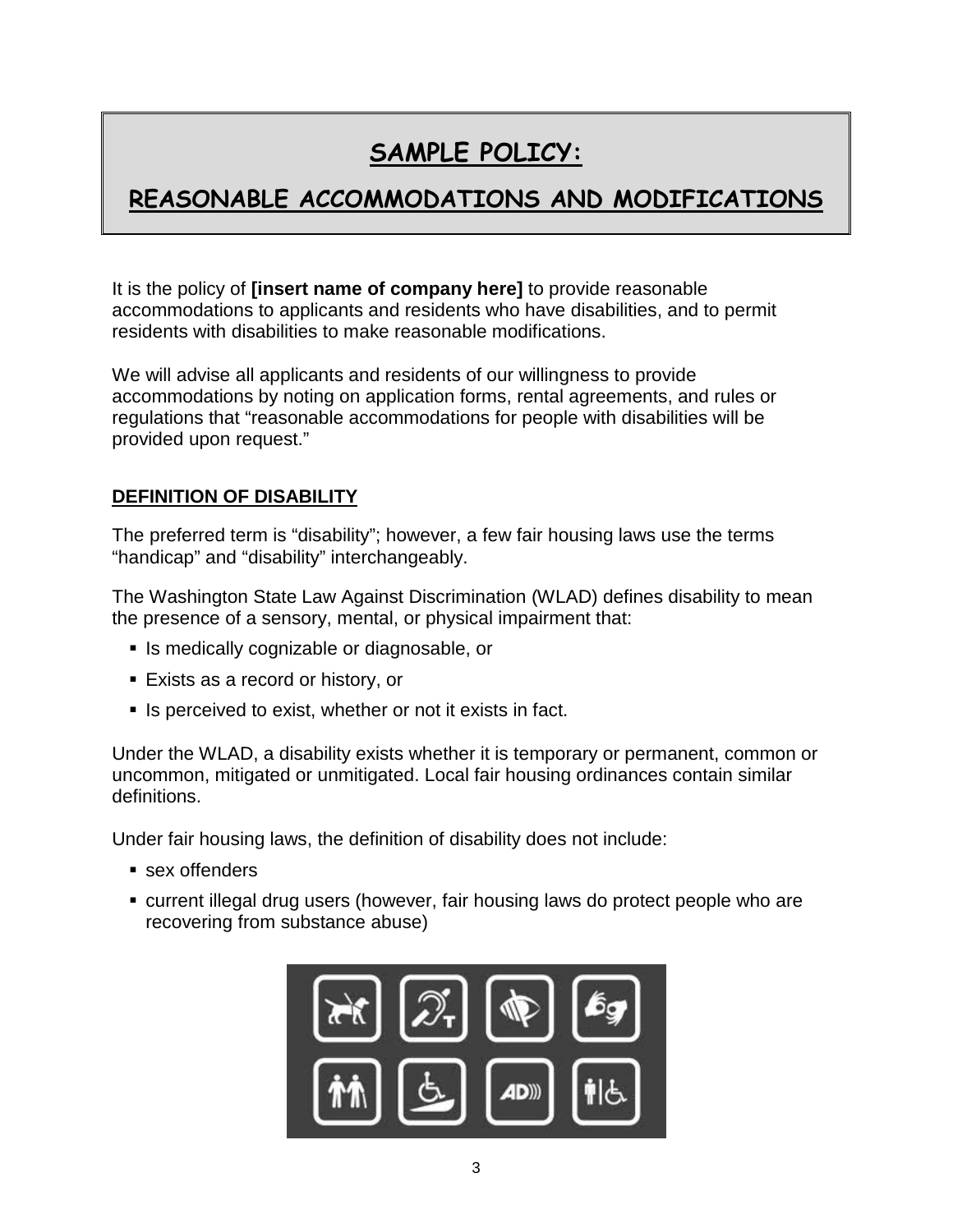# **REASONABLE ACCOMMODATIONS AND MODIFICATIONS**

An applicant or resident with a disability may need either a reasonable accommodation or a reasonable modification, or both, in order to have an equal opportunity to use and enjoy a dwelling (including public and common use spaces) or housing services. See Appendix B for a list of common accommodations and modifications.

A **reasonable accommodation** is a change, exception, or adjustment to a rule, policy, practice, or service that allows a person with a disability to use and enjoy a dwelling, including public and common use areas. Examples include:

- providing rental forms in large print
- providing a reserved accessible parking space near a resident's rental
- allowing a resident to have a service animal in a "no pets" building
- permitting a resident who has developed mobility limitations to move to the ground floor.

A **reasonable modification** is a structural change made to a resident's living space or to the common areas of a community, which is necessary to enable a resident with a disability to have full use of and enjoyment of the housing. Reasonable modifications can include structural changes to interiors and exteriors of dwellings and to common and public use areas. Examples include:

- widening a doorway for a wheelchair user
- installing grab bars in a bathroom
- lowering kitchen cabinets to a height suitable for a wheelchair user
- adding a ramp and handrails to make a primary entrance accessible
- altering a walkway to provide access to a public or common use area.

# **Who Pays?**

**Accommodations –** Fair housing laws require that we bear accommodation costs that do not amount to an undue financial and administrative burden. Most accommodations are no or low cost. We may not require people with disabilities to pay extra fees or deposits as a condition of receiving a reasonable accommodation.



**Modifications –** Generally, the resident will bear the expense of making reasonable structural modifications to a property. However, if the property receives federal funds, the housing provider usually pays, unless there is financial and administrative hardship.

**Buildings subject to Fair Housing Act design and construction requirements –** the housing provider may be responsible for making modifications that correct accessibilityrelated deficiencies. (applies only to housing with four or more units, constructed for first occupancy on or after March 13, 1991 – see Resources and Guidance)

**Federally Funded Housing –** If housing is federally funded, the housing provider is likely responsible for the costs of reasonable modifications. We will make appropriate changes to these staff guidelines to reflect that responsibility.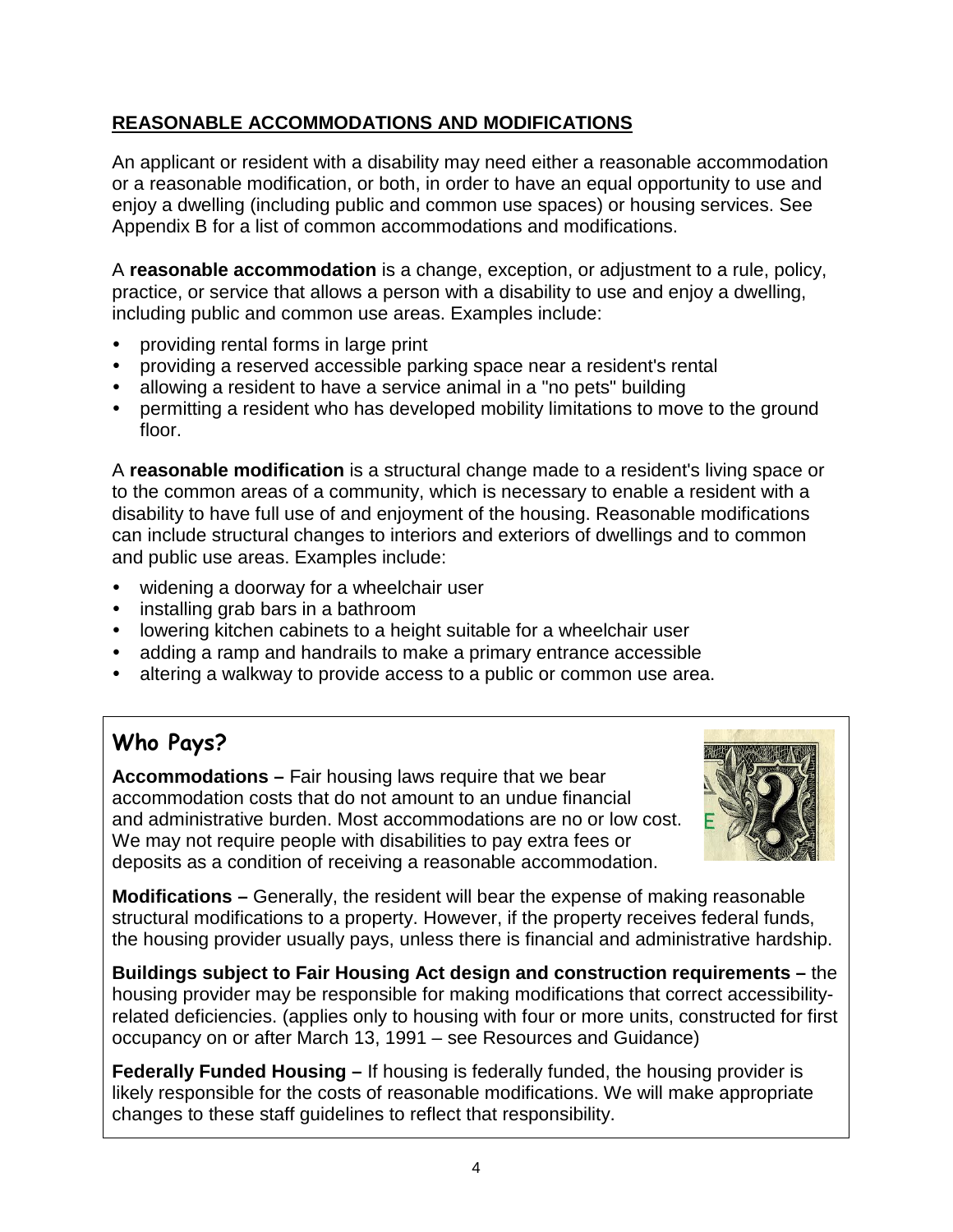### **Restoration**

We may choose to keep modifications in place at the end of the tenancy, and in many cases, these changes enhance the general accessibility of the unit or common area.

At the end of tenancy, the resident is obligated, at the resident's expense, to restore interior dwelling areas to their previous condition only where it is reasonable to do so and where we request the restoration. In general, if the modifications would not affect a subsequent resident's use or enjoyment of the premises, we will not require the outgoing resident to restore the premises to its prior state. We will not require that the resident restore modifications made to the exterior of a dwelling, such as ramps to the front door of the dwelling, or modifications made to laundry rooms or building entrances.

In certain limited and narrow circumstances, we may require that the resident deposit money into an interest bearing account to ensure that funds are available to restore the interior of a dwelling to its previous state. The resident is not responsible for expenses associated with reasonable wear and tear (See RCW 58.18.060, 58.18.130, 58.18.260).

### **DENYING A REQUEST**

If unsure about the reasonableness of the request, we will consult upper management before denying the request or conditioning approval on an alternative. If honoring the request appears very difficult, time-consuming or expensive, we will inform the requester of the concern and discuss how to identify easier, quicker or less expensive alternate accommodations that may work. In such situations, we will offer the requester the opportunity to amend the initial request. We may consult a local fair housing agency or other expert for technical assistance, accommodation ideas, funding resources, etc.

We will not deny a request for fear that an approval would encourage other people to request similar accommodation. Instead, we will assess each request individually.

The reasonableness of a particular accommodation or modification depends on various factors, including undue financial and administrative burden, fundamental alteration, or direct threat.



#### **Undue Financial and Administrative Burden**

A request is generally not reasonable if the accommodation would impose an undue financial and administrative burden on us. We will determine on a case by case basis whether a request would impose an undue burden, considering these relevant factors:

- the administrative cost or burden of the requested accommodation in comparison with the administrative cost of regular operation
- limits or availability of our overall resources
- the benefits that the accommodation would provide to the requester
- the availability of other, less expensive alternative accommodations that would effectively meet the requester's disability-related needs.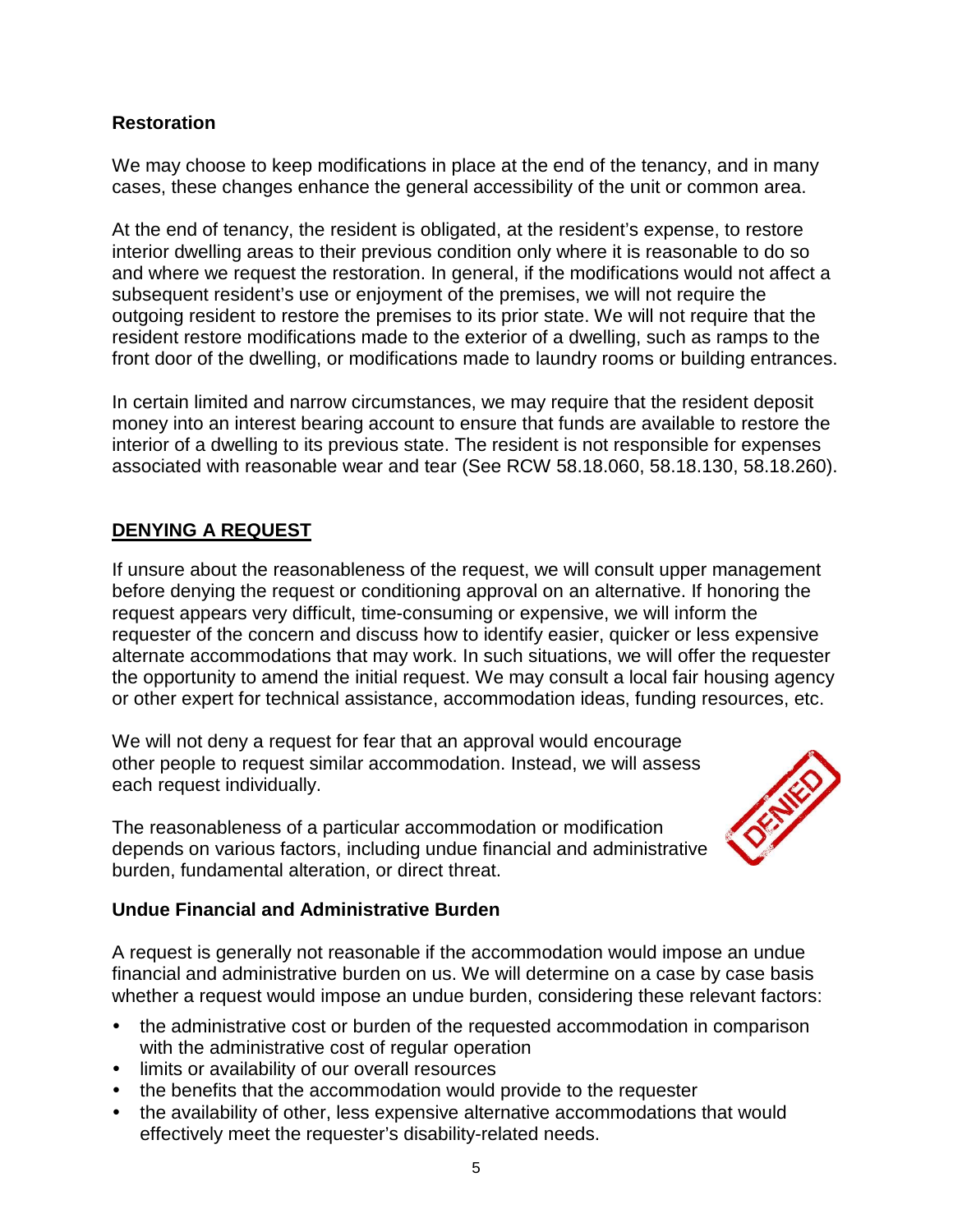Note: If granting the request would interfere with our compliance with historical preservation requirements or other regulatory restrictions, this may be considered in analyzing undue burden.

#### **Fundamental Alteration in the Nature of our Business Operations**

A request is generally not reasonable if the accommodation would fundamentally alter the nature of our business operations. If the requested accommodation or modification is not reasonable, we can use the interactive process to explore other alternatives that would address the person's need and that would be reasonable. [Example: A resident with a disability requests housekeeping assistance. Such a request is not reasonable because housekeeping is outside our normal business services.]

#### **Direct Threat**

A request is generally not reasonable if the accommodation or modification would constitute a direct threat to the health or safety of others, or would result in substantial physical damage to the property of others, unless the threat can be eliminated or significantly reduced by reasonable accommodation.

To establish direct threat, we need recent, objective evidence of behavior that puts others at risk of harm. However, we will evaluate all requests for accommodation, even from someone who may be a direct threat or who has caused substantial property damage. In such a situation, the resident would need to present information that steps have been taken to prevent future harm. [Example: A resident with a disability who is considered a direct threat may request a reasonable accommodation during the eviction process by presenting information that s/he has taken steps to prevent future harm. We have a duty to consider the reasonable accommodation request before taking action.]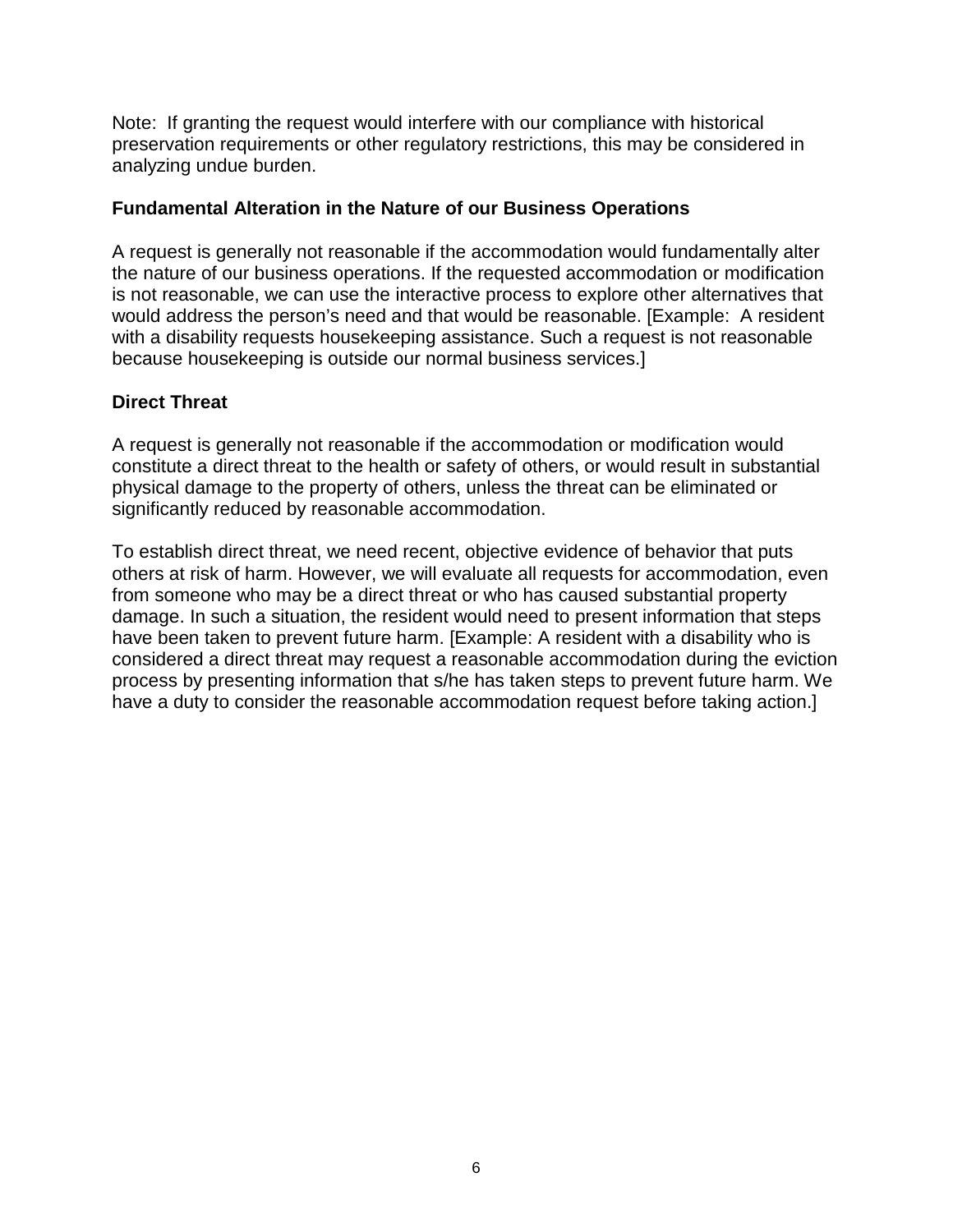

# **REASONABLE ACCOMMODATION AND MODIFICATION PROCEDURE: GUIDANCE FOR STAFF**

# **CONSIDERATION OF REQUESTS**

We will consider all requests, whenever applicants or residents make them.

- Management will consider requests for accommodation or modification made by a person with a disability or by a representative making the request on behalf of and with the approval of the person with a disability.
- We encourage written requests for an accommodation or modification, but we accept verbal requests. If the person with a disability does not, or cannot use our request form, management staff should document the request on one of the forms, and give a copy to the person making the request. We will make sure that the form accurately reflects the person's intended request.
- We will consider a request even if it was not submitted on our form.

#### The accommodation or modification must be for a person with a disability.

- If management staff knows that someone who makes a request is disabled or if the disability is readily apparent, we will not request written verification of the disability. (see "Verification and Approval" section below)
- We do not need to know the details of someone's disability. We do not require the authorization for release of confidential medical records in order to verify a disability.

### The need for accommodation or modification must be related to the person's disability.

- The resident's request should describe the accommodation or modification, and explain how it is related to the disability. [Example: a resident has a mobility limitation and cannot walk long distances, especially when carrying groceries.]
- The resident's requested accommodation or modification must be necessary to meet the disability-related needs of the individual. [Example: the resident with a mobility limitation needs a parking spot close to his apartment.]

The requested accommodation or modification must be reasonable. Before denying any disability accommodation request, obtain approval from management.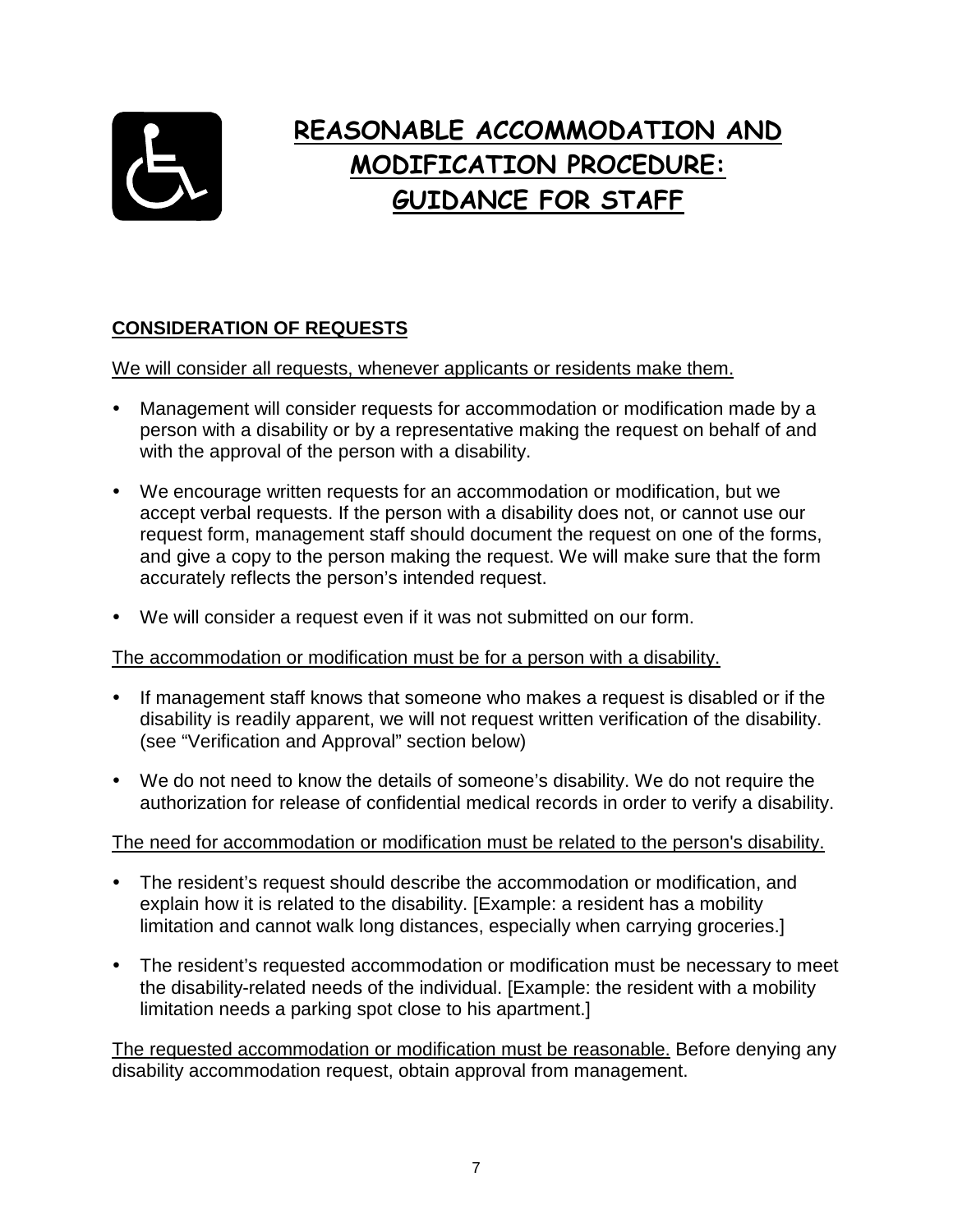# **WHEN TO REQUEST VERIFICATION**

The need to obtain verification documentation depends on the obviousness of the person's disability, as well as the connection between the disability and the requested accommodation or modification.

- **The disability is obvious and the requested accommodation is clearly related to the disability**, no verification is necessary. Such requests should be promptly documented and approved. [Example: a low vision resident asks for the tenancy rules in large print.]
- **The disability is known, but the requested accommodation does not appear related to the disability**, we will request only information necessary to evaluate the disability-related need for the accommodation. [Example: a resident known to have a heart condition requests to live with a service animal.]
- **Neither the disability nor the relationship between the disability and accommodation is clear**, we will ask for proof of both. [Example: Someone with no obvious disability asks for an accessible parking space – request that he document both that he has a disability and his disability-related need for the parking.]

We will accept verification from a doctor or other medical professional, or other qualified third party who, in their professional capacity, has knowledge about the person's disability and need for the requested accommodation or modification.

# **SUPPLEMENTAL INFORMATION**

When additional information is necessary, we will notify the person seeking the accommodation what information is needed and offer a reasonable time to provide the information. If, after a reasonable period of time, the requester fails to provide the necessary information, we will base the decision about the request on the available information.

If we have insufficient information, we may deny the request and inform the requester of the opportunity to submit another request later with more information.

# **ALTERNATIVE ACCOMMODATIONS**

If the accommodation initially requested is determined not to be feasible or if more than one reasonable accommodation would fulfill the needs of the person with the disability, we will engage in a dialogue with the requester to identify alternatives that may be less costly or administratively burdensome.



 We can offer to move a tenant to a different unit in lieu of allowing the resident to make a modification, but we cannot insist on the move.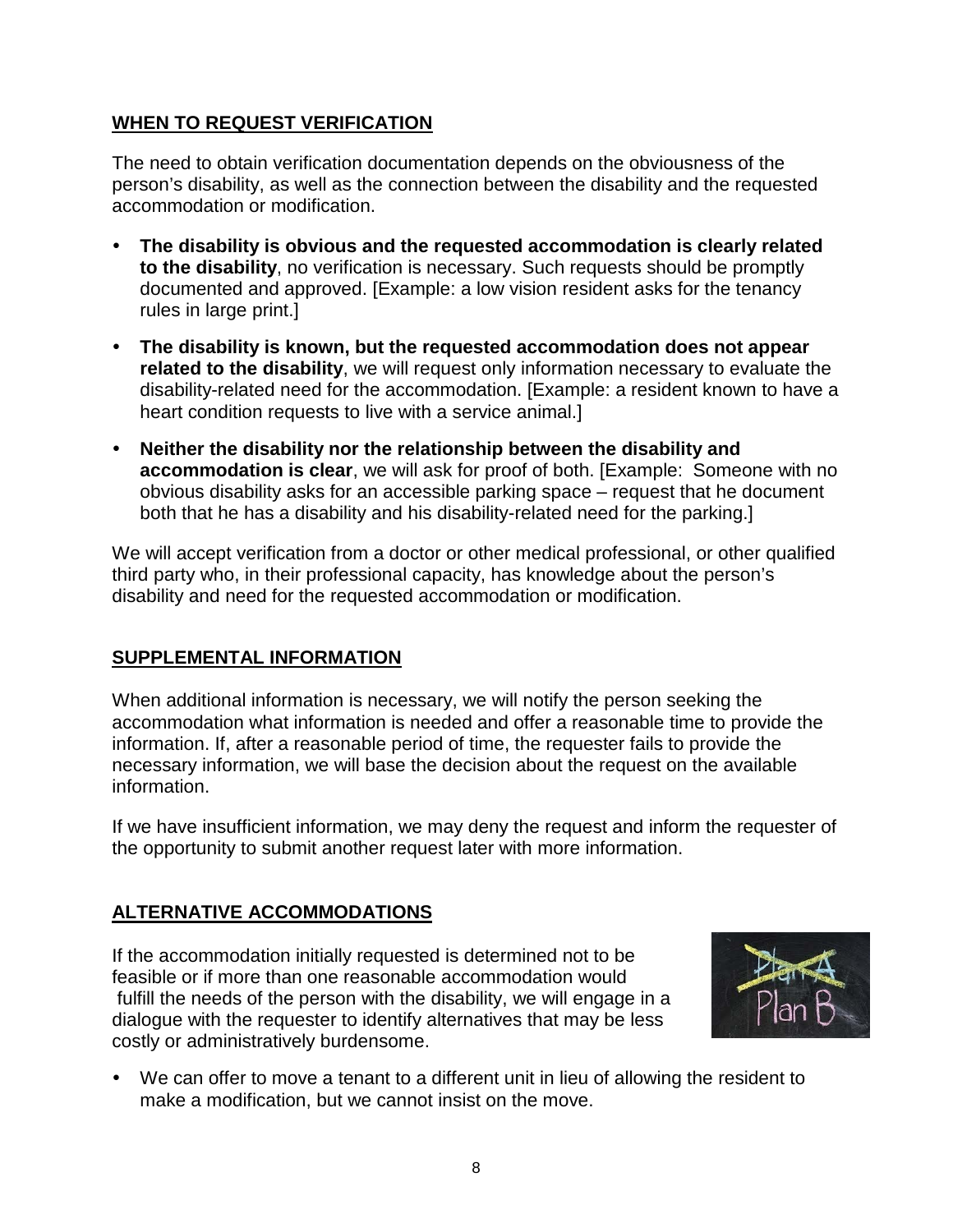- We can require that the modification be done according to our design if it is to a common area or an aspect of the interior of the unit that needs no restoration, if our proposed design imposes no additional costs and still meets the resident's needs.
- If we wish the resident to make a modification with more costly materials, in order to satisfy our aesthetic or unique design standards, the resident must agree only if we pay those additional costs. Consult upper management before offering or agreeing to a more costly alternative.

If the initial accommodation proposed by the tenant is determined to be unreasonable and more than one alternative is available, we will offer the accommodation that is less burdensome or expensive and meets the resident's needs. For more information, see the Disability Access Resources booklet available from the Fair Housing Partners of Washington State.

- We cannot require that the resident obtain additional insurance or increase the security deposit as a condition of allowing an accommodation or modification.
- For modifications, we can require that whoever does the work is reasonably able to do so in a professional manner and that all necessary building permits are obtained.
- We cannot insist that a particular contractor perform modifications, but we can require that the contractor be licensed, bonded, insured, etc. (if this is your normal business practice)
- In some situations, our on-site maintenance staff will perform the modifications.

### **INTERACTIVE PROCESS**

When we receive a request, we will initiate an interactive, good faith dialogue with the resident who made the request to assess it and to reach a mutually acceptable solution. If we are uncertain about how to provide a requested accommodation, we will ask the resident to help identify community resources to assist in granting the accommodation. Remember, in most cases, the person with a disability knows best what accommodation or modification will meet his or her needs.



We will give the requester the following:

- A letter confirming that we received the request.
- If needed, a letter asking for additional information (such as verification that the person has a disability, that the accommodation is disability-related, or both), with a suggested timeline for providing the information.
- A letter notifying that we have approved the request, that it is under consideration, denied, or granted in a form different from that requested by the person with a disability.

We will document the interactive process, noting those situations in which additional information is necessary.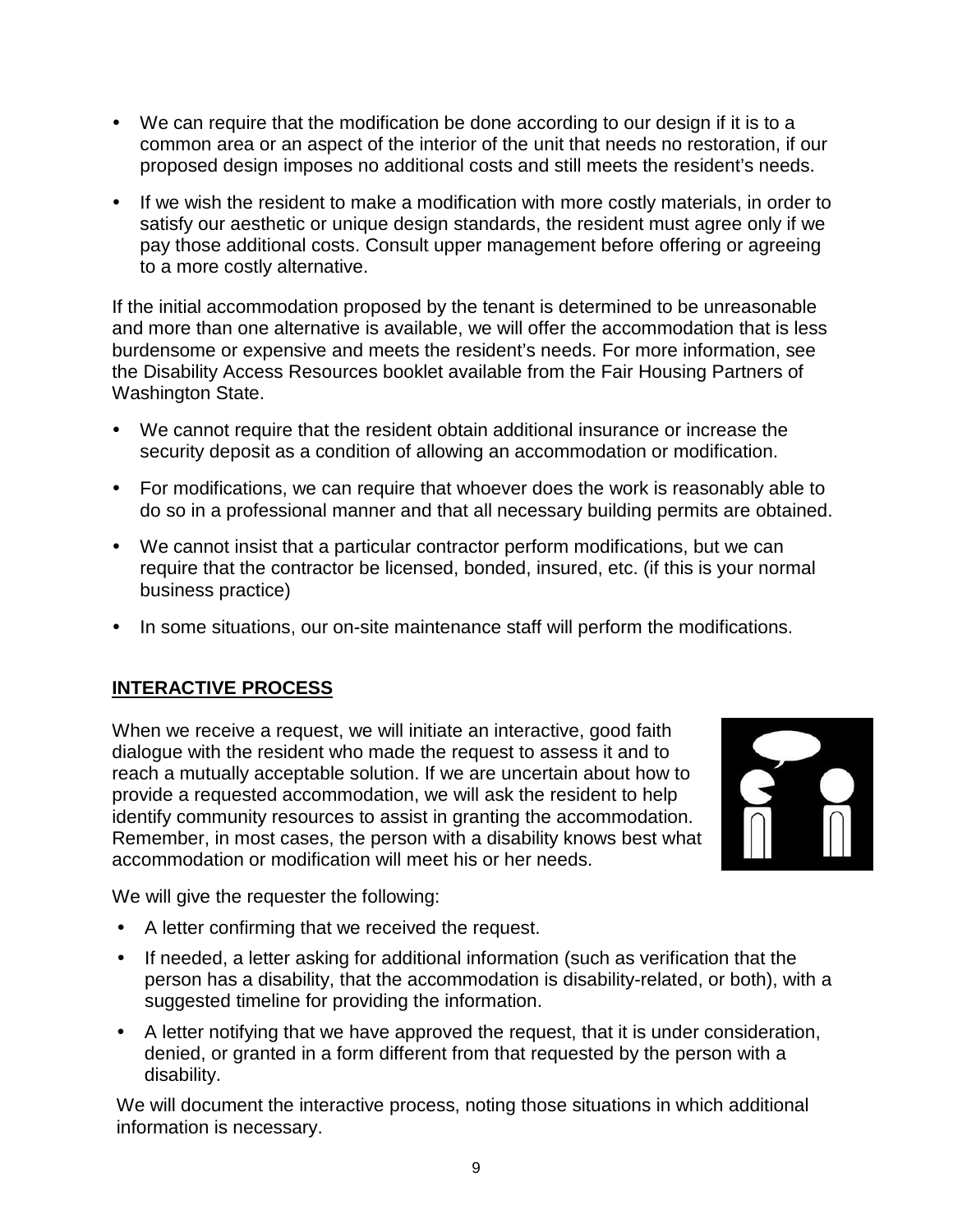# **TIMELINESS**

#### We will evaluate each request on a case by case basis, in a timely and professional manner.

We have an obligation to provide prompt responses to requests. If we delay responding to an accommodation request, after a reasonable amount of time the delay may be construed as a failure to provide a reasonable accommodation. A resident or applicant may then choose to seek legal assistance or to file a complaint with a fair housing agency.

#### **CONFIDENTIALITY**

Whether in casual conversation or during the interactive process, sometimes a person will reveal information about a disability, medical treatment, or details about tasks a service animal does. We must keep this information confidential and not share it, except:

- with management employees who need information to make a decision to grant or deny a reasonable accommodation request, or
- when disclosure required by law (for example, a court-issued subpoena).

It is not appropriate to discuss a resident's disability or accommodations with another resident. [Example: A resident in a "no pets" community who wants a dog asks why another resident has one. The manager should not disclose that the resident has a disability or that the dog is a service animal. Instead, the manager can say "Fair housing laws require us to make exceptions to the 'no pets' rule under certain circumstances" and offer to accept a request for an exception to the rule.]

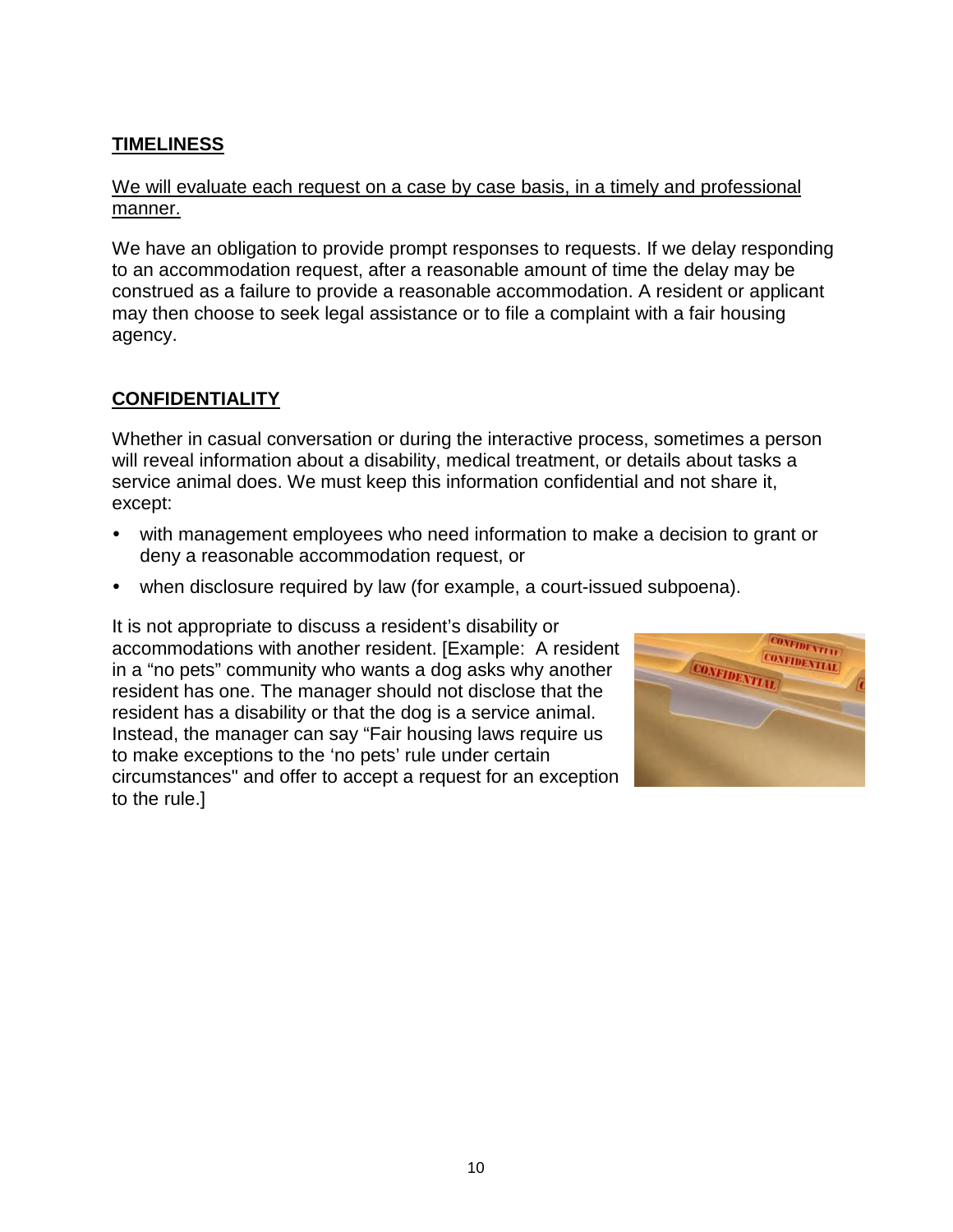# **FAIR HOUSING AGENCIES IN WASHINGTON STATE**

**The Federal Fair Housing Act, state and local fair housing laws exempt certain housing from coverage. For questions, contact each agency concerning the law that agency enforces.** 

| <b>FAIR HOUSING ENFORCEMENT AGENCIES</b>                                                                                                        |                                                                                                                                                                                                                                  |                                                                                                                                                                                                                                                                                                      |                                                                                                                                                                                                                                                                                              |                                                                                                                                                                                                                                                                 |
|-------------------------------------------------------------------------------------------------------------------------------------------------|----------------------------------------------------------------------------------------------------------------------------------------------------------------------------------------------------------------------------------|------------------------------------------------------------------------------------------------------------------------------------------------------------------------------------------------------------------------------------------------------------------------------------------------------|----------------------------------------------------------------------------------------------------------------------------------------------------------------------------------------------------------------------------------------------------------------------------------------------|-----------------------------------------------------------------------------------------------------------------------------------------------------------------------------------------------------------------------------------------------------------------|
| U.S. Dept. of<br><b>Housing &amp; Urban</b><br><b>Development</b><br>Fair Housing<br>909 First Avenue<br>Suite 205<br>Seattle, WA<br>98104-1000 | <b>Washington State</b><br><b>Human Rights</b><br><b>Commission</b><br>711 S. Capitol Way<br>Suite 402<br>Olympia, WA<br>98504-2490                                                                                              | <b>King County</b><br><b>Office of Civil</b><br><b>Rights</b><br><b>Chinook Building</b><br>401 Fifth Avenue<br>Suite 215<br>Seattle, WA<br>98104-1818                                                                                                                                               | <b>Seattle Office for</b><br><b>Civil Rights</b><br>810 Third Avenue<br>Suite 750<br>Seattle, WA<br>98104-1627                                                                                                                                                                               | <b>Tacoma</b><br><b>Human Rights</b><br>747 Market Street<br><b>Room 836</b><br>Tacoma, WA<br>98402-3779                                                                                                                                                        |
| 206-220-5170<br>800-877-0246<br>TTY 206-220-5185<br>Fax 206-220-5447                                                                            | 360-753-6770<br>800-233-3247 in WA<br>TTY 800-300-7525<br>Fax 360-586-2282                                                                                                                                                       | 206-263-2446<br>TTY Relay: 711<br>Fax 206-296-4329                                                                                                                                                                                                                                                   | 206-684-4500<br>TTY 206-684-4503<br>Fax 206-684-0332                                                                                                                                                                                                                                         | 253-591-5151<br>TTY 253-591-<br>5153<br>Fax 253-591-5050                                                                                                                                                                                                        |
| www.hud.gov/local/<br>sea/seafhome.html                                                                                                         | www.hum.wa.gov                                                                                                                                                                                                                   | www/kingcounty.gov/<br>civilrights                                                                                                                                                                                                                                                                   | www.seattle.gov/<br>civilrights                                                                                                                                                                                                                                                              | www.cityoftacoma.<br>org/humanrights                                                                                                                                                                                                                            |
| <b>Protected Classes</b><br>Race<br>Color<br>National Origin<br>Religion<br>Sex<br><b>Disability</b><br><b>Familial Status</b>                  | <b>Protected Classes</b><br>Race<br>Color<br>National Origin<br>Creed<br>Sex<br>Disability<br><b>Familial Status</b><br><b>Marital Status</b><br><b>Sexual Orientation</b><br>(incl. gender identity)<br>Veteran/Military Status | <b>Protected Classes</b><br>Race<br>Color<br>National Origin<br>Religion<br>Gender<br><b>Disability</b><br><b>Familial Status</b><br><b>Marital Status</b><br><b>Sexual Orientation</b><br>(incl. gender identity)<br>Age<br>Section 8<br>Ancestry<br>Use of a Service or<br><b>Assistive Animal</b> | <b>Protected Classes</b><br>Race<br>Color<br>National Origin<br>Religion/Creed<br>Sex<br><b>Disability</b><br><b>Parental Status</b><br><b>Marital Status</b><br><b>Sexual Orientation</b><br>Gender Identity<br>Age<br>Section 8<br>Political Ideology<br>Veteran/Military<br><b>Status</b> | <b>Protected Classes</b><br>Race<br>Color<br>National Origin<br>Religion<br>Sex<br><b>Disability</b><br><b>Familial Status</b><br><b>Marital Status</b><br><b>Sexual Orientation</b><br>Gender Identity<br>Age<br>Ancestry<br>Veteran/Military<br><b>Status</b> |
| File within 1 year<br>Jurisdiction:<br><b>United States</b>                                                                                     | File within 1 year<br>Jurisdiction:<br>Washington                                                                                                                                                                                | File within 365 days<br>Jurisdiction:<br>Unincorporated<br><b>King County</b>                                                                                                                                                                                                                        | File within 1 year<br>Jurisdiction:<br><b>City of Seattle</b>                                                                                                                                                                                                                                | File within 1 year<br>Jurisdiction:<br>City of Tacoma                                                                                                                                                                                                           |

### **FAIR HOUSING ADVOCACY, EDUCATION & OUTREACH ORGANIZATIONS**

#### **In Western Washington:**

### **Fair Housing Center of Washington**

1517 S. Fawcett Avenue, Suite 250 Tacoma, WA 98402

#### **In Eastern Washington:**

#### **Northwest Fair Housing Alliance**

35 West Main Avenue, Suite 250 Spokane, WA 99201

253-274-9523, 888-766-8800 (toll free), Fax 253-274-8220 www.fhcwashington.org

509-325-2665, 800-200-FAIR (in 509 area code), www.nwfairhouse.org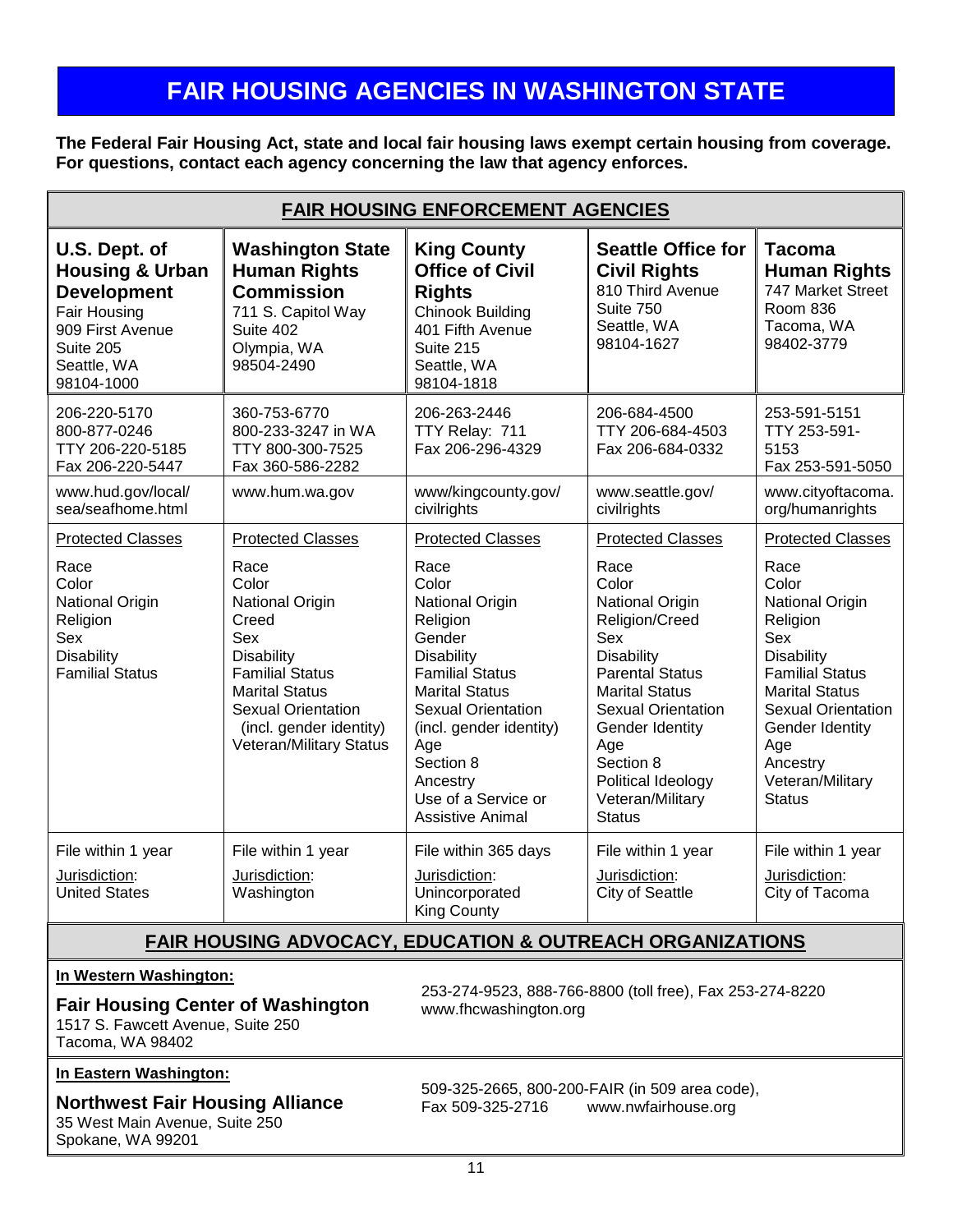**RETALIATION:** Fair housing laws prohibit retaliation – an act of harm by anyone against a person who has asserted fair housing rights (by making an informal discrimination complaint, filing a civil rights complaint, or being otherwise involved in an investigation).



## **SECTION 8 ORDINANCE ENFORCEMENT**

In addition to the City of Seattle and unincorporated King County, the following cities enforce local ordinances prohibiting housing discrimination based on participation in the Section 8 Program:

- **City of Bellevue --** To file a complaint, contact Code Compliance, 425-452-4570 email: codecompliance@ci.bellevue.wa.us web: www.ci.bellevue.wa.us/reportproblem.htm
- **City of Kirkland --** To file a complaint, contact Code Compliance, 425-587-3225 email: codecompliance@ci.bellevue.wa.us web: www.kirklandwa.gov/depart/planning/Code\_Enforcement.htm
- **City of Redmond --** To file a complaint, contact Code Compliance, 425-556-2474 email: codeenforcement@redmond.gov web: www.redmond.gov/Residents/CodeEnforcement/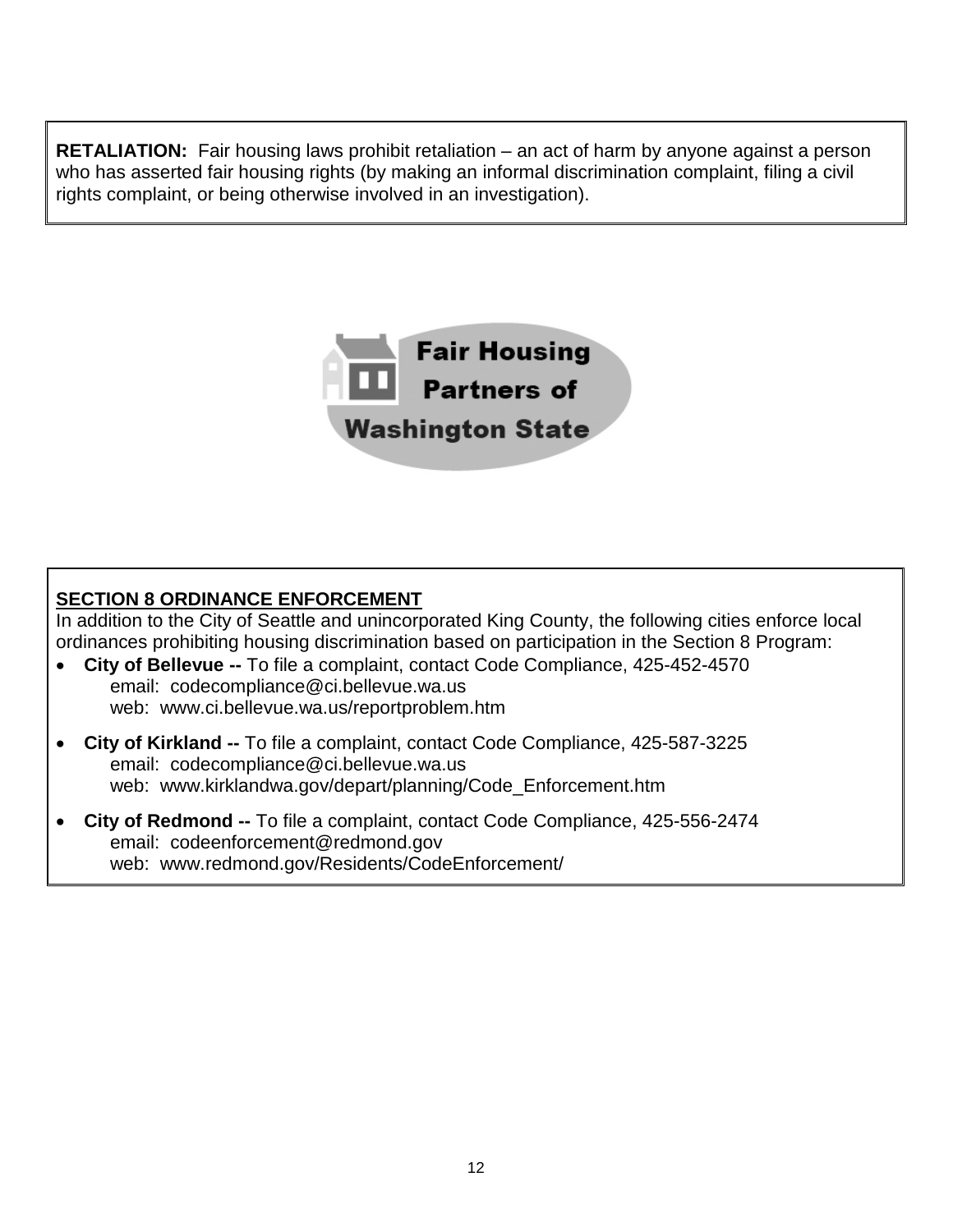# **APPENDIX B – DISABILITY LAWS AND RESOURCES**

#### **Fair Housing Act, state and local fair housing laws**

- Prohibit discrimination against people with disabilities and against those who associate with them.
- Require provision of "reasonable accommodations" as necessary to afford such person(s) equal opportunity to use and enjoy a dwelling.
- Require housing providers to allow residents with disabilities to make "reasonable" modifications" to rentals and common areas.
- Require accessibility design and construction for covered multifamily housing.

For more information, see these web pages:

[www.hud.gov/offices/fheo/FHLaws/index.cfm](http://www.hud.gov/offices/fheo/FHLaws/index.cfm) [www.kingcounty.gov/civilrights/FHlaws.htm](http://www.metrokc.gov/dias/ocre/FHlaws.htm) Municipal Research and Services Center (MRSC): www.mrsc.org/legalres.aspx Washington State Law Against Discrimination - RCW 49.60 King County Open Housing Ordinance – King County Code 12.20 City of Seattle Unfair Housing Practices - Municipal Code Chapter 14.08 City of Tacoma Law Against Discrimination – Official Code Chapter 1.29

#### **Section 504 of the Rehabilitation Act of 1973**

Prohibits discrimination based on disability in any housing, program or activity receiving federal financial assistance. For more information, see these web pages:

[www.hud.gov/offices/fheo/disabilities/sect504faq.cfm](http://www.hud.gov/offices/fheo/disabilities/sect504faq.cfm)  [www.hud.gov/offices/fheo/disabilities/sect504docs.cfm](http://www.hud.gov/offices/fheo/disabilities/sect504docs.cfm)

#### **Americans with Disabilities Act**

- **Title II** prohibits discrimination based on disability in programs, services, and activities provided or made available by public entities (state and local public housing, housing authorities, housing assistance and housing referrals).
- **Title III** covers housing community areas that are open to the public (such as a rental office) or available for use by the public (such as a clubhouse rented to nonresidents).

For more information, see this web page: [www.usdoj.gov/crt/ada/publicat.htm.](http://www.usdoj.gov/crt/ada/publicat.htm)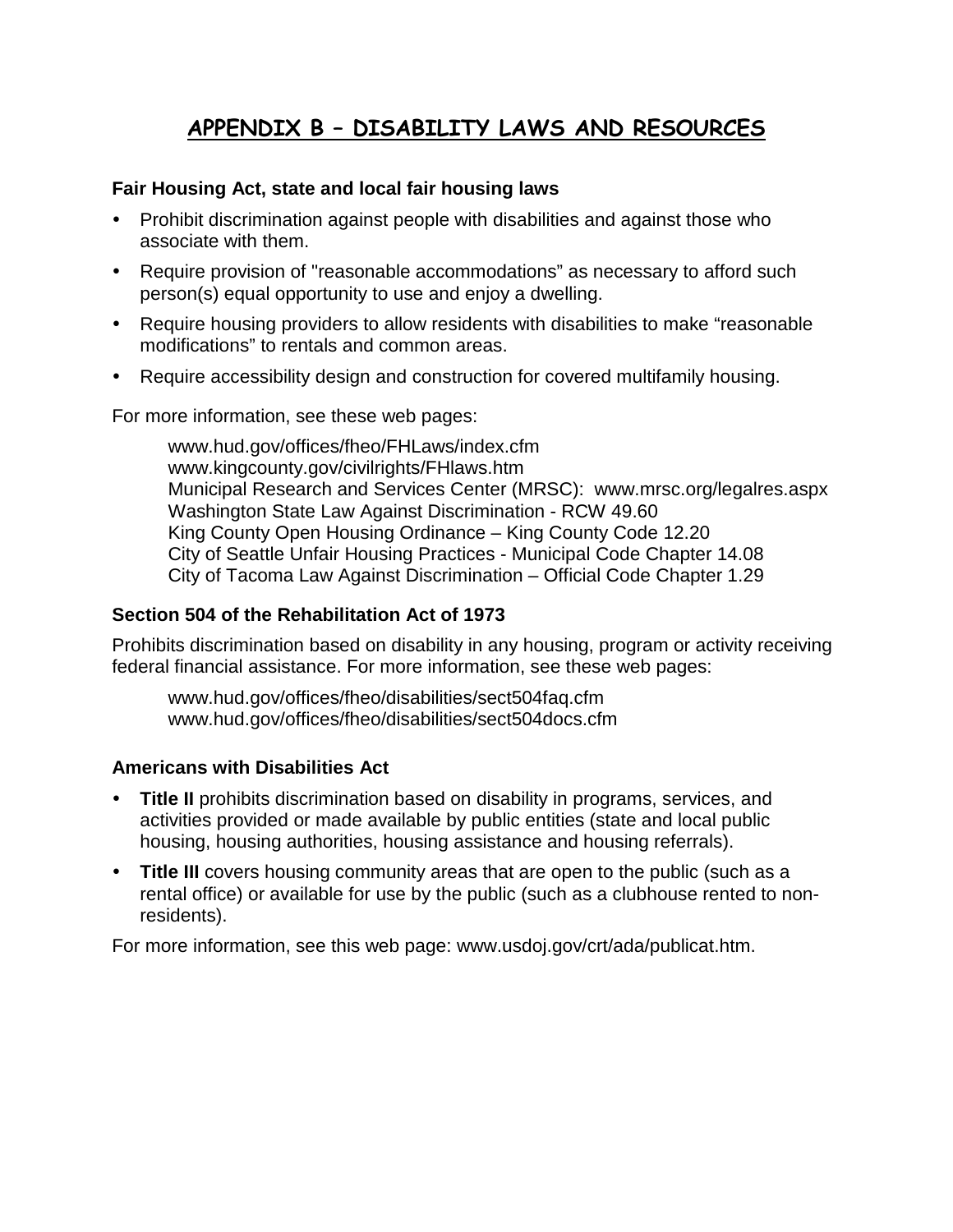## **FEDERAL RESOURCES AND GUIDANCE**

**HUD/DOJ Joint Statement on Reasonable Accommodations –** www.usdoj.gov/crt/housing/joint\_statement\_ra.pdf www.hud.gov/offices/fheo/library/huddojstatement.pdf

**HUD/DOJ Joint Statement on Reasonable Modifications –** [www.usdoj.gov/crt/housing/fairhousing/reasonable\\_modifications\\_mar08.pdf](http://www.usdoj.gov/crt/housing/fairhousing/reasonable_modifications_mar08.pdf) [www.hud.gov/offices/fheo/disabilities/reasonable\\_modifications\\_mar08.pdf](http://www.hud.gov/offices/fheo/disabilities/reasonable_modifications_mar08.pdf)

**Fair Housing Accessibility First –** www.fairhousingfirst.org Design and Construction Resource Center: 888- 341-7781

**Sample Policy: Service Animals –** www.kingcounty.gov/civilrights/SA.pdf

**New ADA Regulations and Assistance Animals as Reasonable Accommodations Under the Fair Housing Act and Section 504 of the Rehabilitation Act of 1973 –** www.hum.wa.gov/ServiceAnimals/service%20animal%20memo%20final%20(x).pdf

**HUD Disability Rights and Resources –** www.hud.gov/offices/fheo/disabilities

#### **HUD, "Disability Rights in Housing" –**

www.hud.gov/offices/fheo/disabilities/inhousing.cfm

#### **HUD, "Insurance Policy Restrictions as a Defense for Refusals to Make a Reasonable Accommodation" –**

[www.fairhousing.com/include/media/pdf/insuranceguidance.pdf](http://www.fairhousing.com/include/media/pdf/insuranceguidance.pdf)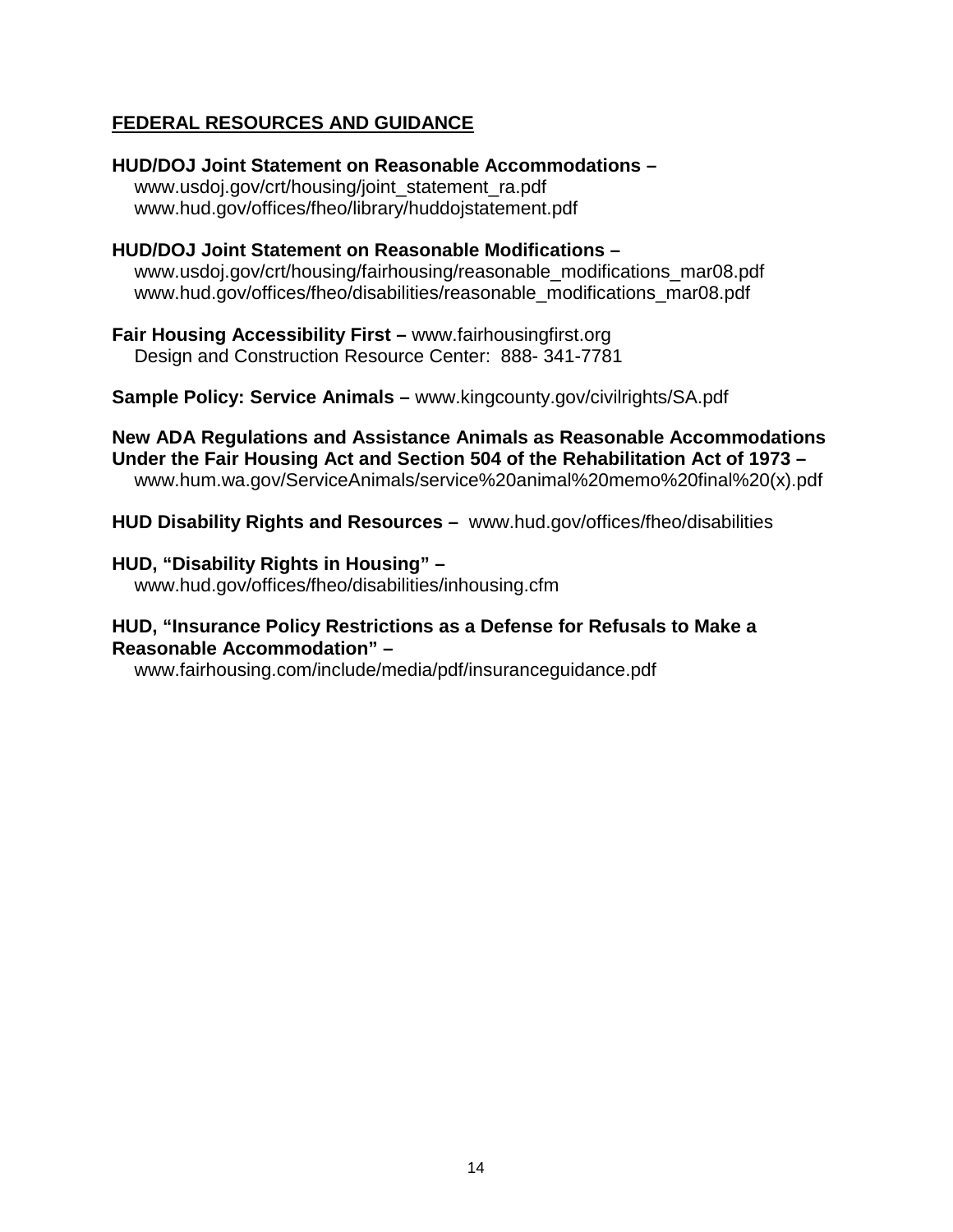# **APPENDIX C –**

# **COMMON DISABILITY ACCOMMODATIONS & MODIFICATIONS**

Under fair housing laws, housing providers must accommodate the disability-related needs of applicants and residents who have disabilities. A reasonable accommodation is an adjustment in rules, procedures or services that gives people with disabilities an equal opportunity to use and enjoy their dwelling and common areas. A reasonable modification is a change in a dwelling or common areas (usually at the resident's expense) that is needed to live comfortably and safely. If unaware of the person's disability status or need for the accommodation or modification, it is okay to request third-party verification that the person has a disability and that the requested accommodation or modification will address the person's disability needs. **\*** 

| <b>Vision</b>                                                                                                                                                                                                                                                                                                                                                                                                       | <b>Hearing</b>                                                                                                                                                                                                                                                                                                                                  | Cognitive                                                                                                                                                                                                                                                                                                                                                                                                                                                   | <b>Physical</b>                                                                                                                                                                                                                                                                                                                                                                                                                                                                                                                                                                            | <b>Psychiatric</b>                                                                                                                                                                                                                                                                                                                                                                                | <b>Environmental</b>                                                                                                                                                                                                                                                                    |
|---------------------------------------------------------------------------------------------------------------------------------------------------------------------------------------------------------------------------------------------------------------------------------------------------------------------------------------------------------------------------------------------------------------------|-------------------------------------------------------------------------------------------------------------------------------------------------------------------------------------------------------------------------------------------------------------------------------------------------------------------------------------------------|-------------------------------------------------------------------------------------------------------------------------------------------------------------------------------------------------------------------------------------------------------------------------------------------------------------------------------------------------------------------------------------------------------------------------------------------------------------|--------------------------------------------------------------------------------------------------------------------------------------------------------------------------------------------------------------------------------------------------------------------------------------------------------------------------------------------------------------------------------------------------------------------------------------------------------------------------------------------------------------------------------------------------------------------------------------------|---------------------------------------------------------------------------------------------------------------------------------------------------------------------------------------------------------------------------------------------------------------------------------------------------------------------------------------------------------------------------------------------------|-----------------------------------------------------------------------------------------------------------------------------------------------------------------------------------------------------------------------------------------------------------------------------------------|
| <b>Disabilities</b>                                                                                                                                                                                                                                                                                                                                                                                                 | <b>Disabilities</b>                                                                                                                                                                                                                                                                                                                             | <b>Disabilities</b>                                                                                                                                                                                                                                                                                                                                                                                                                                         | <b>Disabilities</b>                                                                                                                                                                                                                                                                                                                                                                                                                                                                                                                                                                        | <b>Disabilities</b>                                                                                                                                                                                                                                                                                                                                                                               | <b>Disabilities</b>                                                                                                                                                                                                                                                                     |
| Allow a guide<br>dog.<br>Provide<br>documents in<br>electronic<br>format.<br><b>Read notices</b><br>aloud or put<br>them in large<br>print or in<br>Braille.<br>Provide ample<br>interior and<br>exterior<br>lighting.<br>Remove<br>objects that<br>protrude into<br>hallways and<br>pathways.<br>Put non-slip,<br>color-contrast<br>strips on stairs.<br>Provide large<br>print or Braille<br>numbers on<br>doors. | Allow a service<br>animal.<br>Provide a visual<br>doorbell signal.<br>Provide a visual<br>smoke alarm<br>system.<br>Train staff to use<br>the statewide<br>telecommunica-<br>tions relay<br>service.<br>Provide sign<br>language<br>interpreters for<br>important<br>meetings.<br>For phones in<br>common areas,<br>add voice<br>amplification. | Allow a service<br>or companion<br>animal.<br><b>Explain the</b><br>rental / lease<br>agreement and<br>tenancy rules.<br>Write<br>application,<br>rental papers<br>and notices in<br>clear, simple<br>terms.<br>Show how<br>appliances<br>work.<br>Provide simple<br>door locks or<br>security<br>systems.<br>Provide a<br>monthly<br>reminder that<br>the rent is due.<br>Show location<br>of the water<br>shutoff valve<br>and explain<br>when to use it. | Allow a service<br>animal.<br>Make sure the on-<br>site rental office is<br>accessible.<br>Provide lever door<br>handles and<br>automatic door<br>closers.<br>Allow a live-in<br>personal care<br>attendant.<br>Clear shrubs from<br>pathways and trim<br>to low height.<br>Insulate exposed<br>kitchen and<br>bathroom pipes.<br>Install anti-skid tape<br>on floors and stairs.<br>Upon request,<br>move resident to a<br>lower floor.<br>Allow modifications:<br>· wider doorways<br>$r$ ramps<br>$\blacksquare$ grab bar<br>installation<br>· lower closet rods<br>· lower thermostat. | Allow a<br>service or<br>companion<br>animal.<br>Upon<br>request,<br>move<br>resident to a<br>quieter unit.<br>Upon<br>request,<br>return an<br>applicant to a<br>waiting list if<br>the applicant<br>missed a<br>deadline<br>because of<br>the disability.<br>Allow a third<br>party payee.<br>Upon<br>request,<br>notify an<br>authorized<br>third party of<br>tenancy<br>compliance<br>issues. | Use non-toxic<br>fertilizers and<br>cleaning<br>products.<br>Allow removal<br>of carpet from<br>the rental.<br>Remove the<br>ballast on<br>fluorescent<br>lights.<br>Post "no<br>smoking" signs<br>in common<br>areas.<br>Consider a "no<br>smoking" rule<br>for an entire<br>building. |

**\*** The documentation that can be requested is a letter of verification from a doctor or other medical professional, or other qualified third party who, in their professional capacity, has knowledge about the person's disability and the need for reasonable accommodation. For more information, see the joint HUD and Dept. of Justice guidance memo on reasonable accommodations online at www.usdoj.gov/crt/housing/joint\_statement\_ra\_5-17-04.pdf.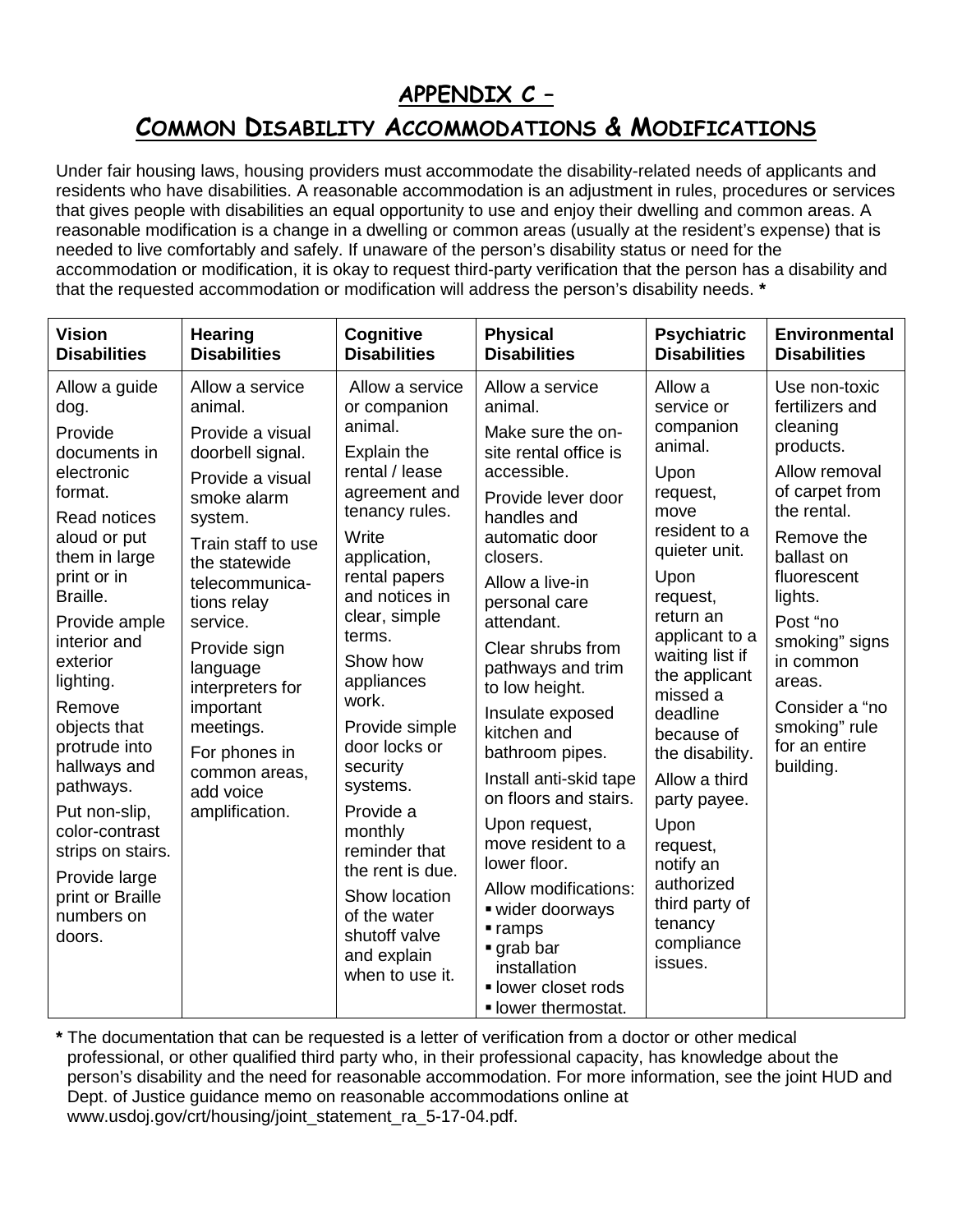# **APPENDIX D – SAMPLE LETTERS FOR MANAGEMENT**

#### **REASONABLE ACCOMMODATION RESPONSE – Request Granted**

Dear (resident):

We have received your request for a reasonable accommodation, specifically, \_\_\_\_\_\_\_\_\_\_\_\_\_\_\_\_\_\_\_\_\_\_\_, together with your healthcare provider's letter documenting your disability and need for the accommodation. We will provide the requested accommodation as follows:

Sincerely, Property Manager

# **REASONABLE ACCOMMODATION RESPONSE – Request Granted, Let's Talk**

Dear (resident):

We have received your request for a reasonable accommodation, specifically, a reserved accessible parking space, together with your healthcare provider's letter. Your request is granted and we will begin the process of designating a parking space for your use immediately. Please contact me as soon as possible so that we may discuss which parking location(s) will best meet your needs.

Sincerely, Property Manager

# **REASONABLE ACCOMMODATION RESPONSE – Need Verification**

Dear (resident):

We have received your request for a reasonable accommodation. You have requested \_\_\_\_\_\_\_\_\_\_\_\_\_\_\_\_\_\_\_\_\_\_\_. Before we can make a decision, we need some more information. Please provide us with a letter from a health care provider, social service provider, or other qualified person confirming (that you are person with a disability) (that you need the accommodation because of your disability). Once we receive the above letter, we will give prompt consideration to your request.

Sincerely, Property Manager

Note: You can attach the Verification Guide to this letter.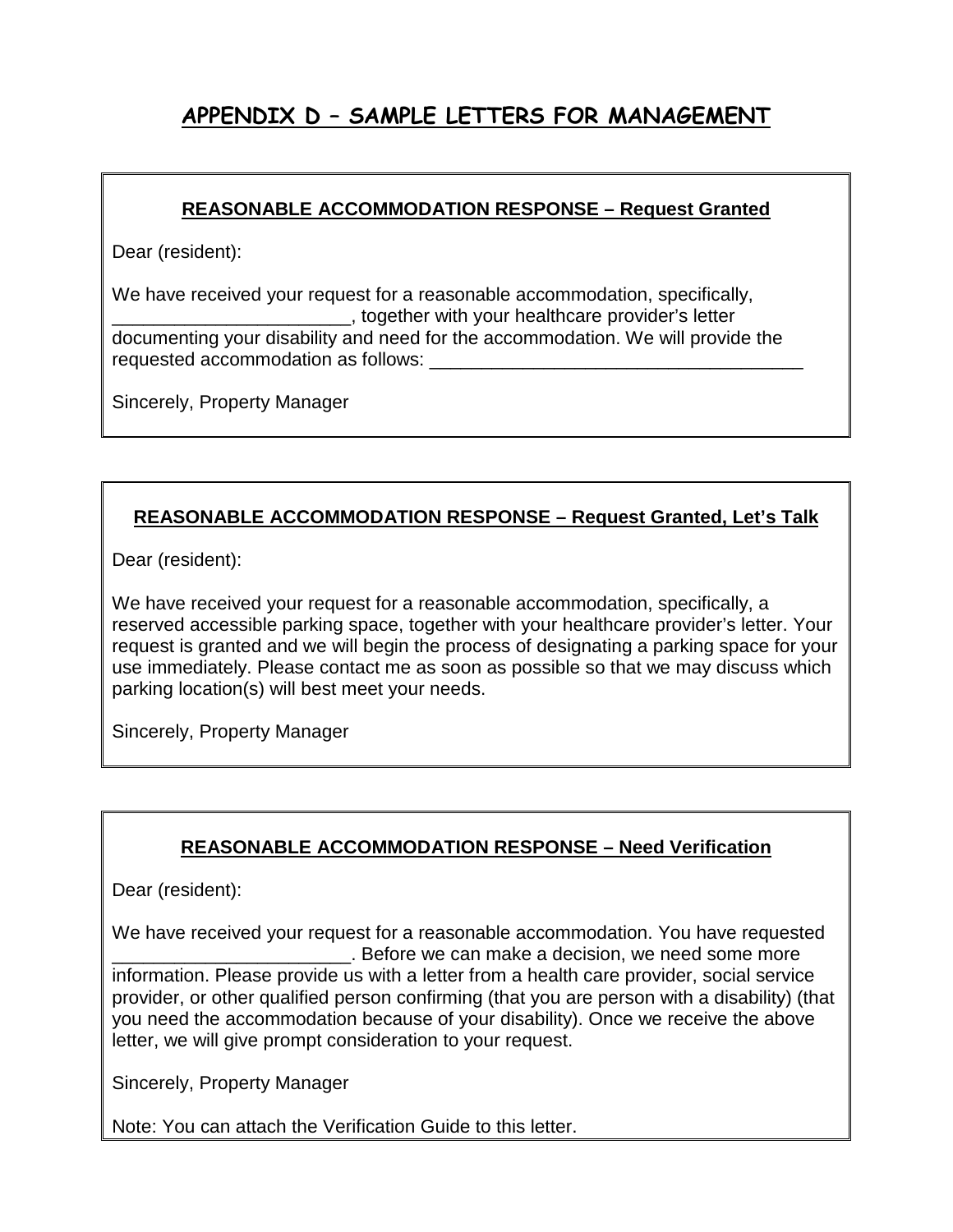# **REASONABLE ACCOMMODATION RESPONSE – Request Unclear, Let's Talk**

Dear (resident):

We have received your request for a reasonable accommodation. We are unclear about your specific needs and would like to meet with you to discuss the accommodation request. Please contact me as soon as possible so that we may discuss what will best meet your needs.

Sincerely, Property Manager

# **REASONABLE MODIFICATION RESPONSE – Request Granted**

Dear (resident):

We have received your request for a reasonable modification, specifically, to be allowed to have Joe Johnson of Able Carpenter Company install grab bars in the bathtub and around the toilet in the bathroom of your rental. We have spoken to Mr. Johnson, who has assured us that the project will be done in a professional manner and to building code.

Your request to make this modification is granted. Please let me know when the carpentry work begins and ends.

When you vacate your unit, we request that you remove the grab bars around the toilet, but you may leave the grab bars in the bathtub area.

Sincerely, Property Manager

# **REASONABLE MODIFICATION RESPONSE – Need Verification**

Dear (resident):

We have received your request for a reasonable modification, specifically, to be allowed to the can make a decision, we need some more to the state of Before we can make a decision, we need some more information. Please provide us with a letter from a health care provider, social service provider, or other qualified person confirming (that you are person with a disability) (that you need the modification because of your disability). Once we receive the above letter, we will give prompt consideration to your request.

Sincerely, Property Manager

Note: You can attach the Verification Guide to this letter.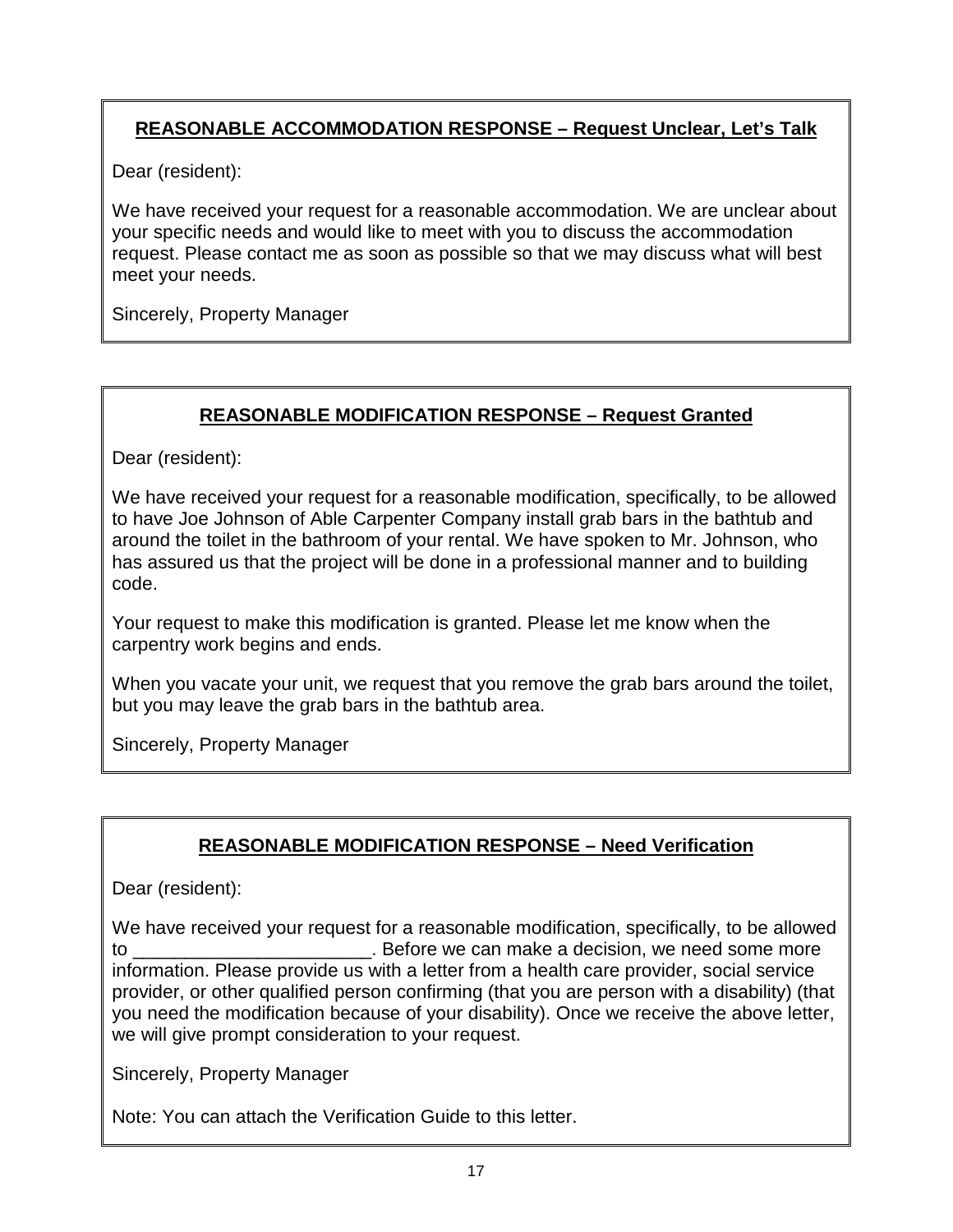# **REASONABLE ACCOMMODATION RESPONSE – Request Denied (Undue Burden)**

Dear (resident):

We received your request for a reasonable accommodation. You requested that we install an elevator in our building so that you can live on the fourth floor. We have given your request careful consideration and have decided to deny this request.

Management believes that the request to provide an elevator would be too costly and would result in an undue financial burden for us as housing providers. Under fair housing laws, we are not required to grant such requests, which are considered unreasonable.

If you would like to explore other alternatives for reasonable accommodations, please contact us any time.

Sincerely, Property Manager

# **REASONABLE ACCOMMODATION RESPONSE – Request Denied**

#### **(Fundamental Alteration)**

Dear (resident):

We received your request for a reasonable accommodation. You requested that we provide housekeeping services inside your unit. We have given your request careful consideration and have decided to deny this request.

As you may be aware, the management of the Evergreen Apartments provides general maintenance and cleaning of the common areas of the complex, and appliance repairs for residents upon request. However, we do not provide housekeeping services for individual resident apartments.

Management believes that the request to provide personal housekeeping services for a resident would result in a fundamental alteration of our housing services. Under fair housing laws, we are not required to grant such requests, which are considered unreasonable.

If you have a need for reasonable accommodations, please contact us any time with a request.

Sincerely, Property Manager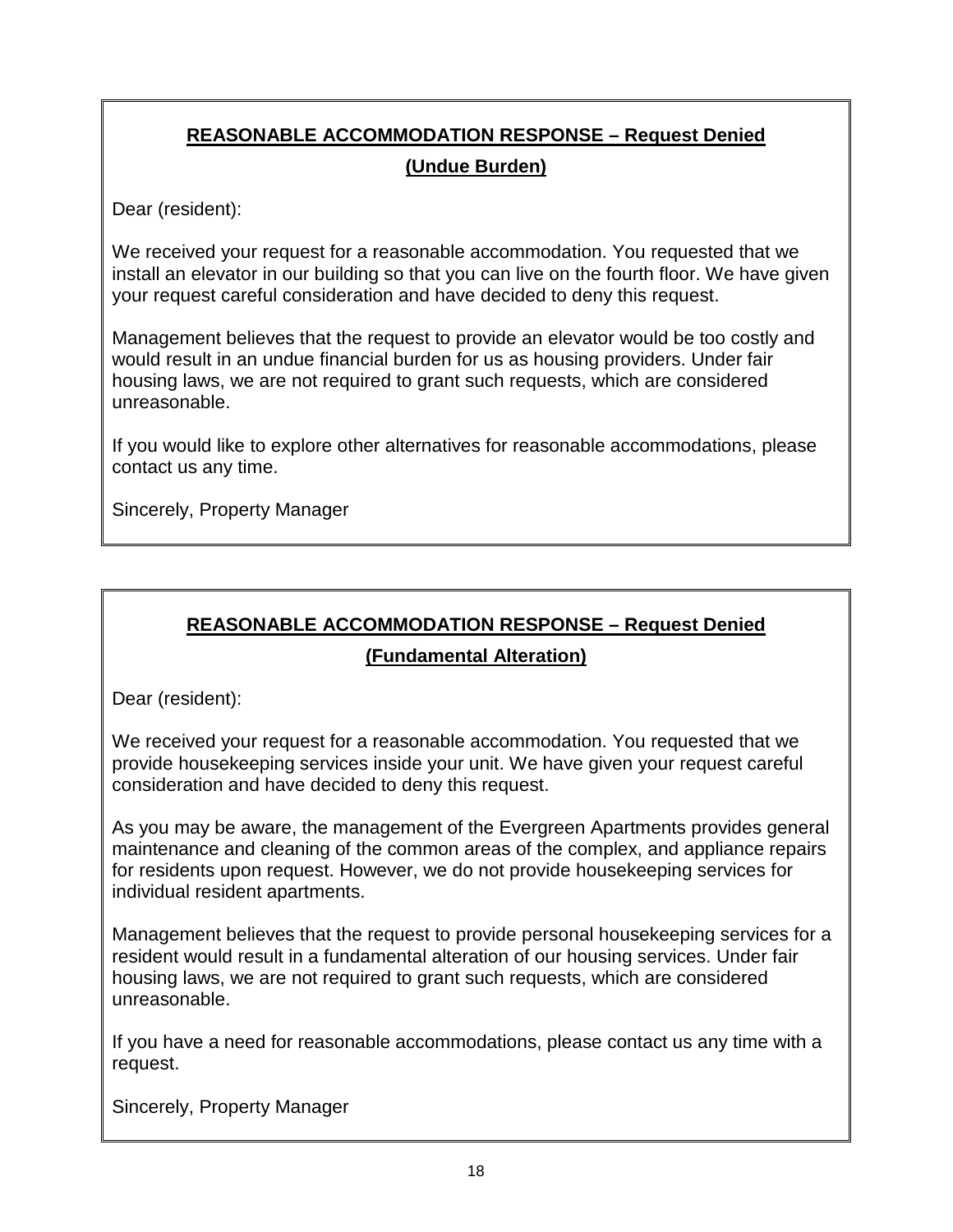# **APPENDIX E –**

# **Guidance for Health Care and Qualified Professionals: Verifying Reasonable Accommodation and Modification Requests**

Dear Health Care Provider or Qualified Individual:

Fair housing laws allow an individual who has a physical, mental, or sensory disability to request that a housing provider grant him/her a reasonable accommodation (a change in rules, policies, or practices) or reasonable modification (a structural change to a dwelling). Once an applicant or resident has made a request, a housing provider may ask that the person obtain written verification of disability and/or verification of the need for the accommodation, if not obvious or known.

Verification of disability or need may come from a medical professional, peer support group, non-medical service agency, or a reliable third party who is in a professional position to have knowledge about the person's disability and/or need for accommodation. The verification should state that the person meets the fair housing definition of disability and that the requested accommodation is necessary and disability-related.

For the purposes of requesting a reasonable accommodation or modification in housing in Washington state, **disability is defined as "the presence of a sensory, mental, or physical impairment that: (i) is medically cognizable or diagnosable or (ii) exists as a record or history or (iii) is perceived to exist whether or not it exists in fact."** Additionally, "a disability exists whether it is temporary or permanent, common or uncommon, mitigated or unmitigated … or whether or not it limits any other activity…." (RCW 49.60.040)

# **The verification should include the following items:**

- I. **Qualification of person** writing the verification letter.
- II. **Nature of relationship** the professional has with the person making the request.
- III. **Statement that** the person has a disability that meets the state definition above.

**Important Note:** Revealing a diagnosis puts an individual at risk of additional discrimination. Before naming a specific diagnosis or category of disability, obtain the person's informed consent.

IV. **Describe how the accommodation or modification requested is necessary** to afford the person the equal opportunity to access housing, maintain housing, or for full use and enjoyment of the housing or housing related service. Because housing providers must make only those accommodations or modifications that are necessary, be sure to use words like: "necessary," "essential," "prescribed"; when describing that the condition creates a need for the accommodation or modification. The role of the verifier is to establish that the need derives from the disability.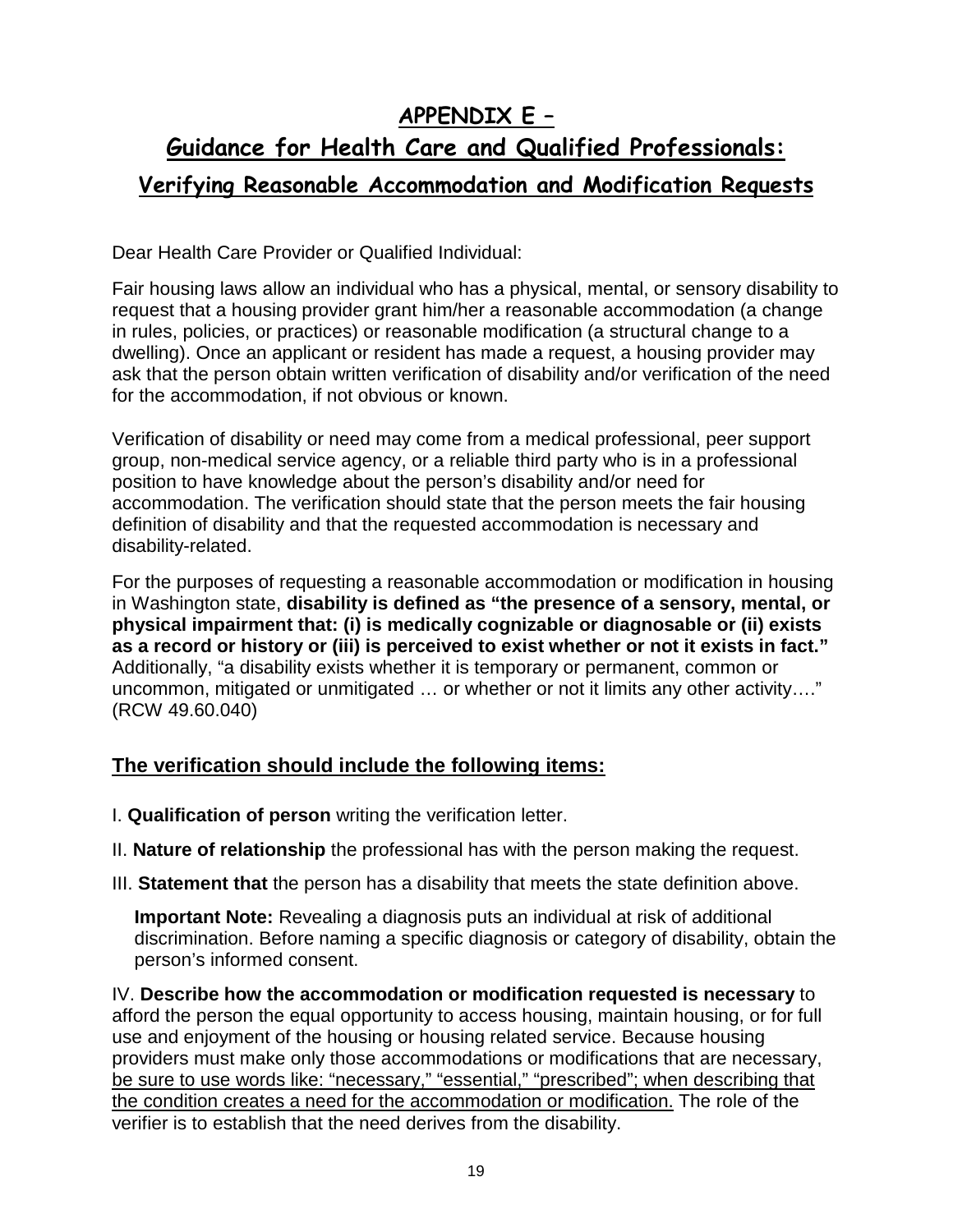# **Sample Verification for Reasonable Accommodation / Modification**

### Re: John Smith's request for a reserved accessible parking space adjacent to his apartment.

Please accept this correspondence as verification that:

- I. I am a licensed medical doctor .
- II. I have treated John Smith since May 2008 for a disability-related condition.
- III. John Smith is a person with a disability as defined by the Washington Law Against Discrimination (RCW 49.60).
- IV. Designating a reserved accessible parking space adjacent to his apartment is necessary to afford Mr. Smith the opportunity to access and fully use and enjoy his home.

Please approve John Smith's request for <u>a reserved accessible parking</u> space adjacent to his apartment.

| Signature: ________                                      | <u>Dr. Leon Jones Parameter de la provincia de la provincia de la provincia de la provincia de la provincia del</u> |  |  |
|----------------------------------------------------------|---------------------------------------------------------------------------------------------------------------------|--|--|
| Printed Name: Dr. Leon Jones                             |                                                                                                                     |  |  |
| Professional Title: Medical Doctor                       |                                                                                                                     |  |  |
| Name of Clinic, Hospital, Agency, etc.: Seattle Hospital |                                                                                                                     |  |  |
| Address: ______________________                          | 500 First Avenue, Seattle, WA 98101                                                                                 |  |  |
| Phone Number: 206-555-1212                               |                                                                                                                     |  |  |
| Fax Number: <u>________________</u>                      | 206-555-1234                                                                                                        |  |  |
| Date:                                                    | June 1, 2013                                                                                                        |  |  |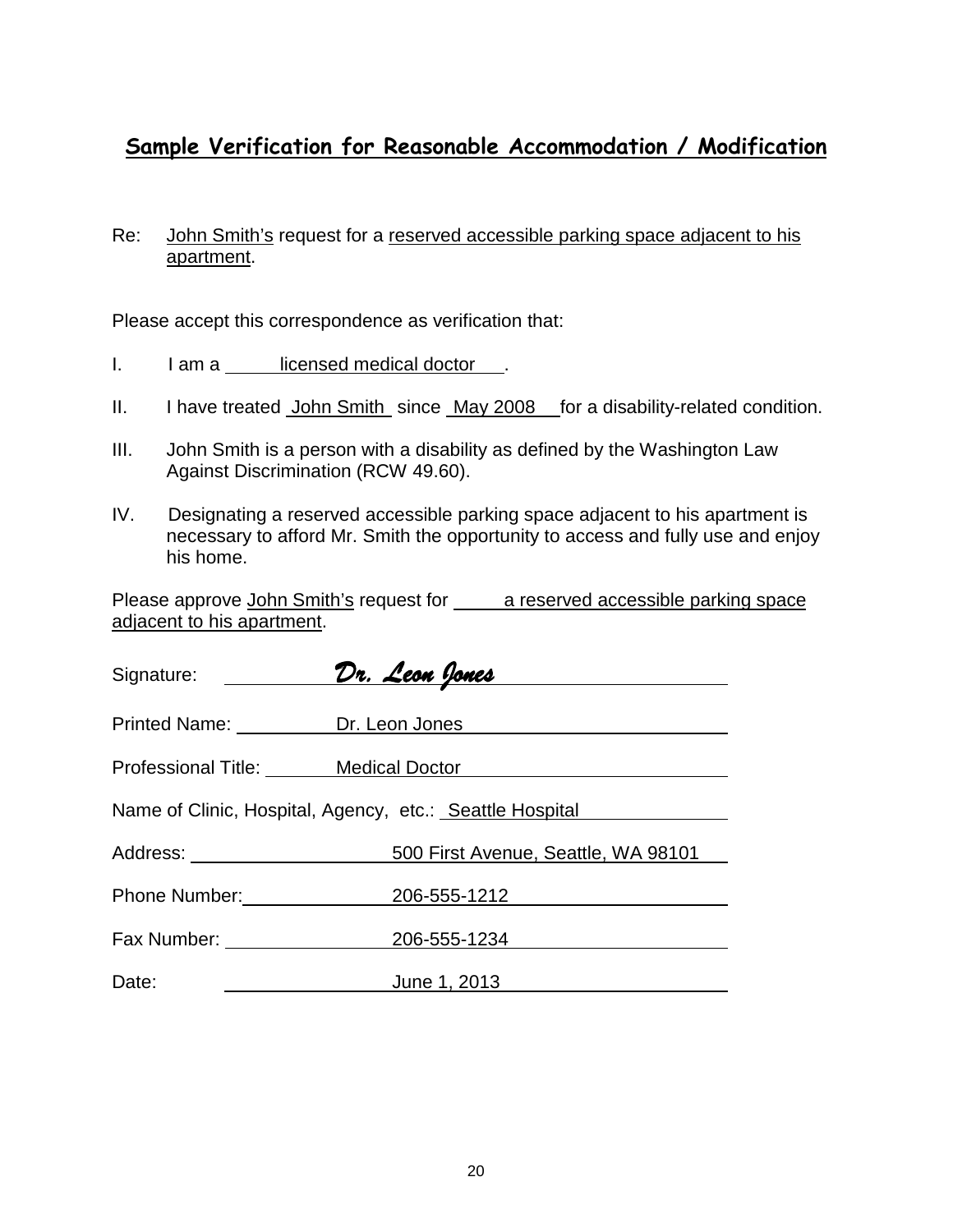# **APPENDIX F –**

# **REASONABLE ACCOMMODATION AND MODIFICATION POLICY**

# **GUIDELINES FOR APPLICANTS AND RESIDENTS WHO HAVE DISABILITIES**

# **MAKING A REQUEST**

If you or a member of your household needs a reasonable accommodation or modification, please submit a request to the housing manager. If you are unable to make a request for yourself, another person (an advocacy organization or representative) can make the request on your behalf. The request does not need to disclose the nature of your disability.

You can make verbal requests for accommodations; however, we recommend that you make requests in writing, because this will help us to assess your request and to avoid misunderstandings about what you need.

In order for management to approve your request for reasonable accommodation, please make a reasonable accommodation request to management, with the following:

- 1. The requested accommodation must be for someone with a disability.
- 2. The requested accommodation must be directly related to the disability.
- 3. The requested accommodation or modification must be reasonable.

In your request, please give us a full description of the required accommodation. If you know of resources that will make it easier or quicker for management to grant your request, include this information along with your request.

If you request permission to make a modification to the property, please:

- Give a full description of the intended modification(s).
- Provide assurance that you will obtain building permits, if necessary.
- Provide assurance that the modifications will be done in a professional manner.

Please be aware that residents are responsible for the costs of their own modifications (except in housing that receives federal funding). If the modification you plan to make will not interfere with the next resident's use and enjoyment of the premises, it can remain there when you move out. In some cases, we will ask you to:

- Agree to return the premises to their original state.
- Agree to pay into an interest-bearing escrow account, over a reasonable period, an amount of money not to exceed the cost of the restorations (the interest on the account accrues to you).

[Example: If you install grab bars in the bathtub with reinforcement in the wall, at moveout we may ask you to remove the grab bars, but leave the in-wall reinforcement.]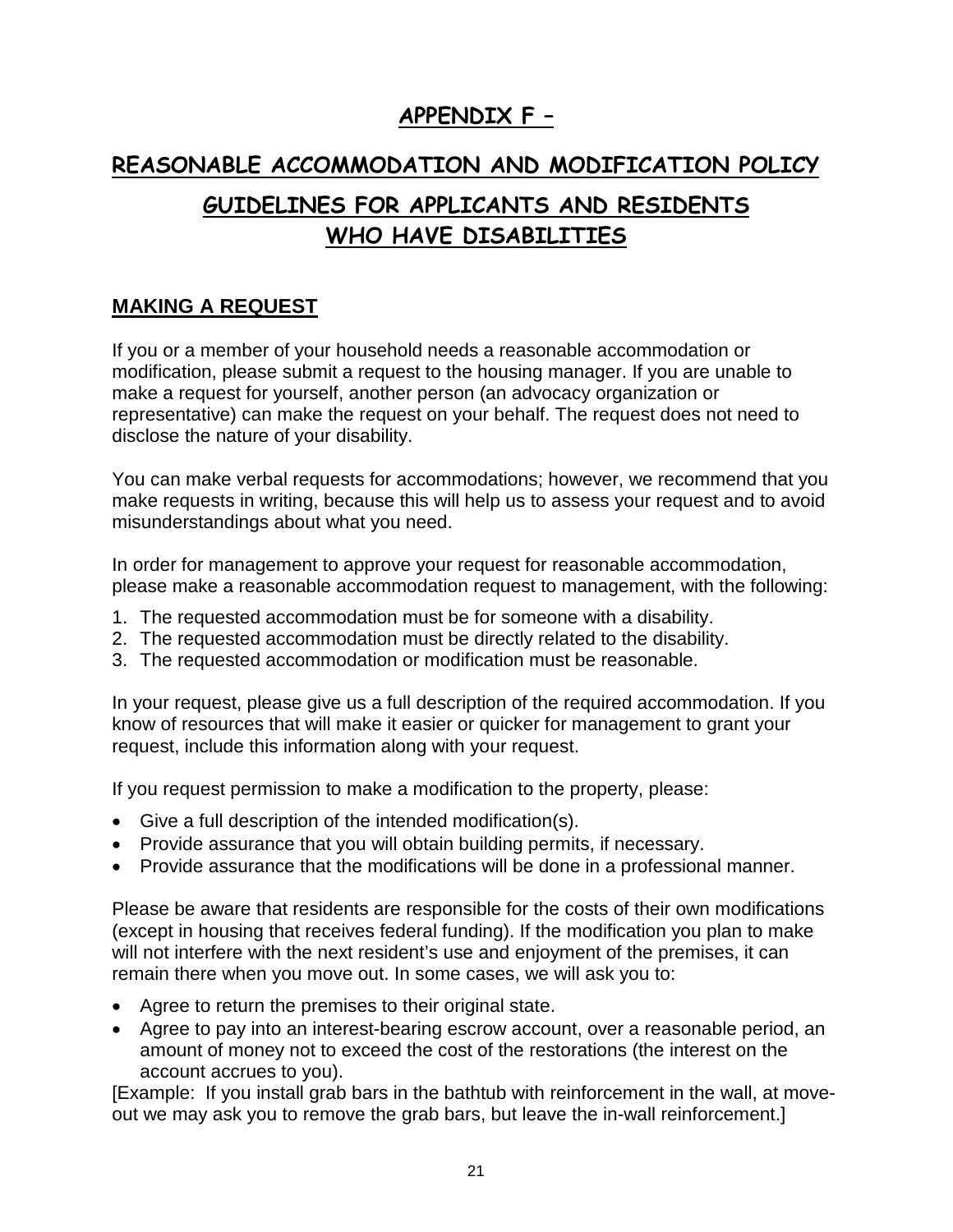# **VERIFICATION**

Management may ask you to provide written verification that the request is for someone who has a disability. We may also ask you for verification that the accommodation or modification is necessary to give that person an equal opportunity to use and enjoy the housing community. If asked for verification, you can get it from your healthcare provider or any other qualified third party.

#### **PROVISION OF ACCOMMODATIONS**

We will work with you to process your request promptly. We may need to discuss your request with you. We generally grant requests for reasonable accommodations without cost to you. However, in most cases, you must pay for reasonable modifications.

Management will give you the following:

- A letter confirming that we received your request.
- If needed, a letter requesting additional information (such as verification that the person has a disability, that the accommodation is disability-related, or both), with a suggested timeline for providing the information.
- A letter notifying you that your request has been approved, is under consideration, or has been denied.

Sometimes the specific accommodation you request may be difficult, time-consuming or expensive to provide, and we may suggest alternate accommodations that might work just as well. If you believe the accommodation you have requested is the only one that will work, be prepared to explain why. Have a back-up plan in mind and be willing to discuss alternatives.

If we decide that we cannot fulfill your request because it poses an undue financial and administrative burden, fundamental alteration, or direct threat in our housing program, we will advise you in writing, and offer an opportunity for you to make a modified request.

#### **RESOURCES/QUESTIONS**

If you have any questions regarding your rights and responsibilities under the fair housing laws, contact a fair housing agency in your area listed in Appendix A. These agencies are able to provide technical assistance – they are a good information source for accommodation ideas, funding resources, access codes, etc.

For more information about your rights under fair housing laws, see [www.hud.gov/offices/fheo/FHLaws/yourrights.cfm.](http://www.hud.gov/offices/fheo/FHLaws/yourrights.cfm)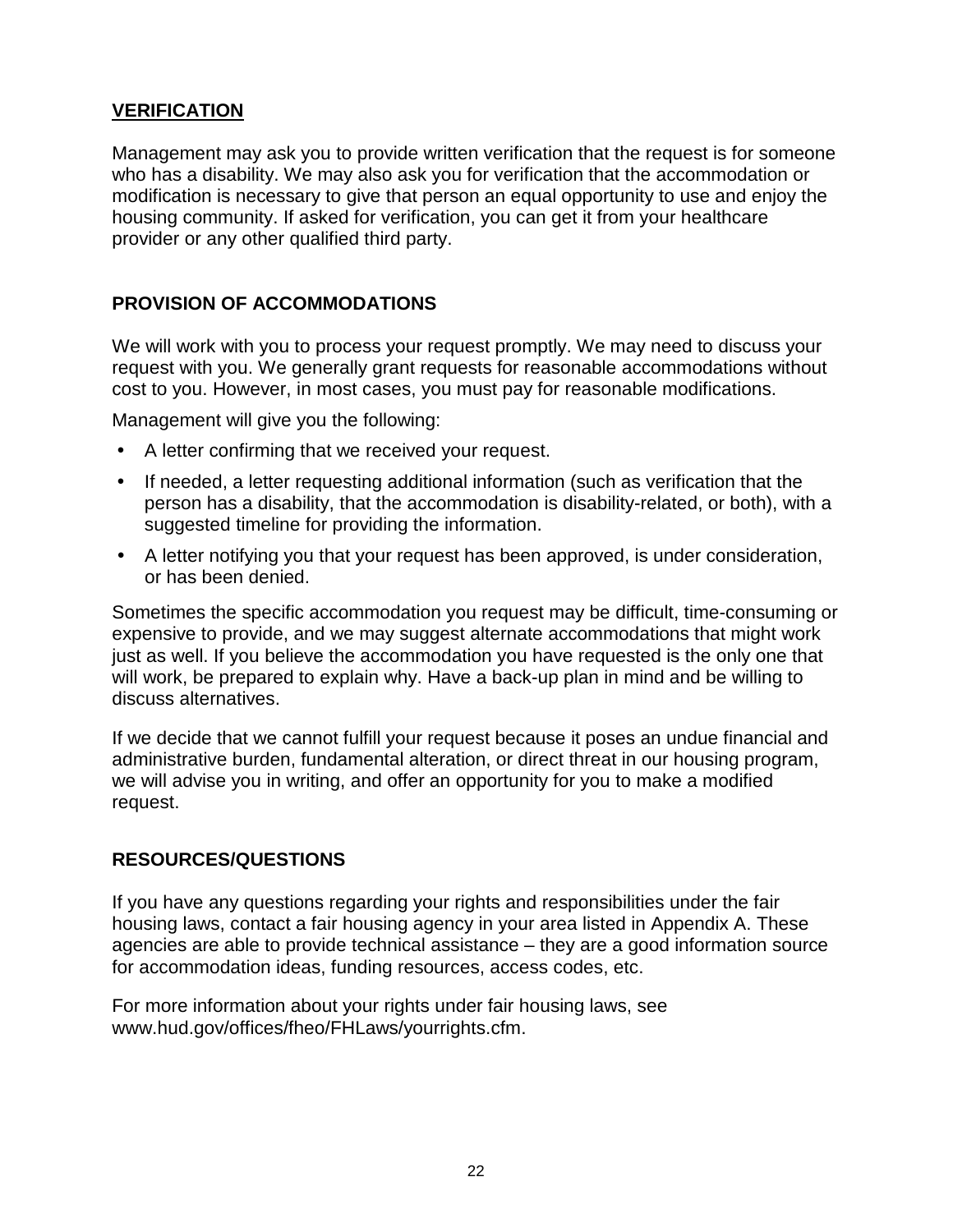# **DISABILITY RESOURCE INFORMATION**

# **ACCESSIBLE PARKING**

**Resident Parking** – If parking is provided for residents, it is a reasonable accommodation to provide reserved accessible spaces for residents with disabilities.

- We will use the standard accommodations process for accessible parking requests. If a resident has a state disabled parking permit, this is generally sufficient proof of the need for a reserved accessible parking space.
- Many people who need an accessible parking space don't need an extra-wide space with an access aisle – they often need only a regular-size parking space nearest to their front door or on the most accessible route to the front door. We will discuss specific parking needs with the resident.



- Even if parking spaces are not normally assigned, we will provide a reserved parking space to a qualified resident with a disability.
- We will post a sign at the head of the parking space noting that the spot is reserved for a particular person or apartment, so that others do not park there. We will alert vendors that these spaces are off-limits.
- We will strictly enforce a resident's reserved accessible parking space, and be prompt in responding to complaints when others park there.

**Guest Parking** – If guest parking is provided near the rental office, some of those spaces must be accessible.

- We will locate at least one accessible guest parking space near an on-site rental office, with an accessible route from the parking to the office.
- Guest parking is subject to ADA Title III rules, which require that at least 2% of all guest spaces in each lot meet access requirements and are designated with appropriate signage. These spaces must be at least 96" wide and must have an adjacent access aisle at least 60" wide. An access aisle can be shared between two accessible parking spaces. At least one of these spaces must be van accessible, with a 96" access aisle. We will alert vendors that these spaces are off-limits.
- We will strictly enforce accessible guest parking spaces, and be prompt in responding to complaints when others park there.

**Cooperative housing and condominiums** – Sometimes a governing board or owners group has only limited control over parking spaces. Boards should assist within their means to the person seeking a parking accommodation. If another resident owns the desired space, the two owners can negotiate a swap.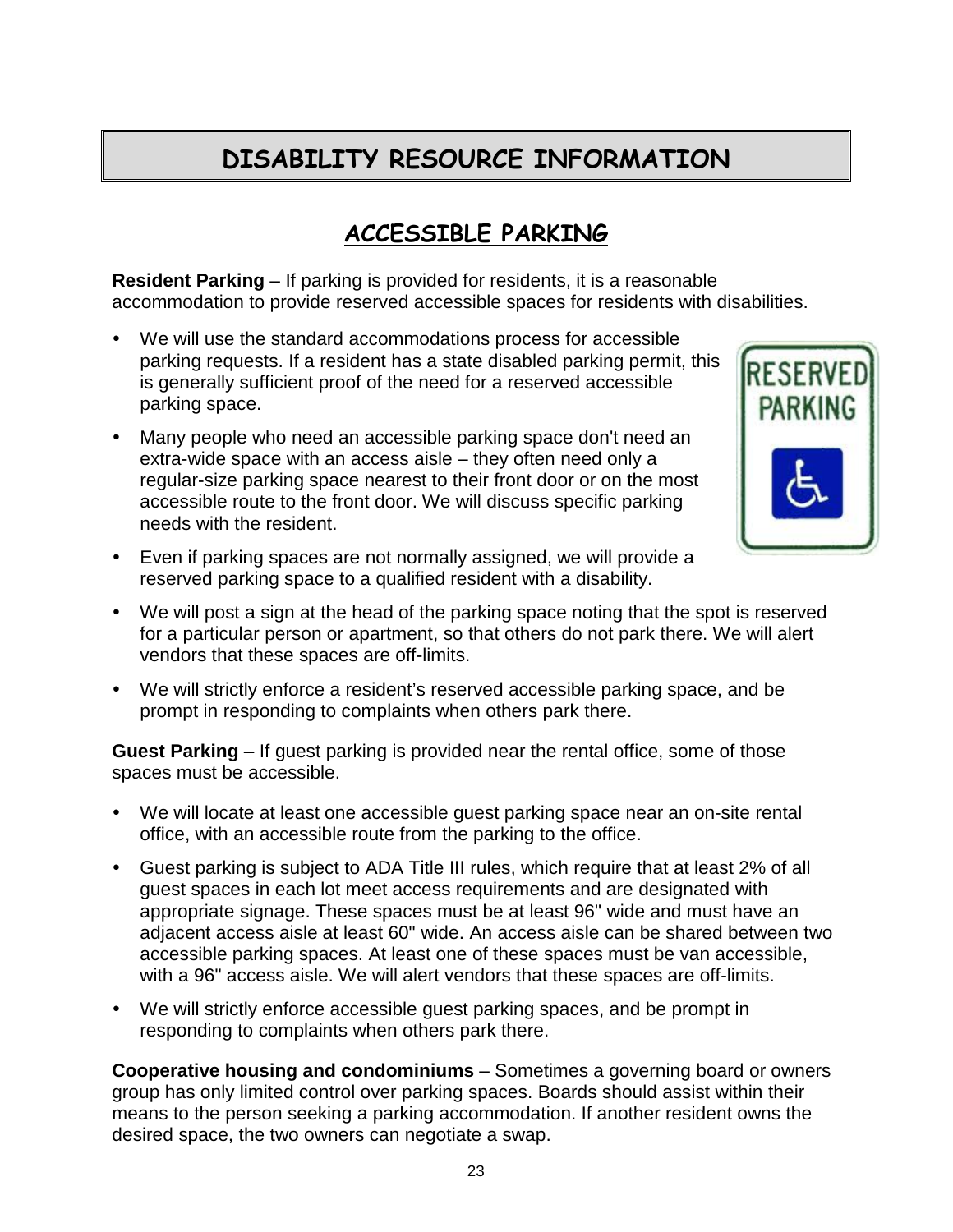# **SERVICE ANIMALS**

It is a reasonable accommodation to allow residents to live with service animals that meet their disability-related needs. When an applicant or resident who has a disability requests to live with a service animal, follow the usual accommodation process.

- Service animals are **not** pets. A person with a disability uses a service animal as an auxiliary aid – similar to the use of a cane or wheelchair.
- Fair housing laws require that service animals be permitted despite "no pet" rules.
- While the most common service animals are dogs, they may include cats, birds, or other common domestic animals. "Companion" animals are considered to be service animals, if they are required to meet a disability-related need.
- Service animals may be any breed, size or weight. We will not apply pet size or weight limitations to service animals.
- Service animals need no special license or visible identification. Some owners of service animals choose to put special collars or harnesses on their animals. If city or county laws require pet licenses for dogs and cats, rental management can require licensing for service dogs or cats. In some cases, animal licenses are free or discounted for service animals.
- Service animals need no "certification." A person may train his or her own service animal.
- We do not charge owners of service animals any pet deposits or fees. We can charge general cleaning or damage deposits, if all residents are similarly charged.
- The service animal's owner is responsible for the animal's care and liable for any damage the animal causes.
- Because service animals provide different types of assistance, in some cases a person with a disability may require more than one service animal.

For more information, see the Sample Policy on Service Animals available from the Fair Housing Partners of Washington State.

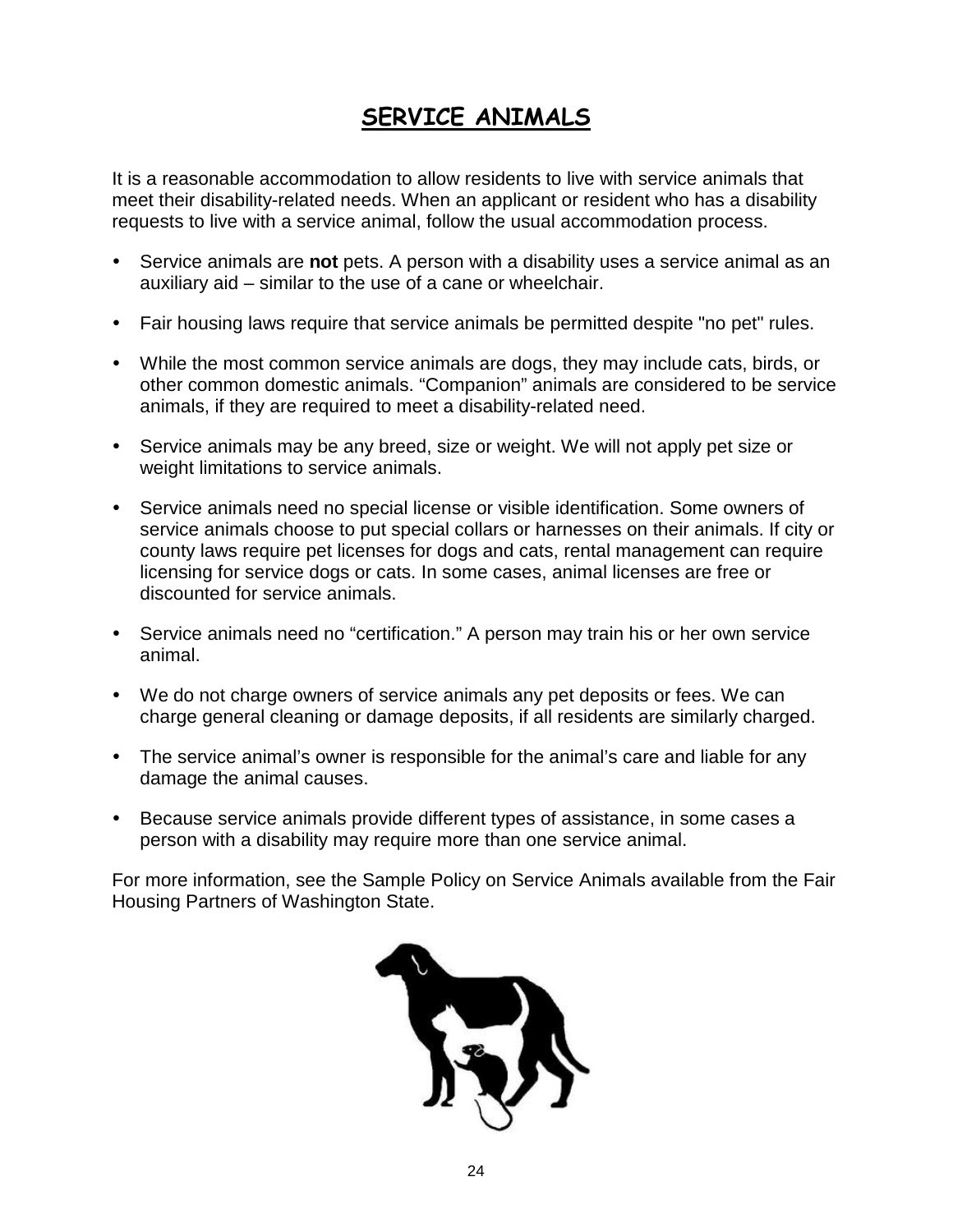# **PROVIDING CUSTOMER SERVICES TO PEOPLE WITH DISABILITIES**

# **THE KEY TO CUSTOMER SERVICE**

The key to providing quality customer services to people with disabilities is to remember that all people are individuals. People with disabilities come in all shapes and sizes with diverse personalities, abilities, interests, needs, and preferences – just like everyone else. There are an estimated 57 million people with disabilities, about 20% of the American population – the nation's largest minority group.

The federal Fair Housing Act, local fair housing laws, and other disability access laws require housing providers to make reasonable accommodations in rules, policies, practices, or services, when such accommodations may be necessary to afford people with disabilities an equal opportunity to use and enjoy a dwelling. You will be better able to interact with applicants and residents who have disabilities if you have some general knowledge of appropriate language and customer service etiquette.

# **LANGUAGE**

Language is continually evolving, including language related to people with disabilities. Staying current is important, not to show "politically correctness" but to communicate effectively and with respect. What you say and write may enhance the dignity of people with disabilities or may inadvertently reflect stereotypes and negative attitudes.

Some words and phrases don't recognize the broad range of capabilities of people with disabilities. They don't need or want to be pitied, nor should they be labeled "courageous" or "special" because they accomplish daily activities or work. People are sometimes concerned that they will say the wrong thing, so they say nothing at all – further segregating people with disabilities.

### **"Handicap" and "disability" – not synonyms!**

- Disability is a generic term for a condition which may affect a person's mobility, hearing, vision, speech, or cognitive function (such as paraplegia, deafness, diabetes).
- Handicap describes an environmental or attitudinal barrier (such as no ramp or elevator, information not available in Braille, negative stereotypes).

**"Person First"** Refer to the person first, not the disability. For example, "the person who uses a wheelchair" or "the person with arthritis" is preferred over "the wheelchair person" or "the arthritic", which define the person as a disability rather than the disability as one aspect of his/her life. This general rule may be different within some communities -- some individuals self-identify their group as "the blind" or "the Deaf".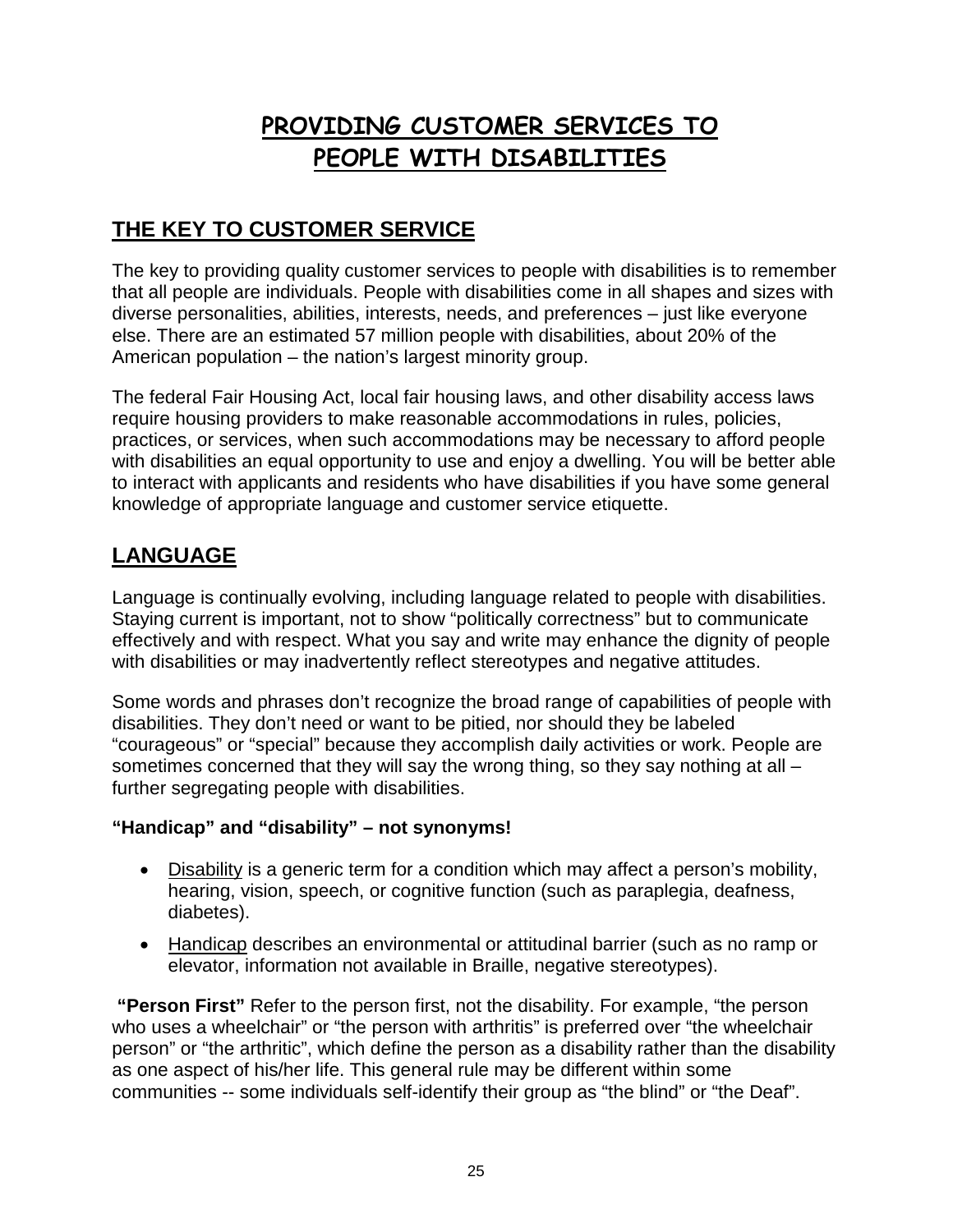# **CHOOSE WORDS THAT REFLECT DIGNITY AND RESPECT**

| <b>INAPPROPRIATE LANGUAGE</b>                                                                                                                                                                      | <b>APPROPRIATE LANGUAGE</b>                                                                                                                                                                                             |  |
|----------------------------------------------------------------------------------------------------------------------------------------------------------------------------------------------------|-------------------------------------------------------------------------------------------------------------------------------------------------------------------------------------------------------------------------|--|
| impairment, physically challenged,<br>differently abled, handicapable,<br>impaired, crippled, suffers from, afflicted<br>with, stricken with, victim of, diseased,<br>invalid, abnormal, defective | has a disability, is a person with a disability, person who<br>is physically disabled, person who walks with a cane,<br>person who has a respiratory condition, is a person with<br>AIDS, person who has epilepsy, etc. |  |
| the disabled                                                                                                                                                                                       | people with disabilities, the disability community<br>(disabled, an adjective, must be accompanied by a noun)                                                                                                           |  |
| normal person, healthy, whole                                                                                                                                                                      | non-disabled, person without disabilities, able-bodied                                                                                                                                                                  |  |
| handicap parking, disabled parking                                                                                                                                                                 | accessible parking, disability parking                                                                                                                                                                                  |  |
| wheelchair bound, confined to a<br>wheelchair, wheelchair person                                                                                                                                   | wheelchair user, person who uses a wheelchair (or<br>scooter)                                                                                                                                                           |  |
| electric chair                                                                                                                                                                                     | wheelchair, power chair                                                                                                                                                                                                 |  |
| paraplegic, quadriplegic, crip, gimp,<br>lame                                                                                                                                                      | man with paraplegia, woman who is paralyzed, person<br>with spinal cord injury, has a mobility disability, walks with<br>difficulty                                                                                     |  |
| hearing impaired, hearing impairment                                                                                                                                                               | deaf, hard of hearing, late-deafened                                                                                                                                                                                    |  |
| visually impaired, visual impairment                                                                                                                                                               | low vision, partially sighted, blind                                                                                                                                                                                    |  |
| the blind, the deaf                                                                                                                                                                                | the blind community, the Deaf community                                                                                                                                                                                 |  |
| dumb, mute                                                                                                                                                                                         | person who does not speak, has difficulty speaking, uses<br>synthetic speech, is non-vocal, is non-verbal                                                                                                               |  |
| stutterer, tongue-tied                                                                                                                                                                             | person with a speech or communication disability                                                                                                                                                                        |  |
| CP victim, spastic, spaz                                                                                                                                                                           | person with cerebral palsy                                                                                                                                                                                              |  |
| epileptic                                                                                                                                                                                          | person with epilepsy, person with seizure disorder                                                                                                                                                                      |  |
| fit, attack, spell                                                                                                                                                                                 | seizure, epileptic episode or event                                                                                                                                                                                     |  |
| dwarf, midget                                                                                                                                                                                      | person of small stature / short stature; little person                                                                                                                                                                  |  |
| birth defect                                                                                                                                                                                       | congenital disability, disabled since birth                                                                                                                                                                             |  |
| post-polio person, suffered from polio                                                                                                                                                             | person who had polio, person with post polio syndrome,<br>polio survivor                                                                                                                                                |  |
| (person) mentally ill, mentally disturbed,<br>crazy, insane, nuts, psycho, schizo                                                                                                                  | person with mental health issue / condition                                                                                                                                                                             |  |
| (situation) crazy, insane, nuts, mad                                                                                                                                                               | wild, hectic, extreme                                                                                                                                                                                                   |  |
| retard, mentally defective, moron, idiot,<br>dimwit, imbecile, Down's person,<br>mongoloid, feeble minded                                                                                          | person with an intellectual / cognitive / developmental<br>disability                                                                                                                                                   |  |
| slow learner, retarded, ADHD person                                                                                                                                                                | has a learning disability, person with a learning disability,<br>person with ADHD                                                                                                                                       |  |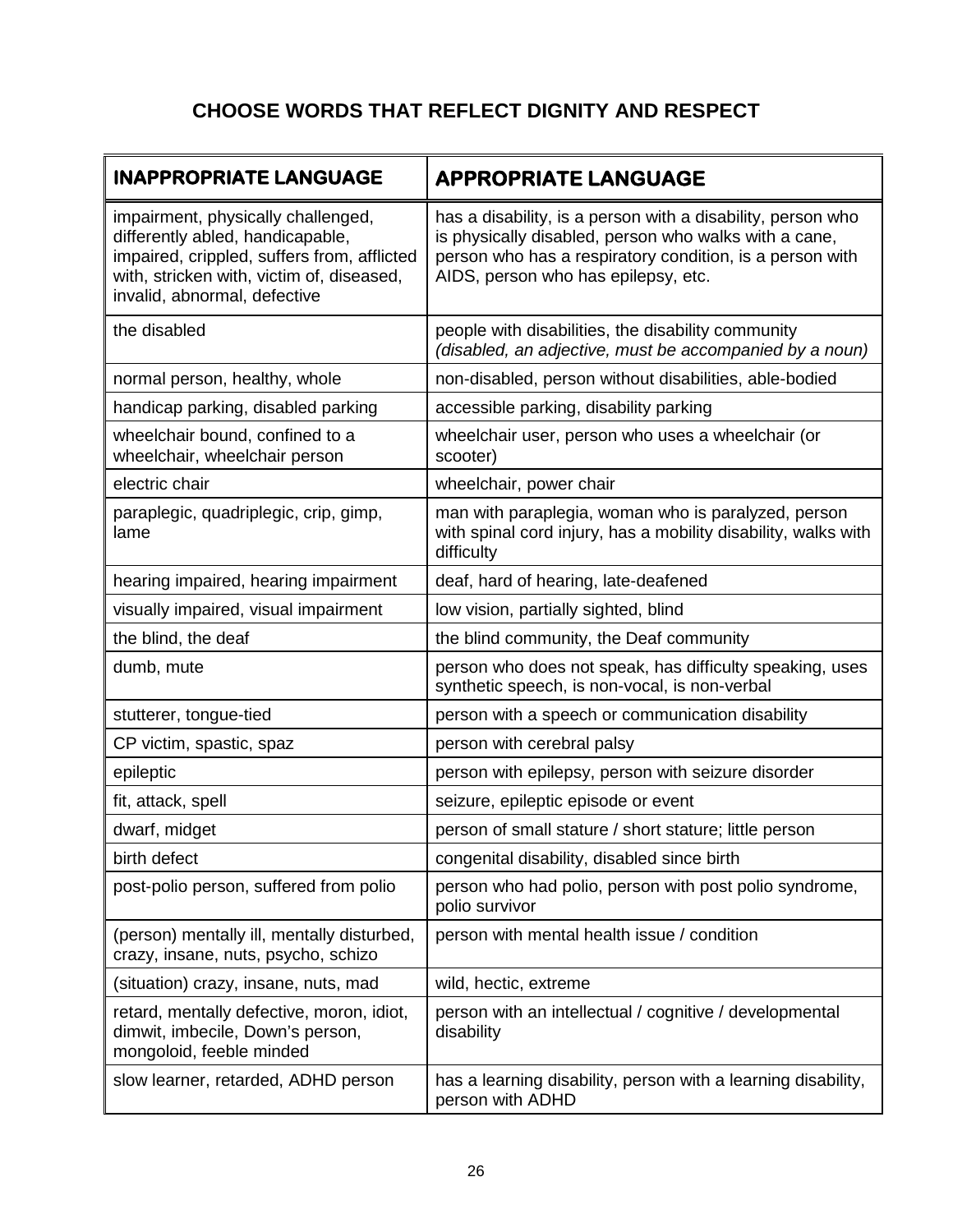# **GENERAL TIPS**

- Act as you would with anyone -- polite, friendly and professional.
- Respect privacy -- avoid asking personal questions about someone's disability. Many people feel that if you ask about their disabilities, you are treating them as a disability, not as a person.
- Like everyone else, people with disabilities want to be treated as independent people. Don't assume anything about a person's abilities or limitations. If the environment is accessible, people with disabilities usually can get around fine.
- Ask before you help. Offer assistance only if the person appears to need it. In most cases, the best way to learn how to accommodate people with disabilities is to ask them directly. Listen and learn from what the person tells you about access needs.
- Shaking hands is usually welcome. People with limited hand use or who wear an artificial limb can usually shake hands. Shaking hands with the left hand is an acceptable greeting. Take the cue from the person with a disability (someone who is blind may not see your extended hand – wait to see if she extends hers).
- When talking with a person who has a disability, look at and speak directly to that person rather than to a companion, aide, or sign language interpreter.
- Common words and phrases are okay to use. For example, it's fine to say "see you later" to a blind person, or "want to go for a walk?" to a wheelchair user.
- Many disabilities are not apparent to a casual observer these are sometimes called "hidden" or "invisible" disabilities. Although these conditions are not visible, they are real disabilities and may seriously impact a person's ability to function in normal daily activities. Invisible disabilities include systemic conditions, cognitive conditions, emotional or mental health disabilities, etc. A person with an invisible disability may need accommodations similar to those needed by other people with disabilities.
- Never distract a service animal, or try to pet one without first asking the owner.

#### **WHEN INTERACTING WITH PEOPLE WITH DISABILITIES, APPROPRIATE ETIQUETTE IS BASED MAINLY ON RESPECT AND COURTESY.**

# **PEOPLE WITH MOBILITY AND/OR DEXTERITY DISABILITIES**

Many disabling conditions can cause mobility or dexterity limitations. Some people walk with difficulty, while others use leg braces, canes, crutches, prosthetics, walkers, wheelchairs, or scooters. They may be unable to climb stairs, to stand for a long time, or travel long distances. Some people may have dexterity problems, such as being unable to hold or carry items, or to write with a pen.

• Make sure there is a clear path of travel. Remove obstacles such as boxes or chairs. Be sure that freshly washed floors have adequate warning signs. Put out mats on rainy or snowy days to keep floors as dry as possible.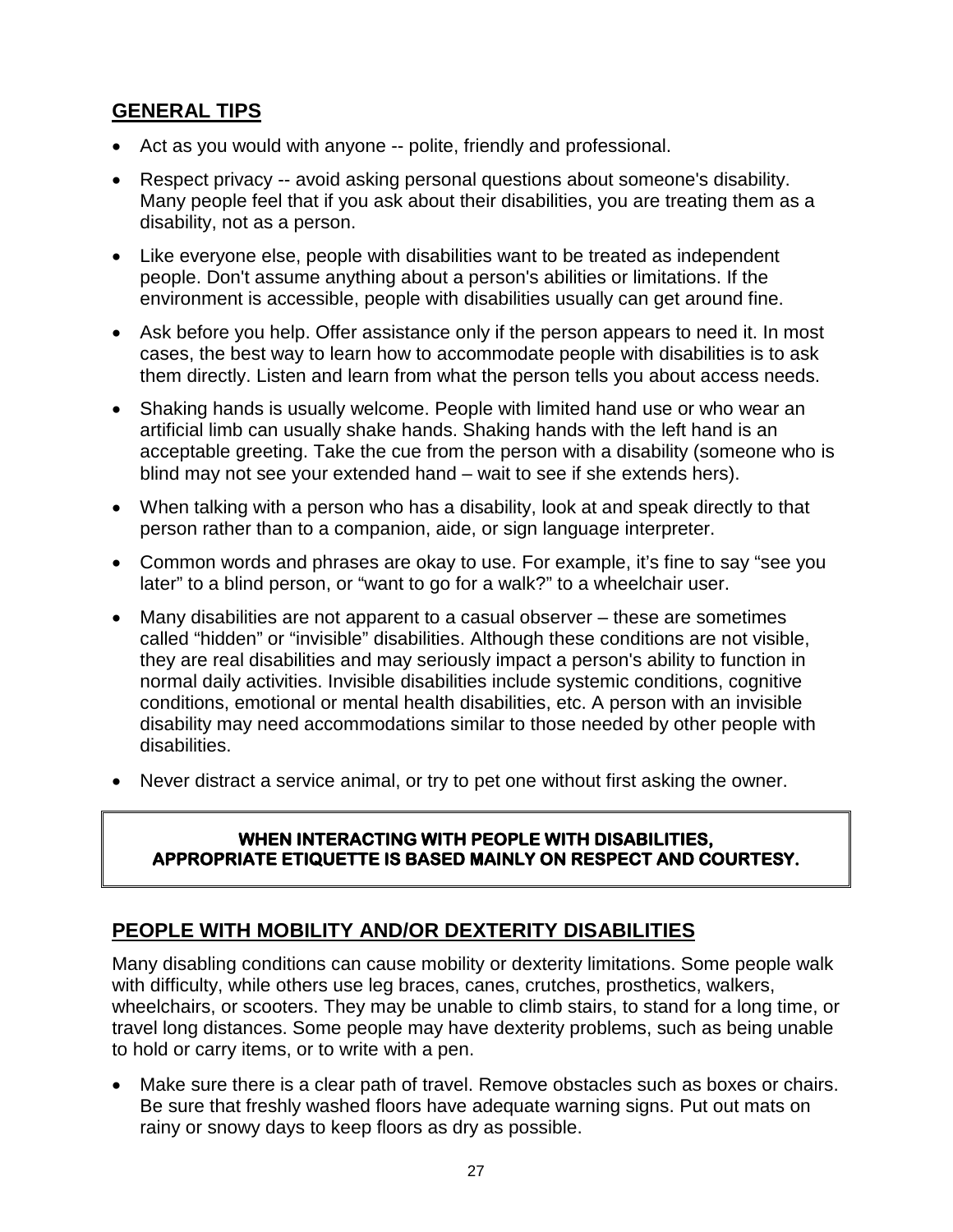- Offer assistance if someone appears to have difficulty opening doors.
- Do not lean on a wheelchair, walker, cane, or any other assistive device. Ask first before pushing someone's wheelchair. People with disabilities consider their equipment part of their personal space.
- Be sensitive about physical contact. Don't pat a wheelchair user on the head or grab someone's arm, even if your intention is to assist.
- Put yourself at a wheelchair user's eye level. If possible, sit next to the person when having a conversation.
- Be aware of wheelchair users' reach limits. Place items within their grasp.
- If counters or reception desks are too high, provide a clipboard as a writing surface. When appropriate, step around to the customer side of the desk or counter during your interaction.
- Offer a chair if a person might be standing for a long time.
- If there is no accessible public restroom, allow a wheelchair user to use an accessible employee restroom.
- Let the phone ring longer if you telephone someone with a mobility disability.
- People of short stature (sometimes called "little people") are those who are 4 feel 10 inches or less in height. They often experience being treated like children, which can be a real obstacle. Make sure that necessary items are within their reach, and sit down so you are on the same eye level when talking.
- If a person has difficulty handling paperwork or filling out simple forms, offer assistance, provide a clipboard or an extra-thick pen to use.
- Some people with dexterity difficulties may need help completing short written forms – help if you have time.

# **PEOPLE WHO ARE BLIND OR HAVE LOW VISION**

The majority of people who are "legally blind" have some usable vision, which varies depending on the condition that caused the vision loss. They are referred to as having "low vision". Those who cannot see are considered blind, though some people with vision disability refer to themselves as visually impaired.

- Keep walkways clear of obstructions.
- Speak as you approach a blind person. State clearly who you are and speak in a normal tone of voice. Introduce the person to others who are there.
- People with low vision may need written information in large print. A sans serif font with adequate line spacing is best. Ask the individual what size works best for them (often 150% zoom on the copy machine works fine).
- To guide a person who is blind, let him or her grasp your arm just above the elbow and the person will follow a half step behind. Some individuals may prefer to put a hand on your forearm or shoulder.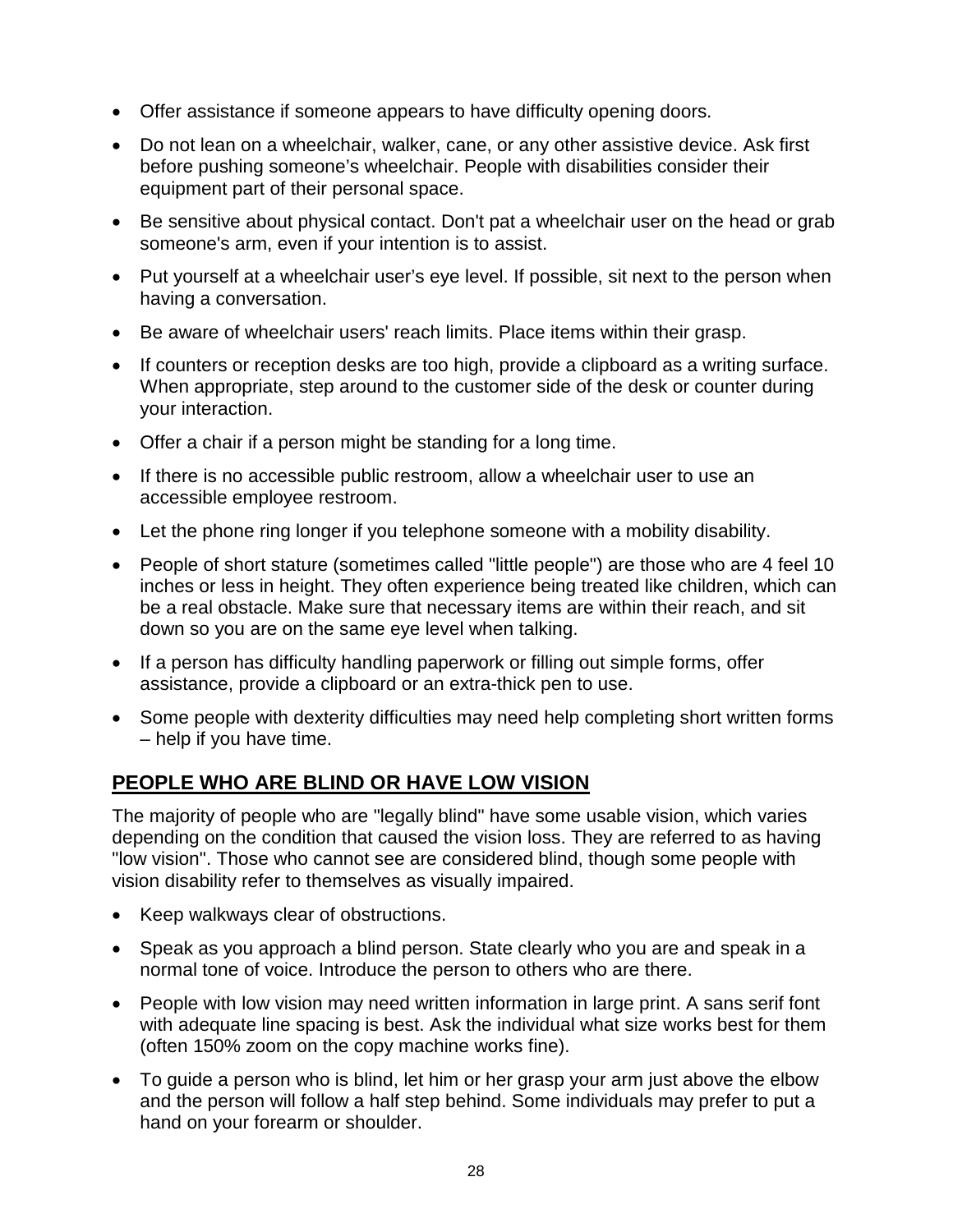- Offer the blind person a tour of your facility. If your facility has changed (for example, furniture was rearranged), alert blind or low vision people about the changes.
- If you offer a seat, gently guide the person's hand to the back or arm of the chair.
- When walking with a person with a guide dog, walk on the side opposite the dog.
- Offer assistance if the person appears to have difficulty locating a specific service area. Be descriptive when giving directions – give the person verbal information that is visually obvious to people who can see. For example, when approaching steps, say that there are a half dozen steps going down, or tell the person to take the next right and the restroom is the third door on the left.
- Some with low vision may need help reading small print. If you have time to do so, read short written forms or documents to them, or offer to provide them in larger print.. They may also need assistance filling out or signing documents – help if you have time. If asked, guide the person's hand to the signature line.
- Tell the person when you are leaving never leave a person who is blind talking to an empty space. Make sure the person has picked up all personal possessions before leaving.

# **PEOPLE WHO ARE HARD OF HEARING, DEAF, OR DEAF-BLIND**

People with limited hearing ability are "hard of hearing"; those who cannot hear are considered to be "deaf". Generally, those who describe themselves as "deaf" acquired their disability later in life, were mainstreamed in school, and associate with the hearing community. Those who are hard of hearing often communicate in English, and may rely on amplification or hearing devices.

The "Deaf" community tends to include those who attended schools for the deaf and use sign language. The Deaf community has its own rich culture, full of its own social structures, clubs and organizations, values, and cultural history. American Sign Language (ASL) is an entirely different language from English, with a syntax all its own. People who are Deaf generally use ASL as their first language, and may have difficulty speech reading English.

- Get the person's attention before starting a conversation. Move into the person's field of vision or tap the person gently on the shoulder or arm.
- Introduce yourself or show your name badge or business card.
- For a simple interaction, writing notes back and forth is usually okay. Ask the person if it would be helpful to communicate by writing or by using a computer terminal.
- When the exchange of information is complex (medical or legal information, etc.), it may be most effective to communicate through a qualified sign language interpreter.
- Speak directly to the person, not to the interpreter.
- Look directly at the person face the light; speak clearly and in a normal tone of voice; use short, simple sentences; and keep your hands away from your face.
- Speak slowly and clearly, but do not yell, exaggerate, or over pronounce. Exaggeration and overemphasis of words distorts lip movements, making speech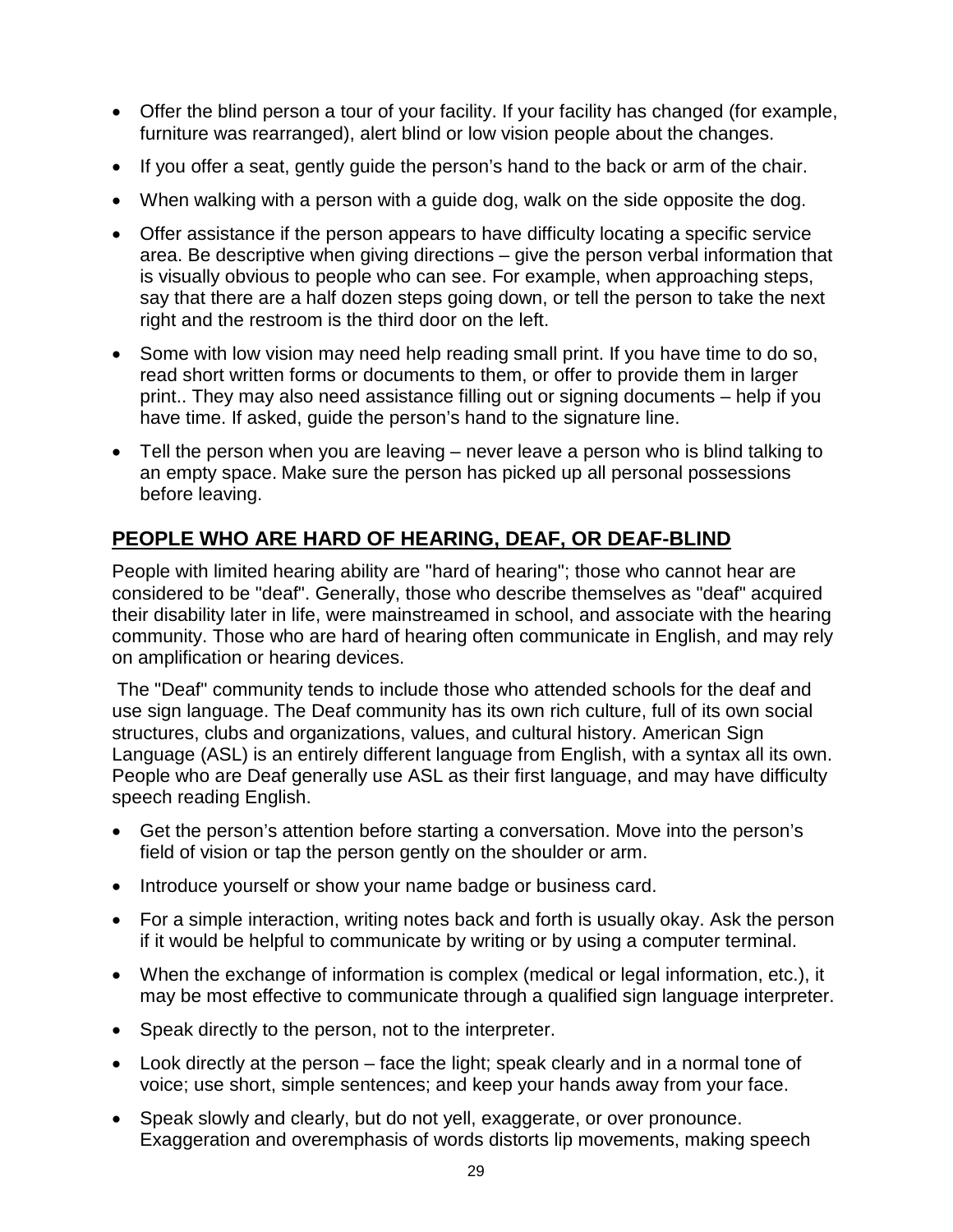reading more difficult. Try to enunciate each word, without force or tension. Short sentences are easier to understand than long ones.

- Use pantomime, body language, and facial expression to help supplement your communication. A lively speaker always is more interesting to watch.
- Rephrase, rather than repeat, when a person doesn't understand what you said.
- Let the phone ring longer if you telephone a person who is deaf or hard of hearing. Speak clearly and repeat information as needed.
- Use the Telecommunications Relay Service (711) to communicate by telephone.

# **PEOPLE WITH SPEECH DISABILITIES**

It may be difficult to understand the speech of a person who has had a stroke, is severely hard of hearing, has cerebral palsy, uses a voice prosthesis, or has a stammer or other type of speech disability.

- A quiet environment makes communication easier.
- Concentrate on what the person is saying; focus on listening and communicating. Give the person your full attention. Be patient and take as much time as necessary.
- If you do not understand something, don't pretend that you do. Ask the person to repeat what was said, and then repeat it back for verification.
- Ask the person if writing is acceptable as an alternative means of communicating.
- Ask questions that require only short answers or a nod of the head.
- Do not interrupt the person or attempt to finish sentences. If communication remains difficult, ask permission to try to finish sentences or clarify ideas. If you and the person cannot work out a communication difficulty, ask if someone can assist in facilitating the conversation.
- If you find you cannot communicate effectively on the telephone with a hearing person who has a speech disability, consider using the Speech-to-Speech Relay Service (1-877-833-6741).

# **PEOPLE WITH SYSTEMIC DISABILITIES**

One type of "invisible" disability is systemic conditions, such as diabetes, heart disease, cancer, multiple sclerosis, epilepsy, migraine, sickle-cell anemia, organ transplant, emphysema, fibromyalgia, chronic fatigue, heat sensitivity or multiple chemical sensitivity. These conditions may present many limitations to a person's life activities.

- Some disabilities are variable from day to day. Some conditions are progressive, becoming more severe over time. Keep this in mind if you notice an individual who appears to be walking, talking or seeing fine one day, but not the next.
- Some disabling conditions cause pain or require medication or treatments that have side effects. This may be the reason why an individual with a disability exhibits restlessness, drowsiness, slurred speech, slowed reflexes, even irritability.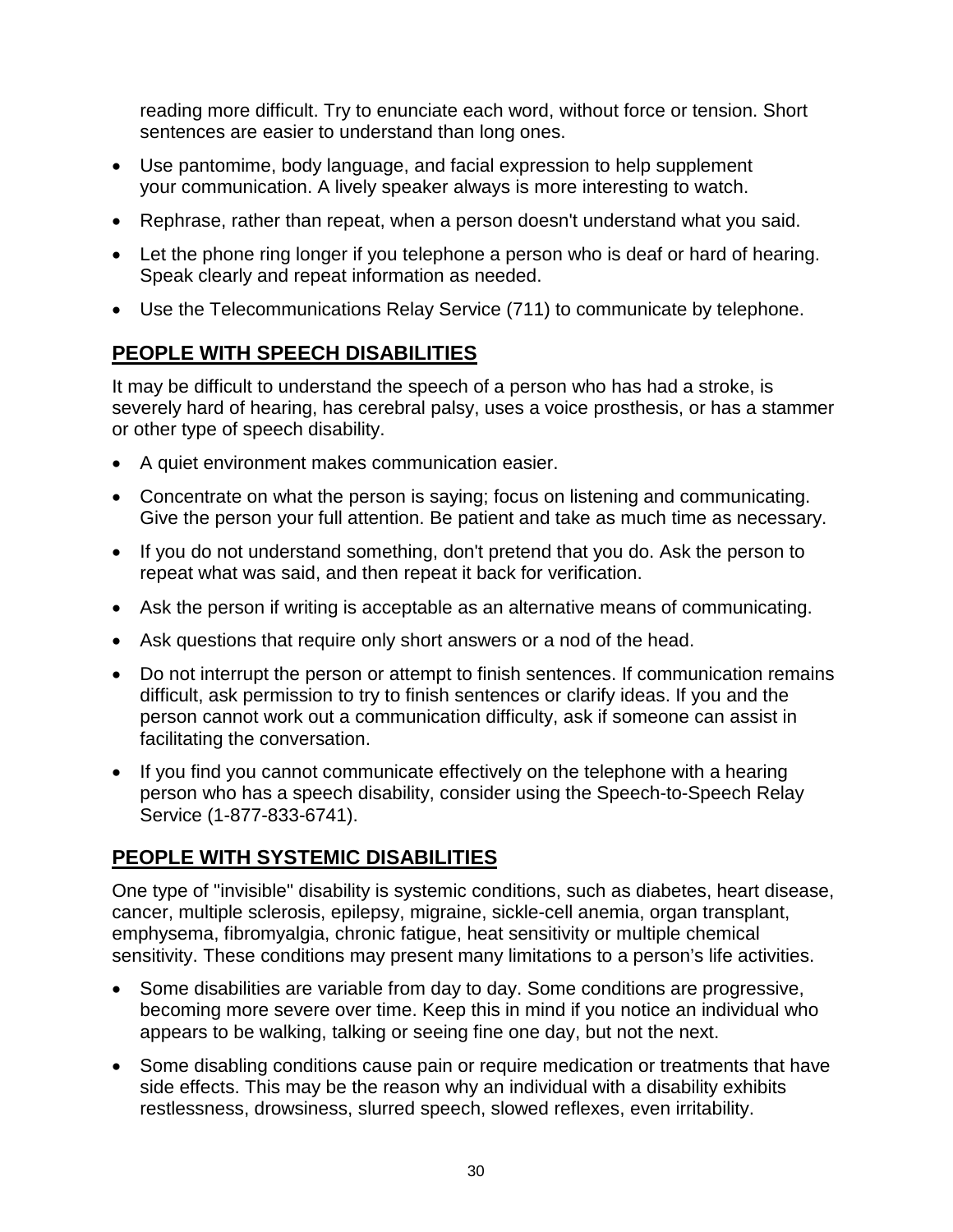- Some people who are chemically sensitive experience uncomfortable or even debilitating symptoms in the presence of certain substances, such as scented personal products, cleaning products, or new carpeting or furniture. If necessary, open a window, turn on a fan, or move to a different location. Consider requesting that staff and visitors limit or eliminate their use of fragranced products like cologne, lotion, etc.
- People with Human Immunodeficiency Virus (HIV) or Autoimmune Deficiency Syndrome (AIDS) have compromised immune systems, and their bodies have trouble fighting off infections. Avoid putting someone at risk – if you have a respiratory infection or other easily transmittable illness, be considerate of your visitors and co-workers, and stay home if possible.
- People with some chronic medical conditions may be less likely to sense and respond to changes in temperature. Also, they may be taking medications that can worsen the impact of sun exposure or extreme heat. If necessary, provide a drink of water, open a window, turn on a fan or move to a cooler location.
- Epilepsy may cause seizures that are convulsive, or the person may appear to be in a trance. During complex partial seizures, the person may walk or make other movements while he is, in effect, unconscious. After a seizure, the person may feel disoriented and embarrassed, or sleepy – try to ensure they have privacy to rest or collect themselves. Be aware that beepers and strobe lights can trigger seizures in some people.

# **PEOPLE WITH DEVELOPMENTAL OR COGNITIVE DISABILITIES**

Some people may have difficulty processing information due to a traumatic brain injury, stroke, learning disability, autism, Down Syndrome, or other developmental or cognitive condition. Some common cognitive disabilities include deficits or difficulties with memory, problem-solving, attention, reading, verbal comprehension, or visual comprehension.

- It may be easier for the person to function in a quiet environment without distractions (such as a radio playing, people moving around, or loudly patterned curtains).
- Be patient, flexible, and supportive. Take time to understand the person and make sure the person understands you.
- Offer assistance with and/or extra time for completion of forms, writing checks, understanding written instructions, and/or decision-making. Do not over-assist.
- Speak clearly and don't talk down to people who have developmental or cognitive disabilities. Use a normal speed and tone of voice unless asked to slow down.
- Keep your concepts clear and concise. Use precise, plain language and avoid complex sentences. Sometimes it is helpful to break down complicated concepts or processes into steps and deal with them sequentially.
- Be prepared to provide an explanation more than once, or to rephrase.
- A person who has difficulty reading or writing may prefer to take forms home to complete.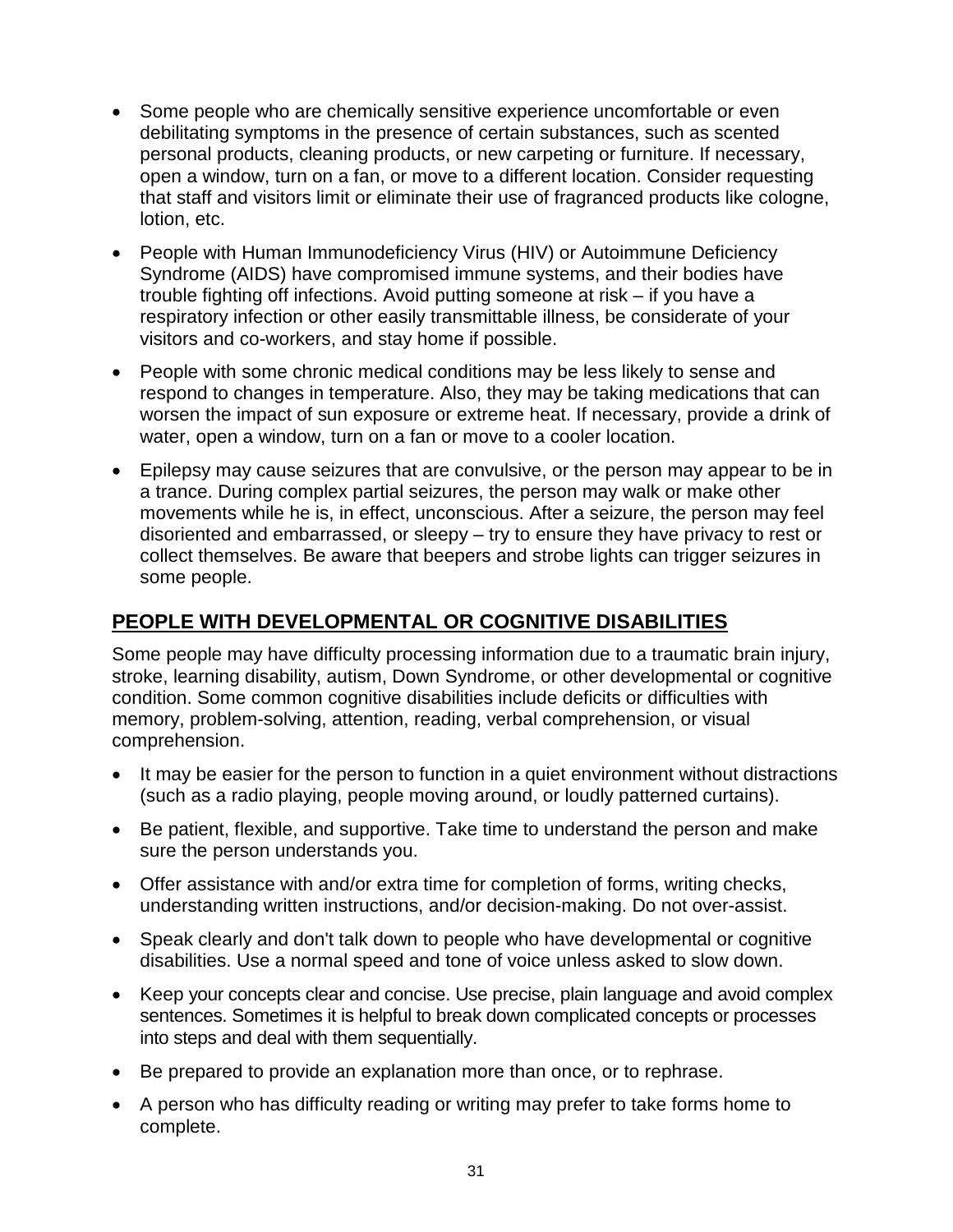- People with developmental disabilities often rely on routine and the familiar to manage work and daily living. Be aware that a change in the environment or a routine may require a period of adjustment.
- People with dyslexia or other reading disabilities have trouble reading written information. Give them verbal explanations and allow extra time for reading.
- A person who has a learning disability may get spoken information "scrambled". If the individual seems to have an auditory processing disorder, he may need information demonstrated or put in writing.
- People with traumatic brain injuries may have a loss of muscle control or mobility that is not obvious (for example, a person might not be able to sign her name).
- Be aware that someone with a brain injury may have poor impulse control. The person may make inappropriate comments or seem pushy, or may not understand social cues.
- A person with a brain injury may be unable to follow directions due to short-term memory or poor directional orientation. The person may ask to be accompanied to another location in your rental community or be given written directions.
- Some people with developmental or cognitive disabilities may use a service animal or companion animal.

# **PEOPLE WITH MENTAL HEALTH DISABILITIES**

Many adults have mental health issues, defined as having a diagnosable mental, behavioral, or emotional disorder, such as anxiety disorder, PTSD, depression, bipolar disorder, agoraphobia, schizophrenia, etc. These conditions may present many limitations to a person's life activities, and may impact their ability to interact comfortably with other people. Mental health disabilities may be variable from day to day, and some medications may have side effects.

- Maintain a calm, professional, helpful demeanor with everyone.
- Consider moving to a quiet or private location, if in a public area with many distractions.
- Stress can affect the person's ability to function. Try to keep the pressure of the situation to a minimum.
- People who have psychiatric disabilities have varying personalities and different ways of coping with their disability. Some may have trouble picking up on social cues, while others may be supersensitive. One person may be very high energy, while someone else may appear sluggish. Treat each person as an individual. Ask what will make the person most comfortable.
- If a person seems to be having difficulty understanding, follow the suggestions listed above under "Cognitive Disabilities".
- If a person seems to be experiencing trouble staying focused, assist by leading the discussion back to the topic or task at hand.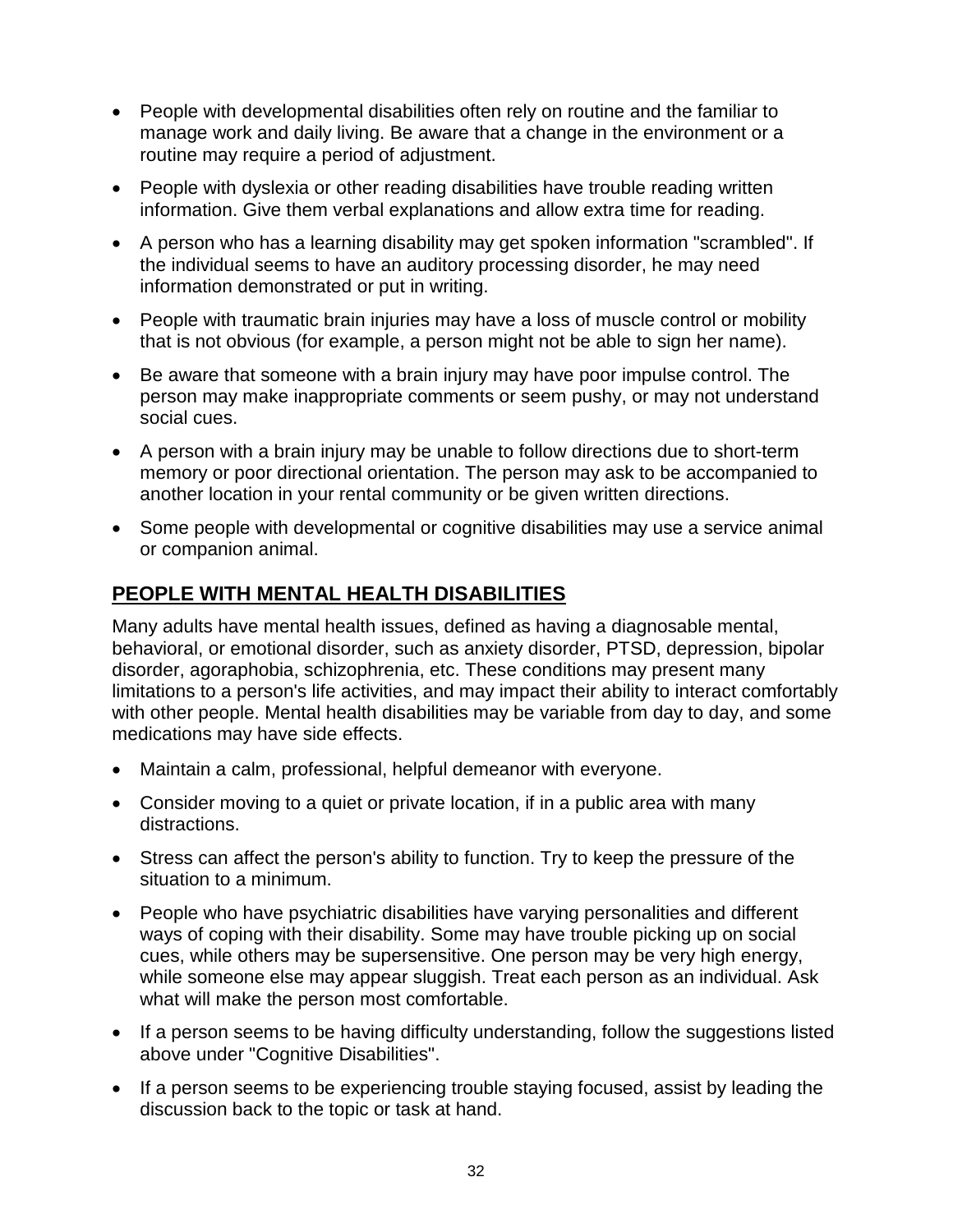- If someone appears to be having an anxiety episode, ask what you can do to help. They may need to sit down, take some deep breaths, get some air, or maybe return at another time.
- In a crisis, stay calm and be supportive. Ask how you can help and find out if there is a support person who you can contact.

# **PEOPLE WHO LOOK DIFFERENT**

Some people may not be limited in their life activities, but are treated negatively because their appearance gives others the perception that they have a disability. People with facial differences, such as cleft lip or palate, cranio-facial disfigurement or a skin condition, people who are well above or below the average height or weight, people who have tremors – basically all those who look different – have the frequent experience of people staring at them, looking away or looking through them as if they are invisible.

- Everyone needs to have a positive self-image to be a fully participating member of society. Be sure not to contribute to stigmatizing people who look different.
- Treat the person as you would an "average-looking" person.

# **REMEMBER . . .**

- Treat the person with dignity, respect, and courtesy.
- Listen to the person.
- Help the person feel comfortable.
- Maintain eye contact without staring.
- Offer assistance but do not insist on helping.
- Ask the person to tell you the best way to help.
- Provide access to facilities and services.
- If a person shares information about his or her disability, keep it confidential.
- The biggest obstacle faced by people with disabilities is the attitudinal barriers of others.
- Relax and deal with unfamiliar situations in a calm, professional manner.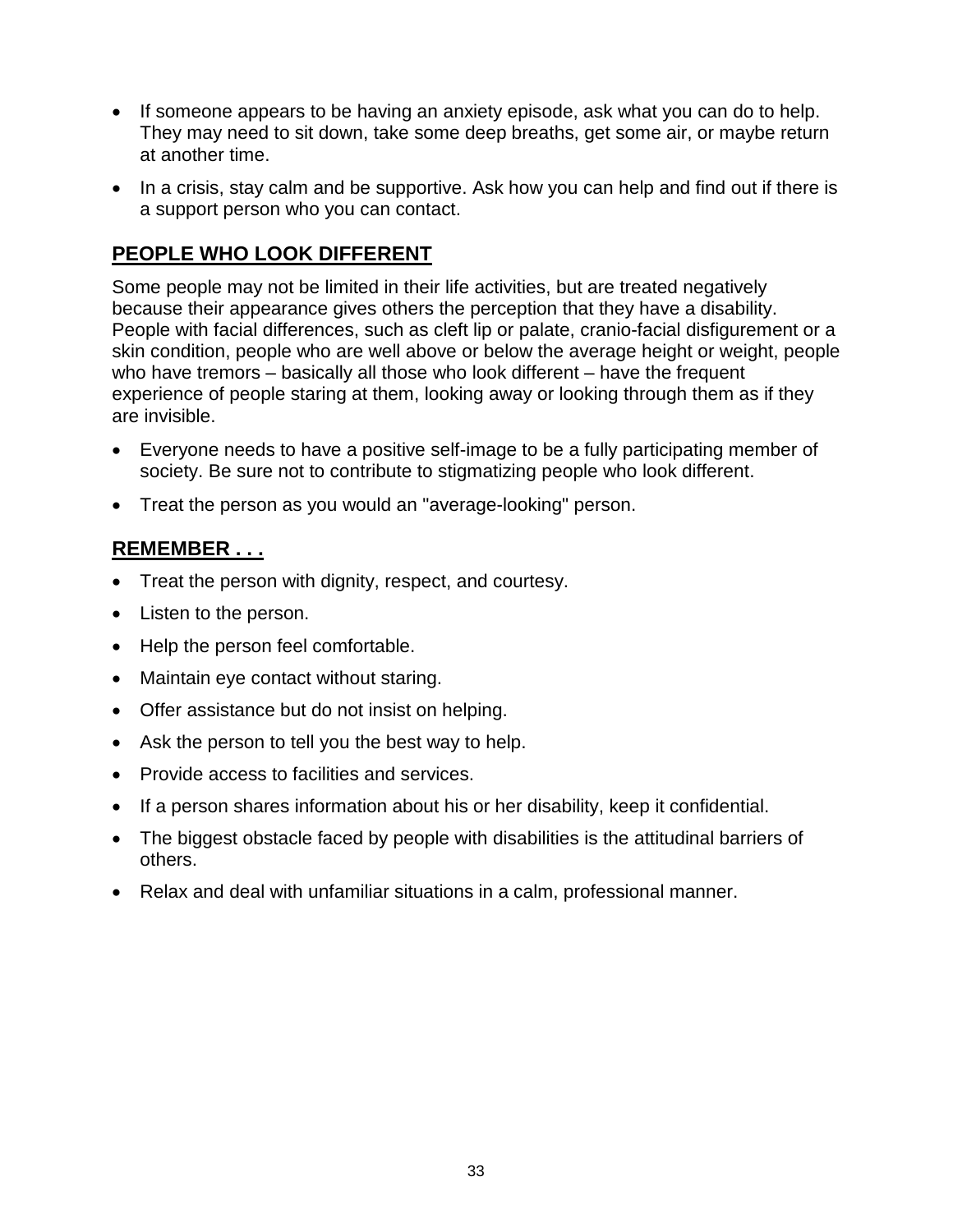# **PROVIDING WRITTEN MATERIALS IN ALTERNATE FORMATS**

# **What is an alternate format? Why do we need to provide alternate formats?**

The federal Fair Housing Act, local fair housing laws, and other disability access laws require housing providers to make reasonable accommodations in rules, policies, practices, or services, when such accommodations may be necessary to afford people with disabilities an equal opportunity to use and enjoy a dwelling. One common reasonable accommodation request that housing providers may receive is to make written materials available in alternate formats, such as large print, Braille, computer disk, or in electronic format.

When a person with a disability makes a request for print materials in alternate formats, provide the material in the requested form when possible. You do not have to grant the request if it would result in an undue financial or administrative hardship. If someone requests a particular alternate format, you may offer other alternatives (for example, if you get a request for Braille, you may mention that you could provide it on computer disk instead).

# **How can we let applicants and residents know that our written materials are available in alternate formats?**

You can notify applicants and residents that alternate formats are available by adding a short statement to your written materials (such as forms, tenancy rules, rental agreements, etc.). There is no specific language required for the notification. You may want to state "This material is available in alternate formats upon request" or simply "alternate formats available". The notification sentence should be in a sans serif, 14-18 point font.

There is no obligation to have an alternate format immediately available. However, when someone requests an alternate format, you should provide the alternate material in a timely fashion. Depending on the alternate format requested and the length of the document, it may take a few minutes to a few weeks to provide.

### **Where can we get alternate formats for our written materials?**

• **Large Print:** This is the easiest alternate format to provide. Ask the person what size print they want, and simply use your copy machine "zoom" feature to enlarge the material. If the document was produced using Word or a similar program, you can quickly change the print size (and font style, if necessary), and print out a large print copy. When someone requests large print, ask if there is a preferred font style and/or font size, because individual needs vary. As a default, use Arial font. After changing the font, you may need to do some reformatting; sometimes making a large print version "throws off" a document, just as changing margins.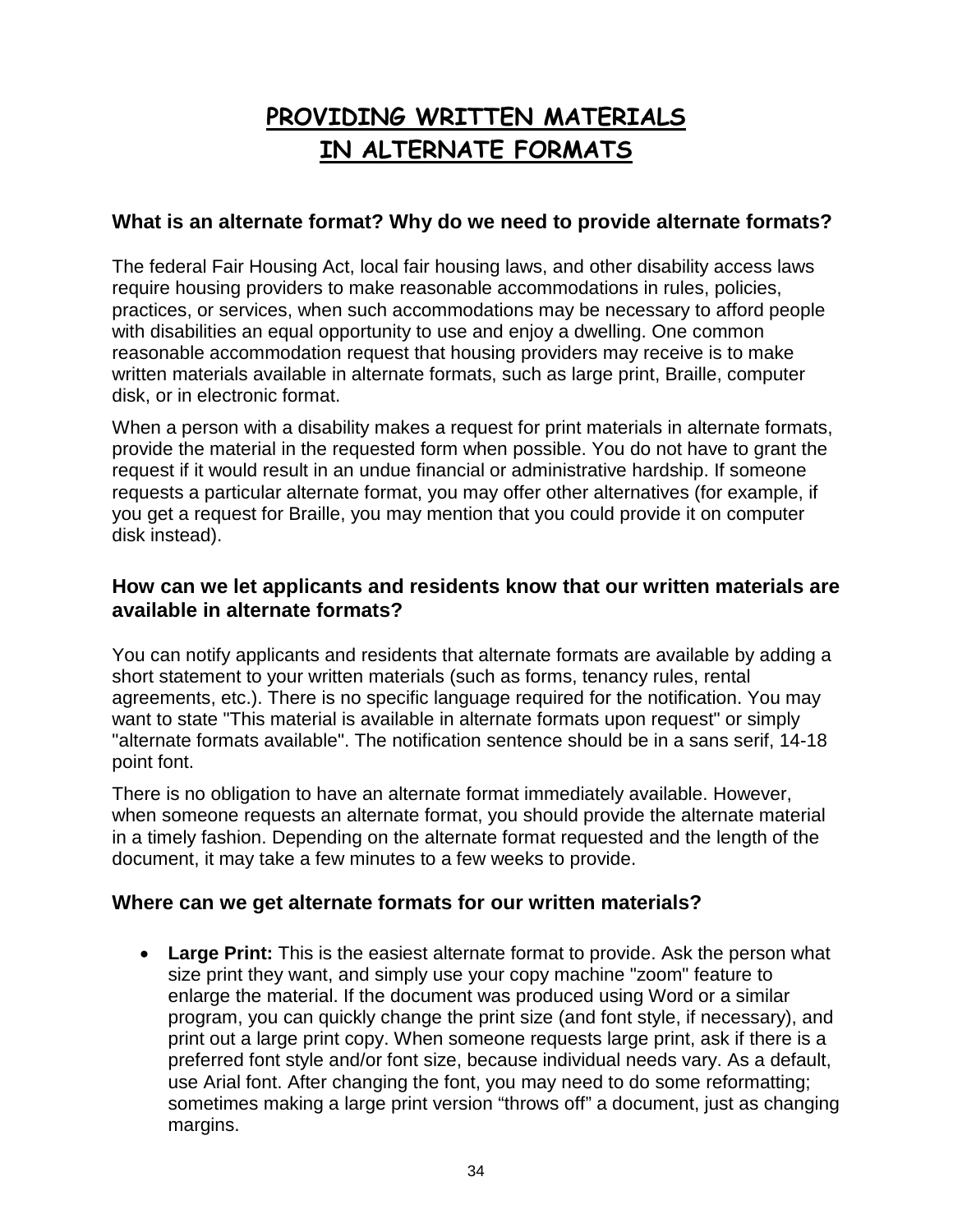- • **Computer Disk or Electronic Format:** This is relatively easy to provide as an alternate format, particularly if the document was produced using Word or a similar word processing program. Just burn the document(s) onto a disk or send it to the person as an email attachment. You may need to discuss whether the type of document you have is compatible with the requestor's software (PDF files may not be accessible for some people).
- • **Braille:** It takes a bit more time to provide Braille versions of documents. If the document is fairly short and straightforward, they can Braille a document within a few days. Ask if the requester wants Grade 1 (uncontracted) or Grade 2 (contracted) Braille – most Braille readers use Grade 2. Obtain the person's address so that the transcription center can send the Brailled materials directly to them. Here is a source for Braille transcription:

#### **Washington Braille Access Center**

| Washington School for the Blind |            |                        |
|---------------------------------|------------|------------------------|
| 2310 East 13th Street           | Telephone: | 360-696-6321, ext. 158 |
| Vancouver, Washington 98661     | TTY:       | 360-696-6321, ext. 171 |
|                                 | Fax:       | 360-737-2120           |
| Web site: www.wssb.wa.gov       | e-mail:    | braille@wssb.wa.gov    |

Send the Word or PDF document to be Brailled by e-mail, fax or on disk. Note if Grade 1 or 2 is needed. Confirm the estimated cost with the vendor. The vendor can send the Brailled materials directly to the blind person and the invoice to you.

### **Free Postage for Large Print, Braille and Electronic Disks**

You can mail most alternate format materials free through the U.S. Postal Service to people who are blind, low vision, or who cannot use or read conventionally printed materials due to a physical disability. This includes brochures, information sheets, booklets, and other reading matter, in Braille, large print (14-point or larger), or on disk.

To use this service, omit stamps and print the words "Free Matter for the Blind & Handicapped" in the upper right hand corner of the envelope or package. These materials are subject to inspection by the Postal Service and may not contain any advertising. Handwritten or typewritten letters are subject to regular postage.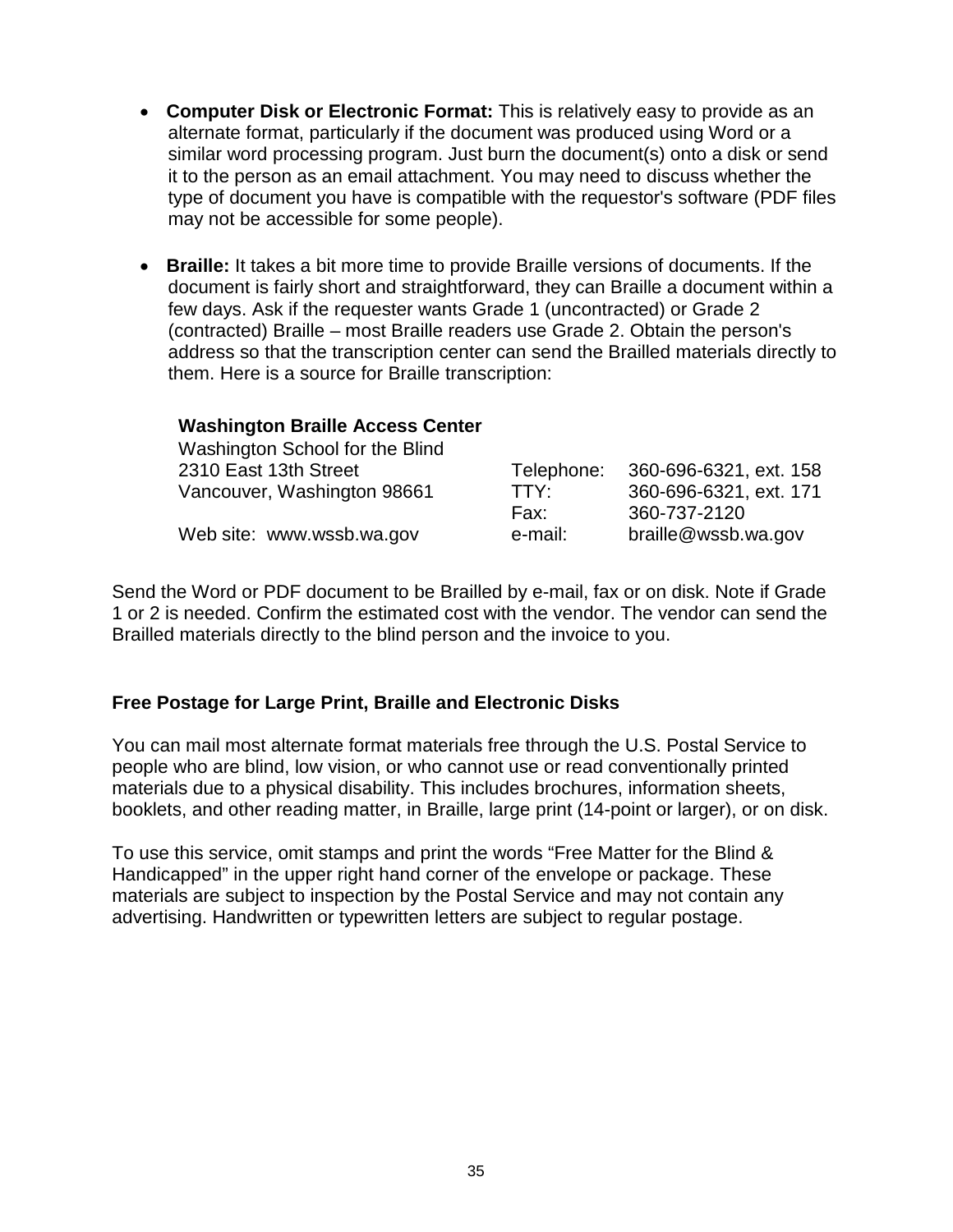# **COMMUNICATING WITH DEAF AND HARD OF HEARING PEOPLE**

# **Background**

Hearing disabilities may occur at any time in a person's life, and hearing abilities vary widely. Some are born with no hearing, while others lose it gradually over time. Whether a person has a memory of sound can make a difference in the way they experience language, including written language. Do not be surprised if a person who is Deaf or hard of hearing uses words differently. Remember, sign language may be their primary language, and English a second language.

Deaf and hard of hearing people communicate in different ways, depending on several factors – age at which deafness began, type of deafness, language skills, speech abilities, personality, intelligence, family environment, and educational background. Some people are more easily understood than others. Some use speech or writing only, or a combination of sign language, fingerspelling, and speech or body language and facial expression.

# **Communication Strategies**

You can communicate in several ways. Most Deaf and hard of hearing people have successfully navigated a "hearing world" for years and are willing to help facilitate communication. The key is to find out which combination of techniques works best with each person. Keep in mind that it is not how you exchange ideas, but that you do.

For someone who primarily uses sign language, use these guidelines for service when the communication will be short, simple and straightforward. If the information being conveyed

is more complex, is of longer duration or is about legal matters, you may need to engage the services of a sign language interpreter. For more information, see the section titled "Using a Sign Language Interpreter".

See pages 29-30 for customer service tips.

### **Written Communication**

Ask Deaf or hard of hearing people if they prefer written communication – don't assume that this is their preferred method. When using written communication, take into consideration their English and writing skills. If the person is Deaf-blind, use a black felttip pen so letters are dark and thicker for greater readability.

Keep your message short and simple. Establish the subject area, avoid assumptions, and make your sentences concise. It is not necessary to write out every word. Short phrases or a few words often are sufficient to convey the information. Use both "yes and "no" questions and open-ended questions to ensure a response that allows you to see if the person understood your message.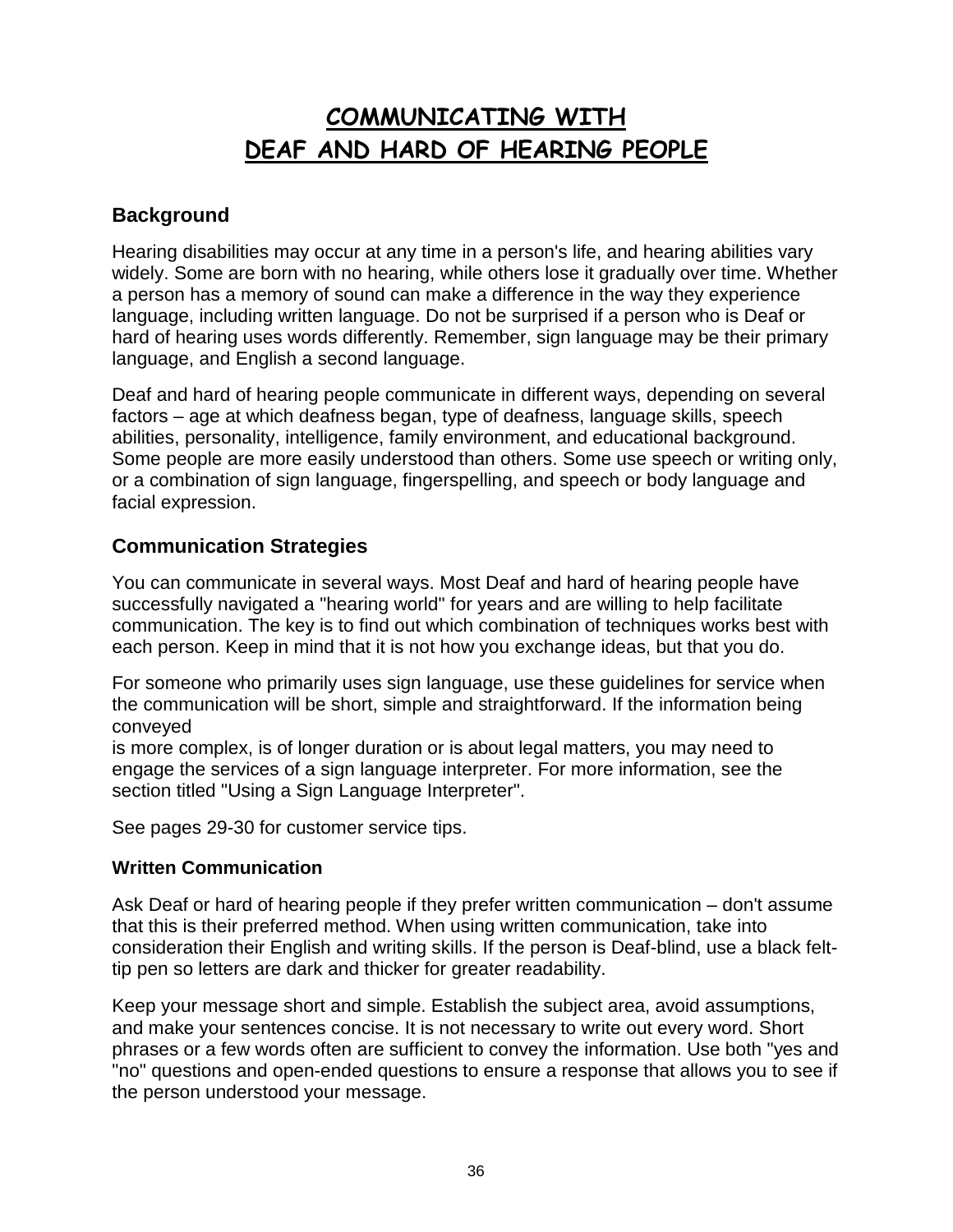# **USING A SIGN LANGUAGE INTERPRETER**

In some cases, a housing provider will be required to provide sign language interpreter services. **American Sign Language (ASL) is a language in its own right**, with its own grammar, syntax and structure which includes using body and facial expression. It is important to realize that you are dealing with two different languages and that it may be necessary to rephrase or repeat your point. Examples are helpful to use for clarification.

# **When should we get an interpreter?**

Interpreters facilitate communication between hearing and Deaf people during rental or sales tours, tenancy meetings and other group situations, or when you will be communicating with a Deaf person about detailed, lengthy, or complex information. If an applicant or resident requests that you provide a sign language interpreter, you must give the request consideration. If the request is reasonable considering the communication needs, you should provide one at your expense.

# **What is the role of the interpreter?**

An interpreter's role is strictly that of a communication "tool". The interpreter is responsible for relaying communication between two parties via sign language and voice. Interpreters sign everything that is said and say everything that is signed. Per the Code of Ethics for interpreters, the interpreter is not permitted to voice personal opinions or enter the conversation.

### **Where do we get an interpreter?**

There are various resources for qualified sign language interpreters. You may also establish your own list of interpreters and contact them directly. Here are a few resources for certified interpreters:

| SignOn at the<br><b>Hearing, Speech and Deafness Center</b>                                                                                                        | <b>ASL Interpreter Network</b>                                                                                                      |
|--------------------------------------------------------------------------------------------------------------------------------------------------------------------|-------------------------------------------------------------------------------------------------------------------------------------|
| 130 Nickerson Street, Suite #107<br>Seattle, WA 98109<br>206-632-7100 Voice<br>206-632-0405 Fax<br>206-632-7200 TTY<br>www.signonasl.com<br>email: SignOn@HSDC.org | PO Box 17414<br>Seattle, WA 98127<br>206-527-9555 Voice/TTY<br>206-527-9557 Fax<br>www.aslnetwork.com<br>email: info@aslnetwork.com |

**For interpreter referral centers elsewhere in Washington state, check DeafWeb online [at www.deafweb.org/signlang.htm#interp\\_referral.](http://www.deafweb.org/signlang.htm#interp_referral)**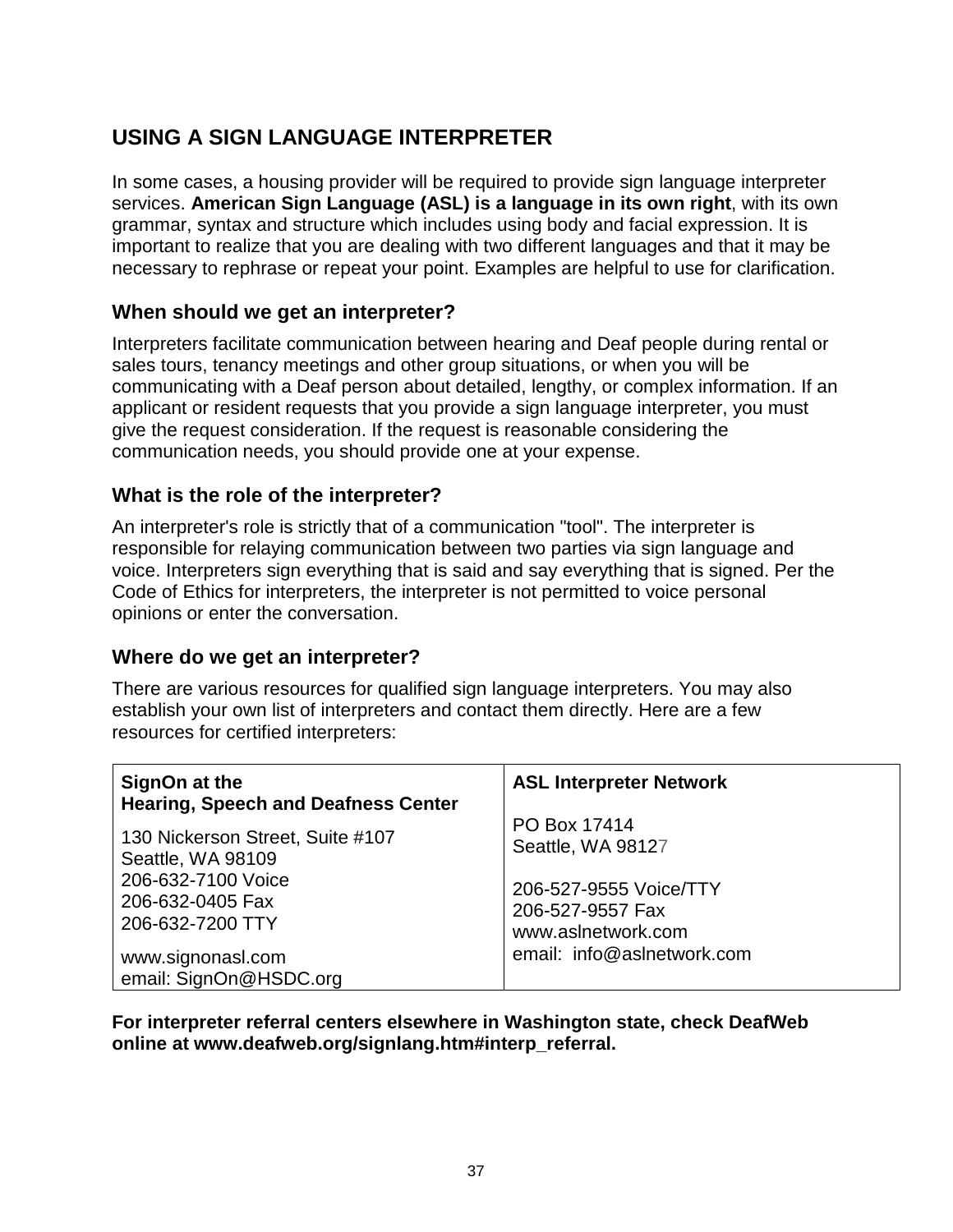# **What information should we give to the interpreter service?**

- Date, time, location and expected length of the assignment
- Type of situation (tour, rental meeting, etc.)
- Names of interpreters with whom the Deaf or Deaf-blind person prefers to work (Some people prefer to work with specific interpreters, based on their different skills and individual communication needs.)
- Particular communication needs the Deaf person has noted, for example, American Sign Language (ASL), Pidgin Signed English (PSE), or Signed Exact English (SEE). Others may prefer an oral interpreter. Also, it is important to consider that some Deaf-blind people prefer a "tactile interpreter."

The interpreter service will seek to match the skills of the interpreter with the requirements of the situation.

### **When do we need to get two interpreters?**

If a meeting will last more than an hour and a half, consider hiring two interpreters. It is difficult to interpret for long periods. In a long meeting, two interpreters will rotate every 15-20 minutes in order to remain fresh and provide effective, accurate communication.

### **How much do interpreters cost?**

Fees can vary dependent upon the type of interpreting required (office meeting, legal proceedings, etc.) and the interpreter's certification level and experience. Fees are hourly, but some interpreters have a 2-hour minimum charge. Mileage, travel time, and parking costs may also be charged. You and the interpreter or referral service should agree upon fees before the service is performed. Fees should not be discussed with the Deaf person.

### **How do we alert people that interpreter services are available?**

A housing provider can advise all applicants and tenants of their willingness to provide accommodations by noting on application forms, rental agreements, and rules or regulations that "reasonable accommodations will be provided upon request."

Because it can take some time to arrange for interpreters, you will need to know ahead of time if interpreters are needed. You may include a statement on your meeting notice or flyer, such as "Reasonable accommodations will be provided upon advance request. Please contact us at least two weeks before this event." If a person misses a deadline given, a housing provider must still make an effort to get an interpreter even with short notice.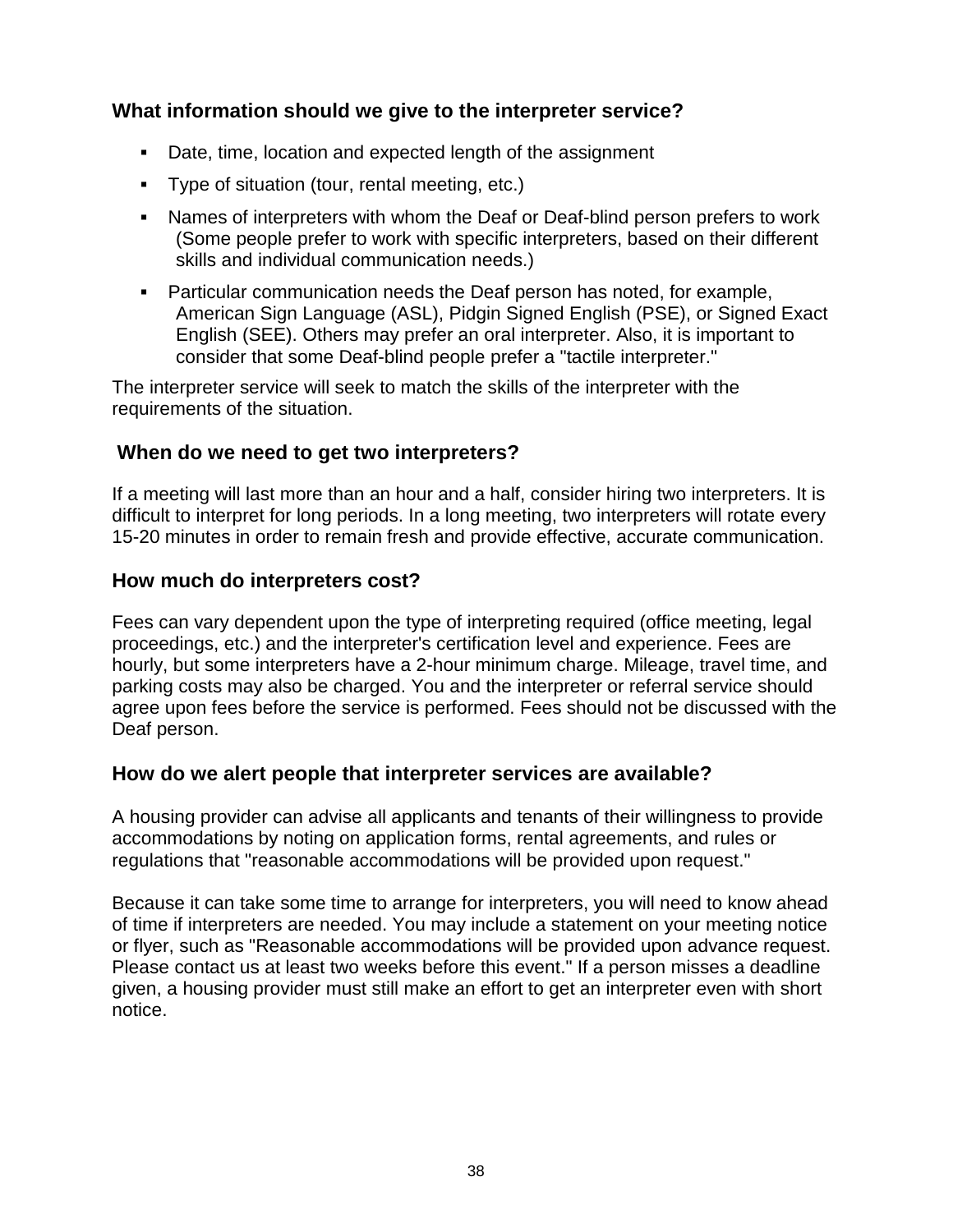# **Working with an Interpreter**

**Before the meeting starts,** it is helpful to meet briefly with the interpreter to explain what will be discussed. Provide the interpreter with copies of the agenda and any print materials for review and to follow as the meeting progresses. Ask the interpreter about any additional needs, such as a glass of water, a comfortable chair, etc.

**When setting up at the beginning of the meeting,** work with the interpreter and Deaf or Deaf-blind person to figure out the best positioning for each of you to ensure effective and comfortable communication.

**Speak directly to the Deaf or Deaf-blind person,** not the interpreter. For example, say "Do you have anything you would like to add?" rather than "Does he have anything to add?"

**Speak clearly, in a normal tone, and at a normal pace.** If there is a problem with keeping up, the interpreter or the Deaf or Deaf-blind person may ask the speaker to slow down or repeat a word or sentence for clarification.

**Direct eye contact.** Direct eye contact with a Deaf or Deaf-blind person is not always possible because the person needs to watch while the interpreter signs.

**Remember that the interpreter is a few words behind the speaker.** Give the interpreter time to finish so that the Deaf or Deaf-blind person can ask questions or join the discussion.

**Only one person should speak at a time during group discussions.** It's helpful to ask people to raise their hands before speaking and to pause briefly between speakers to permit the interpreter to finish before the next speaker starts. It is appropriate etiquette for each participant to state her or his name before speaking so the Deaf or Deaf- blind person knows who is talking.

**Schedule brief breaks during the meeting.** Following an interpreter for a long time is tiring for a Deaf or Deaf-blind person and for the interpreter.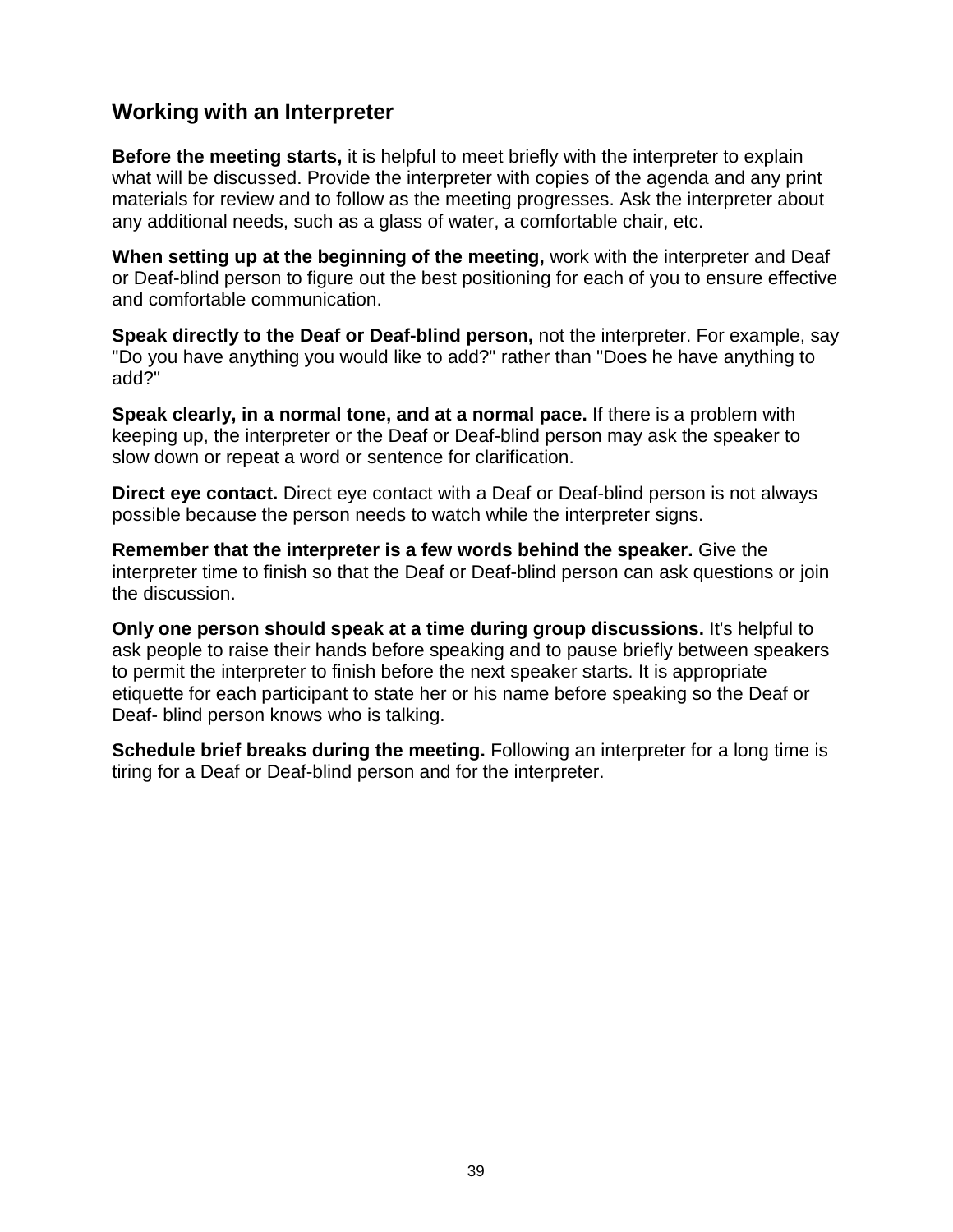# **TELECOMMUNICATIONS RELAY SERVICES**

## **Introduction**

Some people with disabilities (those who are Deaf, Deaf-blind, hard-of-hearing, or speech disabled) may find voice-to-voice telephone communications inaccessible or ineffective. Under the Americans with Disabilities Act (ADA), all states are required to have certain relay services available.

The federal Fair Housing Act, local fair housing laws, and other disability access laws require housing providers to make reasonable accommodations in rules, policies, practices, or services, when such accommodations may be necessary to afford people with disabilities an equal opportunity to use and enjoy a dwelling. In some cases, a housing provider will need to communicate with some people via a telecommunications relay service.

Deaf TTY users have a broad range of English skills and for many, English is their second language. Some may use what seem to be awkward phrases, or "telegraphed" thoughts and ideas without using standard English grammar, syntax, or sentence structure. The CA is trained to make the call as conversational as possible, so the TTY user's words will be spoken to you in standard English order to help ensure clear communication. Take care to be respectful and try to avoid jargon and use language that the caller will be able to understand — "simplified English."

### **There are three types of relay services:**

- TTY, Voice Carry-Over (VCO), Hearing Carry-Over (HCO) one of the parties to a call uses a TTY.
- Speech-to-Speech (STS) one of the parties to a call has a speech disability.
- Video Relay Service (VRS) one of the parties to a call uses sign language, communicated by camera.

**The Washington Relay Service** is a telecommunications relay service that provides full telephone accessibility between standard telephone users and people who may use TTY, phone/TTY combination equipment, or video-based communication. Specially trained Communication Assistants (CAs) complete all calls and stay on-line to relay messages electronically by typing on a TTY, voicing information to hearing parties, or signing information to sign language users. Be sure to talk directly to your caller, not to the CA. For example, say, "How are you today?" rather than "Ask him how he is today." The CA will relay what you say to the TTY user verbatim.

Relay services are available 24 hours a day, 365 days a year, with no restrictions on the length or number of calls placed. There is no additional cost for the service; calls are billed at regular rates, and long distance rates are charged. This valuable tool gives people who have TTYs and those who do not the opportunity to communicate